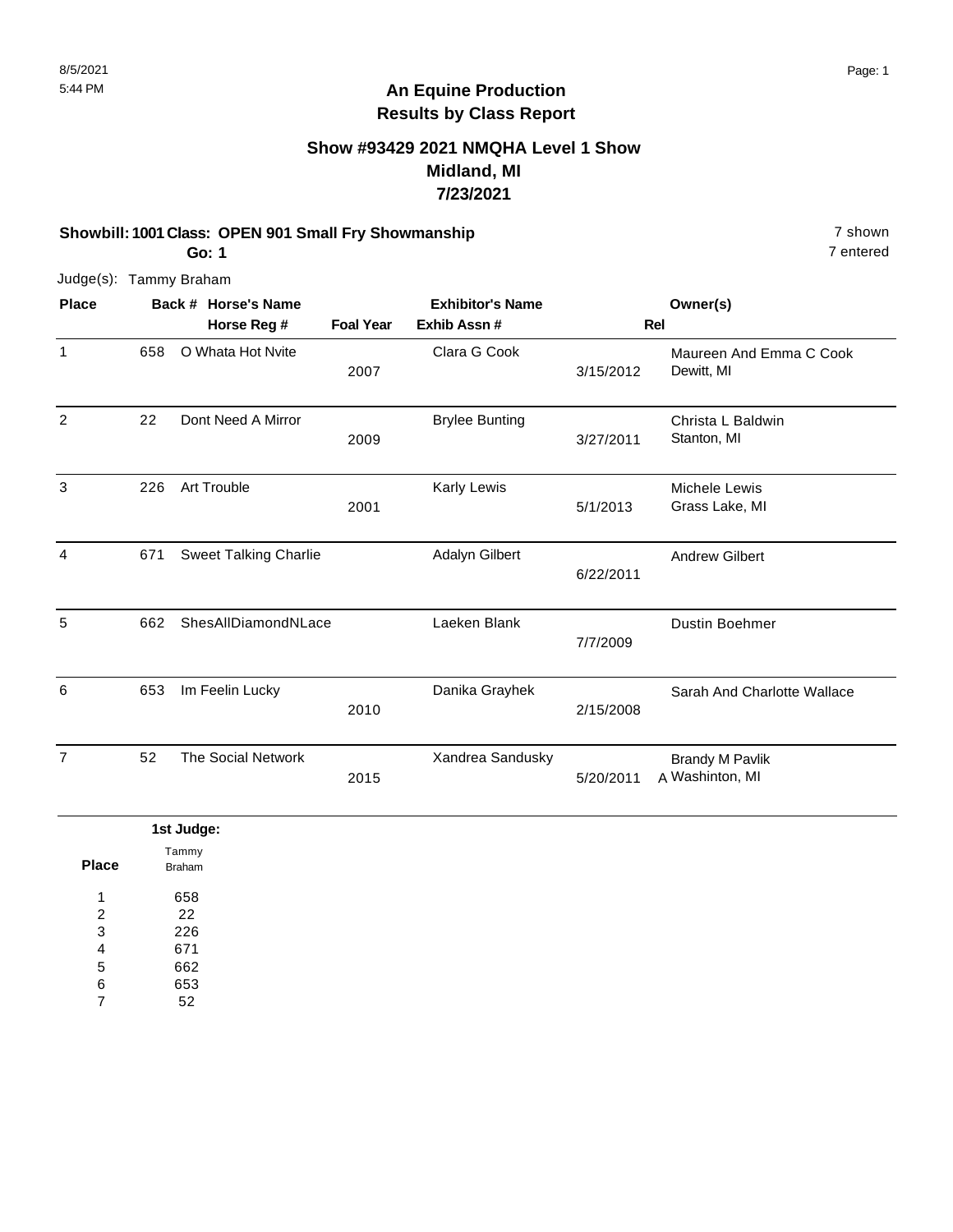### **Show #93429 2021 NMQHA Level 1 Show Midland, MI 7/23/2021**

**Showbill: 1002 Class: AQHA 412001 RK Youth Showmanship at Halter** 15 Shown 15 shown

15 entered

Judge(s): Tammy Braham

**Go: 1**

| <b>Place</b>   |     | Back # Horse's Name                           |                  | <b>Exhibitor's Name</b>                   |                  | Owner(s)                                                          |
|----------------|-----|-----------------------------------------------|------------------|-------------------------------------------|------------------|-------------------------------------------------------------------|
|                |     | Horse Reg #                                   | <b>Foal Year</b> | Exhib Assn #                              | <b>Birthdate</b> | Rel                                                               |
| $\mathbf{1}$   | 678 | <b>BLH Jackzan Aces Par</b><br>AQHA - 5164414 | 2008             | <b>Tara Blount</b><br>AQHA - 4322413      | 7/19/2002        | <b>Tara Blount</b><br>Kimball, MI<br>AQHA - 4322413               |
| $\overline{2}$ | 655 | Gotta Golden Bar<br>AQHA - 4947999            | 2007             | Alyssa G Bayerski<br>AQHA - 4279498       | 7/11/2004        | Patti Bayerski<br>A Warren, MI                                    |
| 3              | 668 | C R Gold Machine<br>AQHA - 5071151            | 2008             | Kendall Ryan Lance<br>AQHA - 4255804      |                  | Kendall Ryan Lance<br>10/16/2002 Z Dausburg, MI<br>AQHA - 4255804 |
| 4              | 630 | Im Pink Floyd<br>AQHA - 5371424               | 2011             | <b>Kate Davis</b><br>AQHA - 4231434       | 7/17/2002        | <b>Kate Davis</b><br>Z Williamston, MI<br>AQHA - 4231434          |
| 5              | 386 | No Time To Party<br>AQHA - 5411120            | 2011             | Rylee Elizabeth Nichols<br>AQHA - 4238840 | 3/8/2006         | Kelly E Dykstra-Nichols<br>C Ada, MI                              |
| 6              | 99  | This Jet Is Hot<br>AQHA - X0715023            | 2014             | Elizabeth Laney<br>AQHA - 4233069         | 10/13/2009       | Andrea L Laney<br>Rosebush, MI<br>AQHA - 1450337                  |
| $\overline{7}$ | 497 | <b>DWR Suddenly Fever</b><br>AQHA - 5617754   | 2014             | Katie Gingerich<br>AQHA - 4243833         | 11/8/2003        | Katie Gingerich<br>Z Linwood, MI<br>AQHA - 4243833                |
| 8              | 207 | Kaptain Kaveman<br>AQHA - 5689814             | 2015             | Elizabeth Smith<br>AQHA - 3634081         | 2/20/2007        | Elizabeth Smith<br>Z Clarkstiwb, MI<br>AQHA - 3634081             |
| 9              | 654 | Lukes Wise Man<br>AQHA - X0682747             | 2007             | Natalie Ryanna Marsh<br>AQHA - 4398827    | 2/9/2005         | Natalie Ryanna Marsh<br>Z Midland, MI<br>AQHA - 4398827           |
| 10             | 805 | Only For Certain<br>AQHA - 5815315            | 2017             | Laila Patrick<br>AQHA - 4458211           | 8/5/2005         | Laila Patrick<br>Z Grand League, MI<br>AQHA - 4458211             |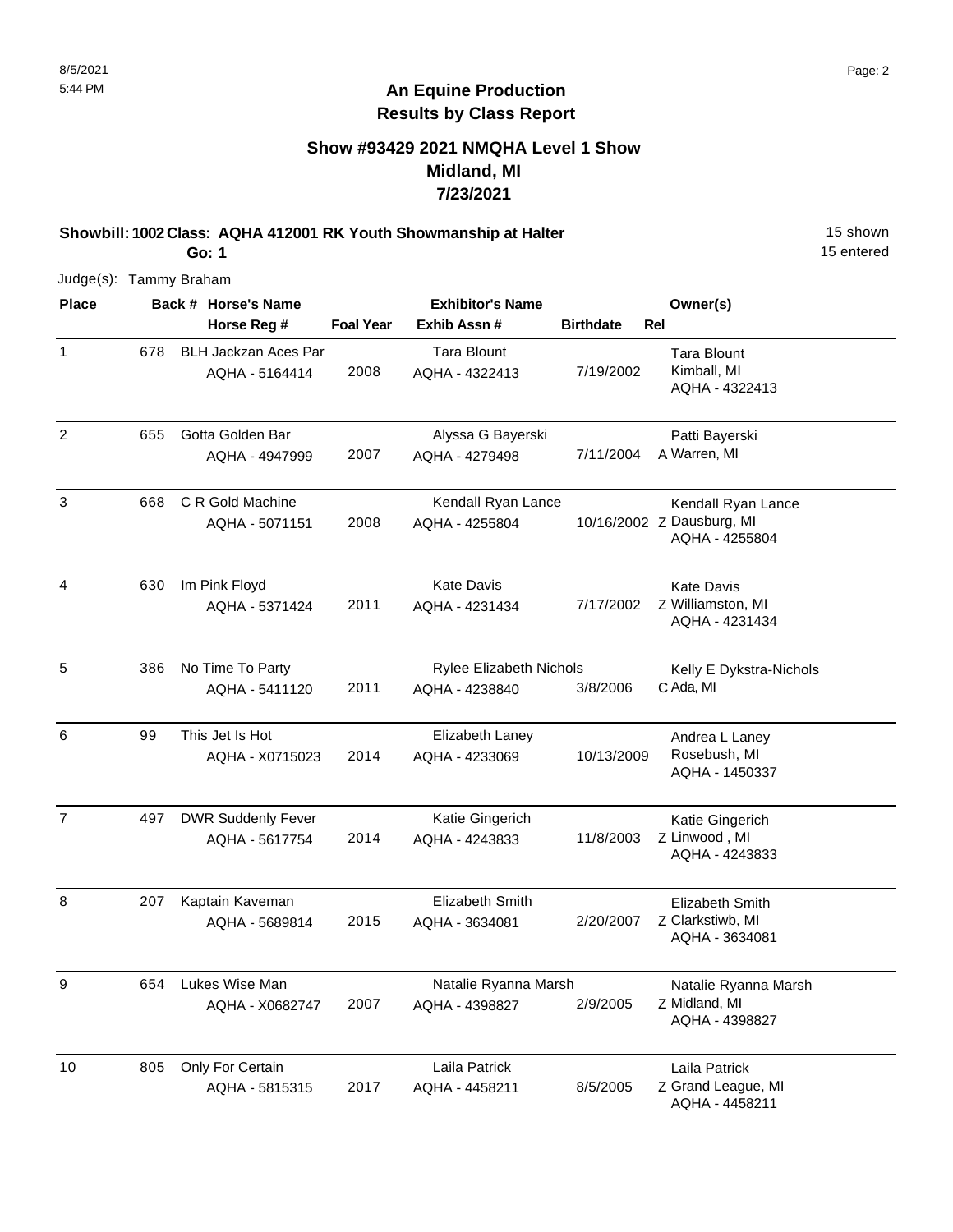#### **Show #93429 2021 NMQHA Level 1 Show Midland, MI**

**7/23/2021**

| <b>NP</b> | 213 | <b>Blue Vitals</b><br>AQHA - 5547574          | 2013 | Kaitlyn Hartman<br>AQHA - 4384351 | 2/13/2003 | Lisa Haremza<br>Port Huran, MI                   |  |
|-----------|-----|-----------------------------------------------|------|-----------------------------------|-----------|--------------------------------------------------|--|
| <b>NP</b> | 552 | Good N Iresistable<br>AQHA - 5771836          | 2016 | Emma C Cook<br>AQHA - 4451295     |           | Emma C Cook<br>Z Dewitt, MI<br>AQHA - 4451295    |  |
| <b>NP</b> | 652 | I Bee A Rose<br>AQHA - 5486162                | 2012 | Dakota Barnett<br>AQHA - 4445619  | 8/4/2007  | Dakota Barnett<br>Z Munith, MI<br>AQHA - 4445619 |  |
| NP        | 665 | Only Classic Rock<br>AQHA - 5816273           | 2017 | Olivia Omer<br>AQHA - 4348658     | 10/1/2005 | Olivia Omer<br>Z Leslie, MI<br>AQHA - 4348658    |  |
| <b>NP</b> | 676 | <b>Batmans Got Da Goods</b><br>AQHA - 5849530 | 2017 | Maya Edwards<br>AQHA - 4206334    | 5/4/2004  | <b>Lindsey Elly</b><br>AQHA - 2265145            |  |
|           |     | 1st Judge:<br>Tammy                           |      |                                   |           |                                                  |  |

|                         | ist Judge.      |
|-------------------------|-----------------|
| <b>Place</b>            | Tammy<br>Braham |
| $\overline{\mathbf{A}}$ | 678             |
| 2                       | 655             |
| 3                       | 668             |
| 4                       | 630             |
| 5                       | 386             |
| 6                       | 99              |
| $\overline{ }$          | 497             |
| 8                       | 207             |
| 9                       | 654             |
| 10                      | 805             |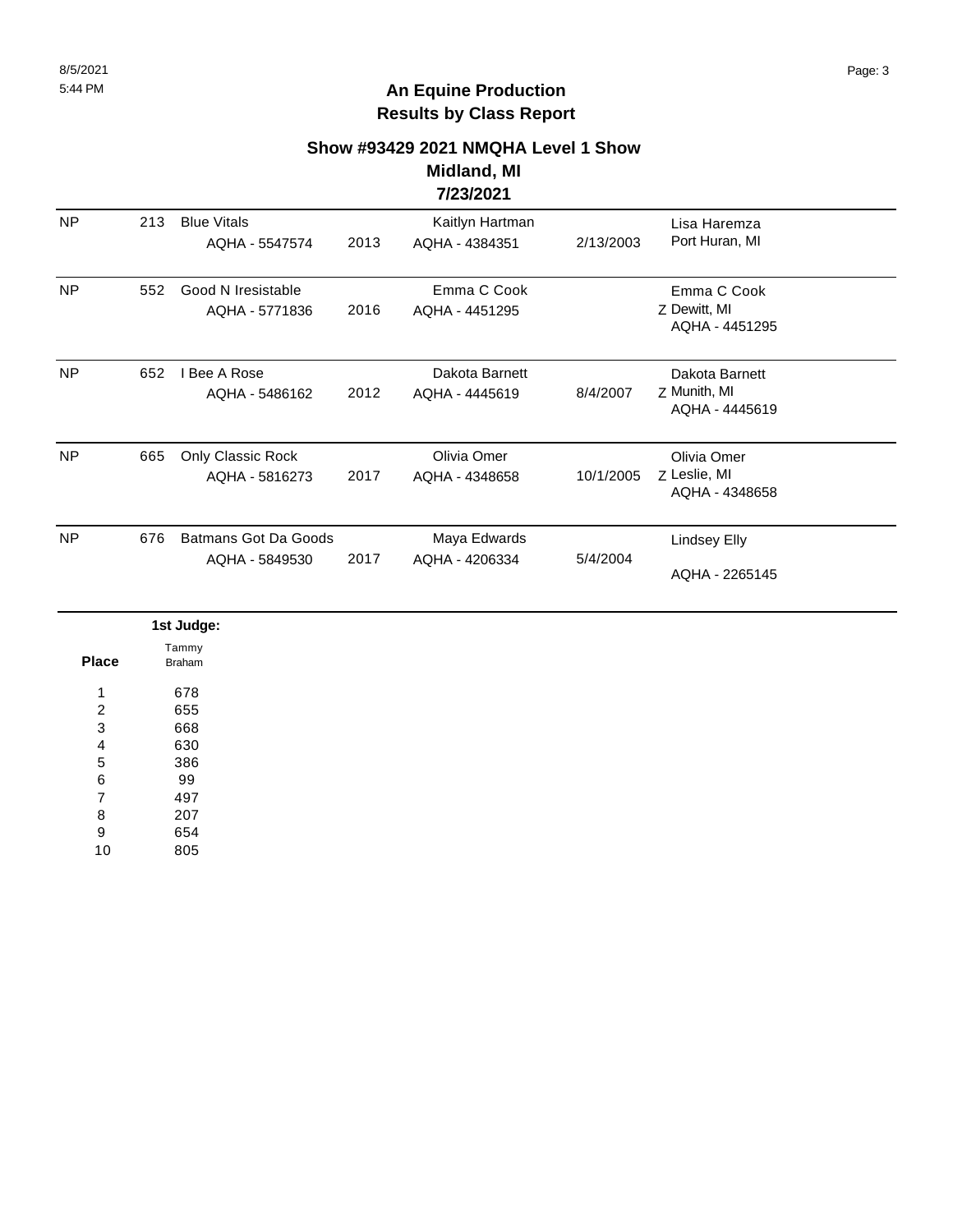### **Show #93429 2021 NMQHA Level 1 Show Midland, MI 7/23/2021**

**Showbill: 1003 Class: AQHA 412702 L1 Youth Showmanship (13 & Under)** 6 shown

6 entered

Judge(s): Tammy Braham

**Go: 1**

| <b>Place</b>   |     | Back # Horse's Name                    |                  | <b>Exhibitor's Name</b>                    |                  | Owner(s)                                                   |
|----------------|-----|----------------------------------------|------------------|--------------------------------------------|------------------|------------------------------------------------------------|
|                |     | Horse Reg #                            | <b>Foal Year</b> | Exhib Assn#                                | <b>Birthdate</b> | <b>Rel</b>                                                 |
| $\mathbf{1}$   | 107 | Regal N Grand<br>AQHA - 4799999        | 2006             | <b>Taylin Collins</b><br>AQHA - 4231198    | 3/16/2007        | <b>Taylin Collins</b><br>Z Rose City, MI<br>AQHA - 4231198 |
| $\overline{2}$ | 206 | Prepare To B Shocked<br>AQHA - 5072971 | 2008             | Myah Jane Chaput<br>AQHA - 4338036         | 2/6/2009         | <b>Stacy Chaput</b><br>A Rodney, MI<br>AQHA - 2755258      |
| 3              | 222 | Ms Mae Flash<br>AQHA - 5259030         | 2009             | <b>Braelyn L Bunting</b><br>AQHA - 4169456 | 8/27/2008        | Christa L Baldwin<br>D Stanton, MI<br>AQHA - 920340        |
| 4              | 99  | This Jet Is Hot<br>AQHA - X0715023     | 2014             | Elizabeth Laney<br>AQHA - 4233069          | 10/13/2009       | Andrea L Laney<br>Rosebush, MI<br>AQHA - 1450337           |
| 5              | 493 | Sumore Shock<br>AQHA - X0611153        | 2002             | Isabel M Craig<br>AQHA - 4423577           | 4/14/2008        | Jennifer Craig<br>A Lapeer, MI<br>AQHA - 2072636           |
| 6              | 552 | Good N Iresistable<br>AQHA - 5771836   | 2016             | Emma C Cook<br>AQHA - 4451295              |                  | Emma C Cook<br>Z Dewitt, MI<br>AQHA - 4451295              |

|                | 1st Judge:      |
|----------------|-----------------|
| <b>Place</b>   | Tammy<br>Braham |
| ٠              | 107             |
| $\overline{2}$ | 206             |
| 3              | 222             |
| 4              | 99              |
| 5              | 493             |
| 6              | 552             |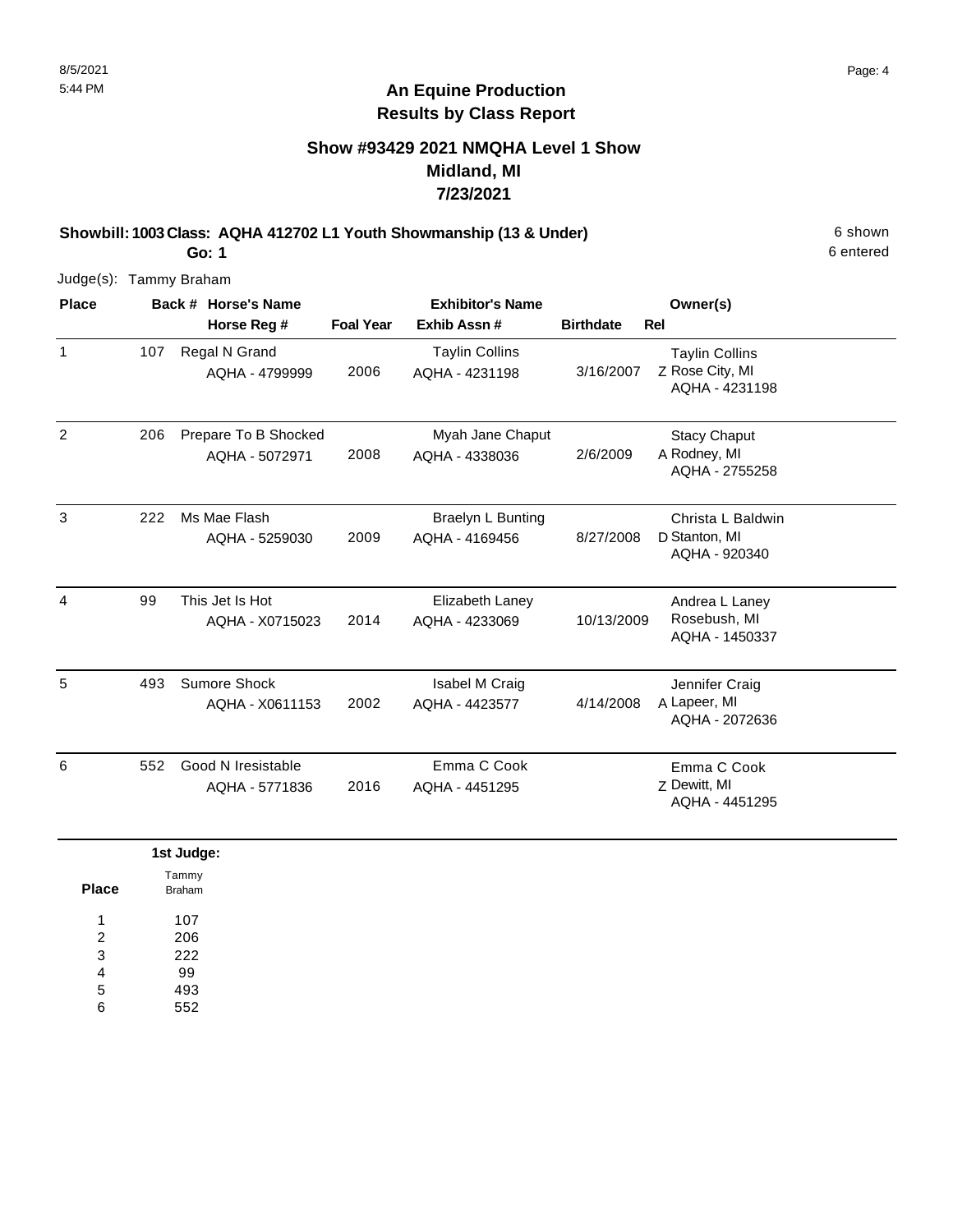### **Show #93429 2021 NMQHA Level 1 Show Midland, MI 7/23/2021**

**Showbill: 1004 Class: AQHA 412802 L1 Youth Showmanship (14 - 18)** 14 Shown **Go: 1**

14 entered

| <b>Place</b>   |     | Back # Horse's Name                           |                  | <b>Exhibitor's Name</b>                          |                  | Owner(s)                                                          |
|----------------|-----|-----------------------------------------------|------------------|--------------------------------------------------|------------------|-------------------------------------------------------------------|
|                |     | Horse Reg #                                   | <b>Foal Year</b> | Exhib Assn#                                      | <b>Birthdate</b> | Rel                                                               |
| $\mathbf{1}$   | 668 | C R Gold Machine<br>AQHA - 5071151            | 2008             | Kendall Ryan Lance<br>AQHA - 4255804             |                  | Kendall Ryan Lance<br>10/16/2002 Z Dausburg, MI<br>AQHA - 4255804 |
| $\overline{c}$ | 678 | <b>BLH Jackzan Aces Par</b><br>AQHA - 5164414 | 2008             | <b>Tara Blount</b><br>AQHA - 4322413             | 7/19/2002        | <b>Tara Blount</b><br>Kimball, MI<br>AQHA - 4322413               |
| $\mathbf{3}$   | 750 | Fancy Enough To Win<br>AQHA - 5396026         | 2011             | Maya Edwards<br>AQHA - 4206334                   | 5/4/2004         | <b>Madison Mulder</b><br>Midland, MI<br>AQHA - 4059219            |
| $\overline{4}$ | 386 | No Time To Party<br>AQHA - 5411120            | 2011             | <b>Rylee Elizabeth Nichols</b><br>AQHA - 4238840 | 3/8/2006         | Kelly E Dykstra-Nichols<br>C Ada, MI                              |
| 5              | 630 | Im Pink Floyd<br>AQHA - 5371424               | 2011             | <b>Kate Davis</b><br>AQHA - 4231434              | 7/17/2002        | <b>Kate Davis</b><br>Z Williamston, MI<br>AQHA - 4231434          |
| 6              | 655 | Gotta Golden Bar<br>AQHA - 4947999            | 2007             | Alyssa G Bayerski<br>AQHA - 4279498              | 7/11/2004        | Patti Bayerski<br>A Warren, MI                                    |
| $\overline{7}$ | 13  | Made With Real Cocoa<br>AQHA - 5488979        | 2012             | Brylynn E Balon<br>AQHA - 4082292                |                  | Brylynn E Balon<br>10/16/2006 Z Wales, MI<br>AQHA - 4082292       |
| $\, 8$         | 497 | <b>DWR Suddenly Fever</b><br>AQHA - 5617754   | 2014             | Katie Gingerich<br>AQHA - 4243833                | 11/8/2003        | Katie Gingerich<br>Z Linwood, MI<br>AQHA - 4243833                |
| 9              | 494 | <b>OnTheHuntForSweets</b><br>AQHA - 5660638   | 2014             | Kylie Guyette<br>AQHA - 4339530                  | 11/6/2003        | Kylie Guyette<br>Z Clyde, MI<br>AQHA - 4339530                    |
| 10             | 654 | Lukes Wise Man<br>AQHA - X0682747             | 2007             | Natalie Ryanna Marsh<br>AQHA - 4398827           | 2/9/2005         | Natalie Ryanna Marsh<br>Z Midland, MI<br>AQHA - 4398827           |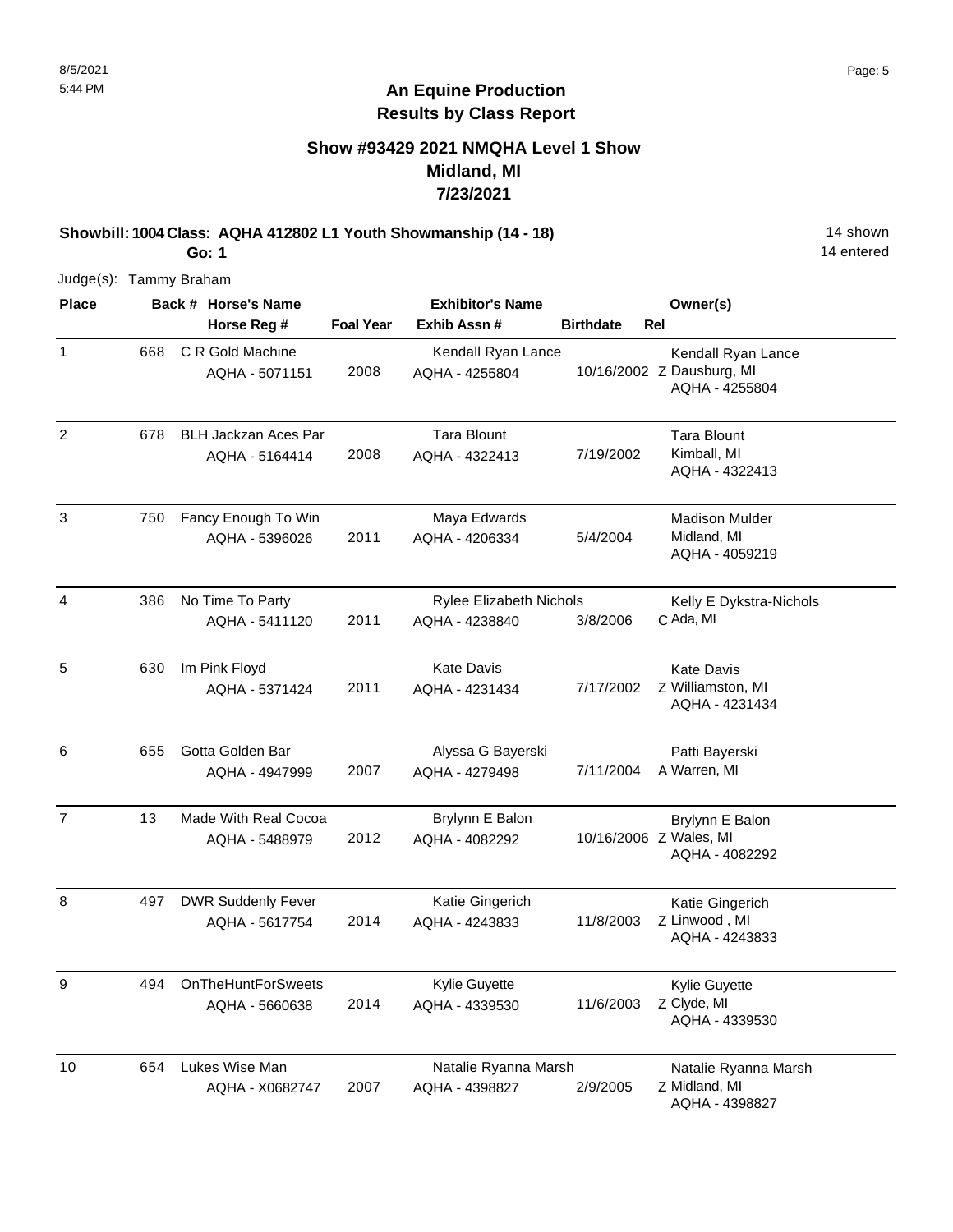#### **Show #93429 2021 NMQHA Level 1 Show**

#### **Midland, MI 7/23/2021**

|                         |     |                                       |      | 772372021                                  |           |                                                                 |  |
|-------------------------|-----|---------------------------------------|------|--------------------------------------------|-----------|-----------------------------------------------------------------|--|
| 11                      | 805 | Only For Certain<br>AQHA - 5815315    | 2017 | Laila Patrick<br>AQHA - 4458211            | 8/5/2005  | Laila Patrick<br>Z Grand League, MI<br>AQHA - 4458211           |  |
| 12                      |     | 1854 Hes Good To Go<br>AQHA - 5024149 | 2007 | <b>Isabelle Freeland</b><br>AQHA - 4286820 | 6/23/2002 | <b>Isabelle Freeland</b><br>Z Fruitpont, MI<br>AQHA - 4286820   |  |
| 13                      | 188 | Dont Court Me<br>AQHA - 3649407       | 1998 | Selena Mertz<br>AQHA - 4176213             |           | Selena Mertz<br>10/30/2004 Z Fort Gratiot, MI<br>AQHA - 4176213 |  |
| 14                      | 213 | <b>Blue Vitals</b><br>AQHA - 5547574  | 2013 | Kaitlyn Hartman<br>AQHA - 4384351          | 2/13/2003 | Lisa Haremza<br>Port Huran, MI                                  |  |
|                         |     | 1st Judge:                            |      |                                            |           |                                                                 |  |
| <b>Place</b>            |     | Tammy<br><b>Braham</b>                |      |                                            |           |                                                                 |  |
| 1                       |     | 668                                   |      |                                            |           |                                                                 |  |
| $\overline{\mathbf{c}}$ |     | 678                                   |      |                                            |           |                                                                 |  |
| 3                       |     | 750                                   |      |                                            |           |                                                                 |  |
| 4                       |     | 386                                   |      |                                            |           |                                                                 |  |
| 5                       |     | 630                                   |      |                                            |           |                                                                 |  |
| 6                       |     | 655                                   |      |                                            |           |                                                                 |  |
| 7                       |     | 13                                    |      |                                            |           |                                                                 |  |
| 8                       |     | 497                                   |      |                                            |           |                                                                 |  |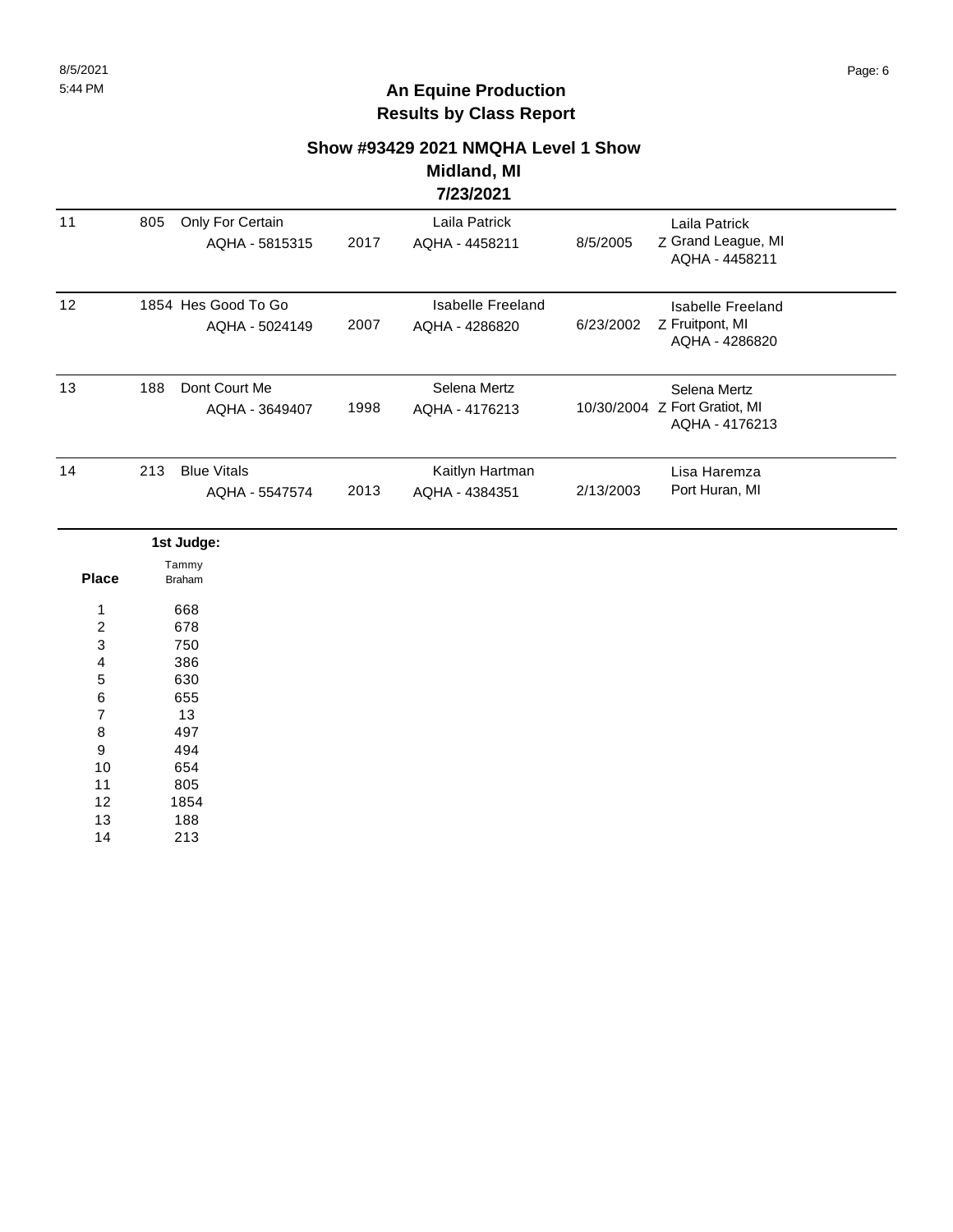### **Show #93429 2021 NMQHA Level 1 Show Midland, MI 7/23/2021**

**Showbill: 1005 Class: AQHA 212001 RK Amt Showmanship at Halter** 13 Shown

13 entered

Judge(s): Tammy Braham

**Go: 1**

| <b>Place</b>   |     | Back # Horse's Name                   |                  | <b>Exhibitor's Name</b>                       |                       | Owner(s)                                                            |
|----------------|-----|---------------------------------------|------------------|-----------------------------------------------|-----------------------|---------------------------------------------------------------------|
|                |     | Horse Reg #                           | <b>Foal Year</b> | Exhib Assn #                                  |                       | Rel                                                                 |
| $\mathbf{1}$   | 523 | My Vintage Mercedes<br>AQHA - 5122389 | 2008             | Delaney Bakker<br>AQHA - 4385180              | 12/7/2000             | Cynthia K Bakker<br>Grand Haven, MI                                 |
| $\overline{2}$ | 672 | Good Time Ami<br>AQHA - 4554189       | 2004             | Hannah Catherine Flickinger<br>AQHA - 3695440 | 6/14/2000             | Hannah Catherine Flickinger<br>Z Scotts, MI<br>AQHA - 3695440       |
| $\mathbf{3}$   | 498 | It Makes Cents<br>AQHA - 4868855      | 2006             | Serena Fleming-Dittenber<br>AQHA - 4286821    | 8/3/2000              | <b>Richard Dittenber</b><br>Α                                       |
| $\overline{4}$ | 727 | Zips Back In Time<br>AQHA - 5326861   | 2010             | <b>Brittney Foye</b><br>AQHA - 2705572        |                       | <b>Brittney Foye</b><br>11/25/1990 Z Merrill, MI<br>AQHA - 2705572  |
| $\sqrt{5}$     | 661 | Indeed Shez Lazy<br>AQHA - X0705446   | 2012             | Lauryn Leuenberger<br>AQHA - 4263568          | 9/6/2000              | Lauryn Leuenberger<br>Z Saginaw, MI<br>AQHA - 4263568               |
| 6              | 664 | Code Red Cover Girl<br>AQHA - 5552118 | 2013             | Jessica Bills<br>AQHA - 2695099               | 12/3/1991             | Jessica Bills<br>Beulah, MI<br>AQHA - 2695099                       |
| $\overline{7}$ | 623 | Absolute At The Bar<br>AQHA - 5200996 | 2009             | <b>Katie Marie Blount</b><br>AQHA - 3662768   |                       | Katie Marie Blount<br>Z Belleville, MI<br>AQHA - 3662768            |
| 8              | 804 | Follow Ur Intuition<br>AQHA - 5550913 | 2013             | Stefanie A Freeland<br>AQHA - 4332257         |                       | Stefanie A Freeland<br>11/13/1968 Z Fruitport, MI<br>AQHA - 4332257 |
| 9              | 675 | Lilly La Rue<br>AQHA - X0703166       | 2012             | Andrea St John<br>AQHA - 2270409              | 11/17/1969            | Andrea St John<br>Lake, MI<br>AQHA - 2270409                        |
| 10             | 369 | Sleepin In The Snow<br>AQHA - 5379605 | 2011             | Rebecca Eno<br>AQHA - 2181808                 | 12/17/1956 Z Hale, MI | Rebecca Eno<br>AQHA - 2181808                                       |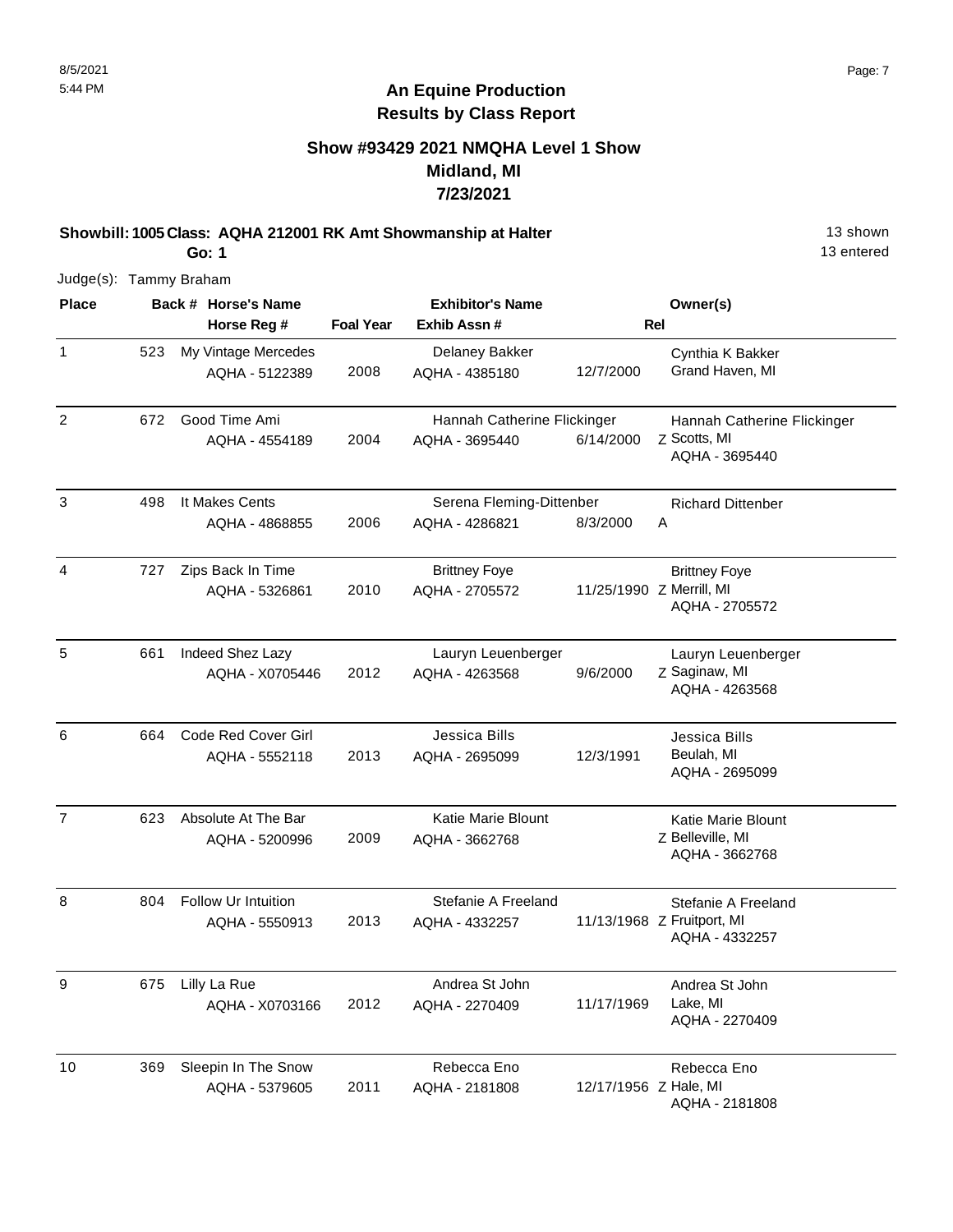## **Show #93429 2021 NMQHA Level 1 Show**

#### **Midland, MI 7/23/2021**

|           |     |                                             |      | . <i>.</i>                           |           |                                                              |  |
|-----------|-----|---------------------------------------------|------|--------------------------------------|-----------|--------------------------------------------------------------|--|
| <b>NP</b> | 25  | Johnny Diesel<br>AQHA - 5577316             | 2013 | Morgan Letzkus<br>AQHA - 4007767     | 5/25/1999 | Morgan Letzkus<br>Z Linwood, MI<br>AQHA - 4007767            |  |
| <b>NP</b> | 673 | Zee Zee Tuf<br>AQHA - 5179301               | 2009 | Julia Hardy<br><b>AQHA - APPLIED</b> | 7/11/2001 | <b>Madison Paige Foster</b><br>Fremont, MI<br>AQHA - 4009304 |  |
| <b>NP</b> | 679 | <b>Full Of Blessings</b><br>AQHA - X0731441 | 2017 | Kimberly L Whaley<br>AQHA - 2067355  | 1/24/1966 | Kimberly L Whaley<br>Z Bay City, MI<br>AQHA - 2067355        |  |

|                | 1st Judge:      |
|----------------|-----------------|
| <b>Place</b>   | Tammy<br>Braham |
|                |                 |
| 1              | 523             |
| $\overline{2}$ | 672             |
| 3              | 498             |
| $\overline{4}$ | 727             |
| 5              | 661             |
| 6              | 664             |
| $\overline{7}$ | 623             |
| 8              | 804             |
| 9              | 675             |

369 10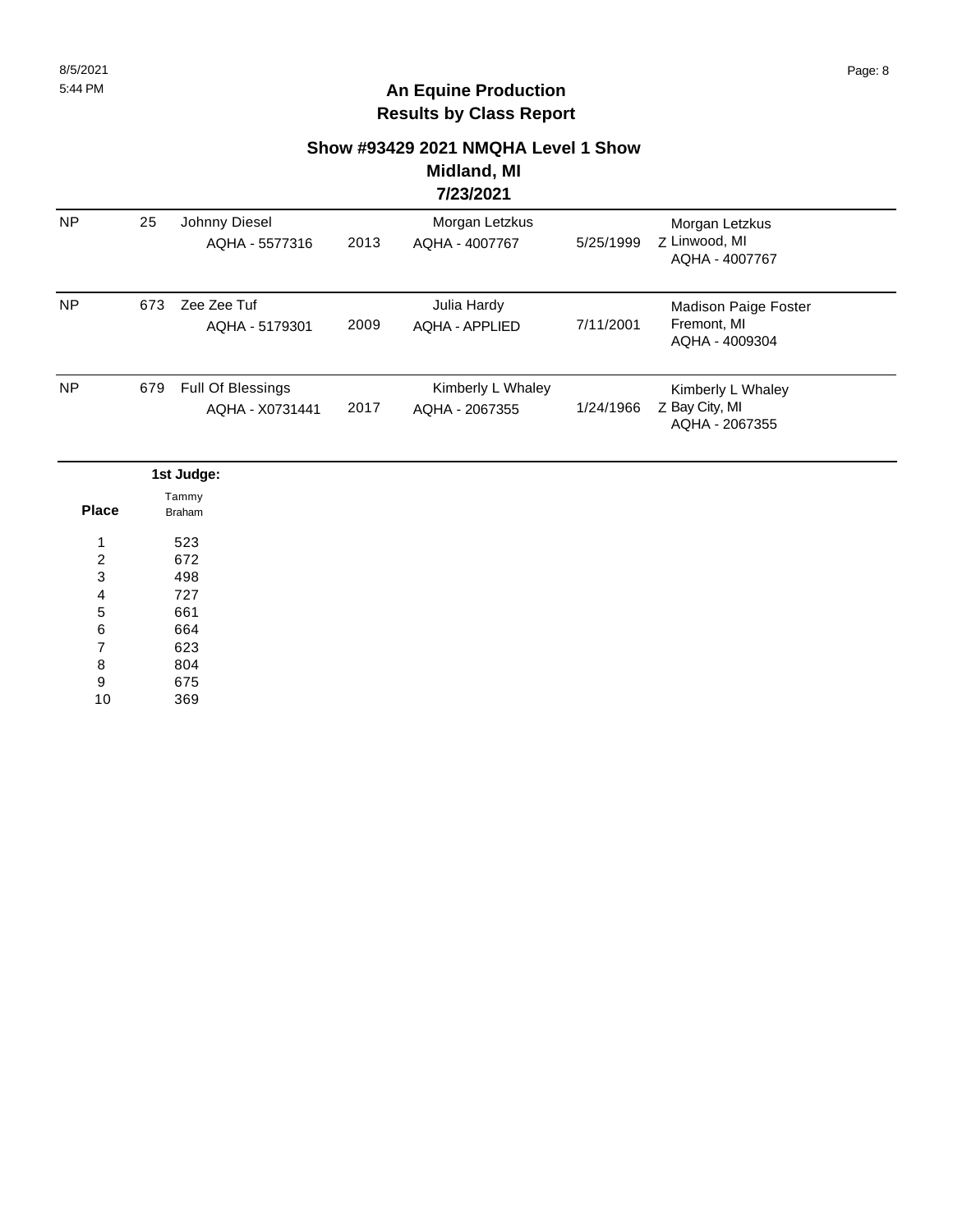### **Show #93429 2021 NMQHA Level 1 Show Midland, MI 7/23/2021**

**Showbill: 1006 Class: AQHA 212002 L1 Amt Showmanship at Halter** 28 Shown

28 entered

Judge(s): Tammy Braham

**Go: 1**

| <b>Place</b>   |     | Back # Horse's Name           |                  | <b>Exhibitor's Name</b>                  |           | Owner(s)                                                  |
|----------------|-----|-------------------------------|------------------|------------------------------------------|-----------|-----------------------------------------------------------|
|                |     | Horse Reg #                   | <b>Foal Year</b> | Exhib Assn#                              |           | Rel                                                       |
| $\mathbf{1}$   | 66  | I O You One<br>AQHA - 5005599 | 2007             | Lisa A Ondersma-Lowetz<br>AQHA - 1932276 | 3/25/1983 | Lisa A Ondersma-Lowetz<br>Z Holland, MI<br>AQHA - 1932276 |
| $\overline{c}$ | 674 | Mito Been Noticed             |                  | Joseph Normand<br>AQHA - 3376097         | 7/22/1988 | Joseph Normand<br>Z Chippewa Lake, MI<br>AQHA - 3376097   |
| 3              | 672 | Good Time Ami                 |                  | Hannah Catherine Flickinger              |           | Hannah Catherine Flickinger                               |
|                |     | AQHA - 4554189                | 2004             | AQHA - 3695440                           | 6/14/2000 | Z Scotts, MI<br>AQHA - 3695440                            |
| $\overline{4}$ | 114 | UF A Boy Named Sue            |                  | Ashton A Ulrich                          |           | Ashton A Ulrich                                           |
|                |     | AQHA - 5693158                | 2015             | AQHA - 2773768                           | 8/23/1990 | Z Barryton, MI<br>AQHA - 2773768                          |
| 5              | 311 | <b>Stellas Gotr Groove</b>    |                  | Kerry Daudlin                            |           | Kerry Daudlin                                             |
|                |     | AQHA - X0715665               | 2014             | AQHA - 2512678                           | 9/2/1969  | Z Ortonville, MI<br>AQHA - 2512678                        |
| 6              |     | 1133 On The Clock             |                  | Mary Jo Short                            |           | Mary Jo Short                                             |
|                |     | AQHA - X0673061               | 2007             | AQHA - 1698927                           | 9/20/1978 | Z West Branch, MI<br>AQHA - 1698927                       |
| $\overline{7}$ | 254 | Sheza Chip Off A Pro          |                  | <b>Tricia Meade</b>                      |           | <b>Tricia Meade</b>                                       |
|                |     | AQHA - 5353635                | 2009             | AQHA - 2767830                           | 6/12/1965 | Z Port Huron, MI<br>AQHA - 2767830                        |
| 8              | 727 | Zips Back In Time             |                  | <b>Brittney Foye</b>                     |           | <b>Brittney Foye</b>                                      |
|                |     | AQHA - 5326861                | 2010             | AQHA - 2705572                           |           | 11/25/1990 Z Merrill, MI<br>AQHA - 2705572                |
| 9              | 661 | Indeed Shez Lazy              |                  | Lauryn Leuenberger                       |           | Lauryn Leuenberger                                        |
|                |     | AQHA - X0705446               | 2012             | AQHA - 4263568                           | 9/6/2000  | Z Saginaw, MI<br>AQHA - 4263568                           |
| 10             | 316 | <b>Remington Steal</b>        |                  | Debbie Wadds                             |           | Debbie Wadds                                              |
|                |     | AQHA - 5441455                | 2011             | AQHA - 2504845                           |           | Z Ovid, MI<br>AQHA - 2504845                              |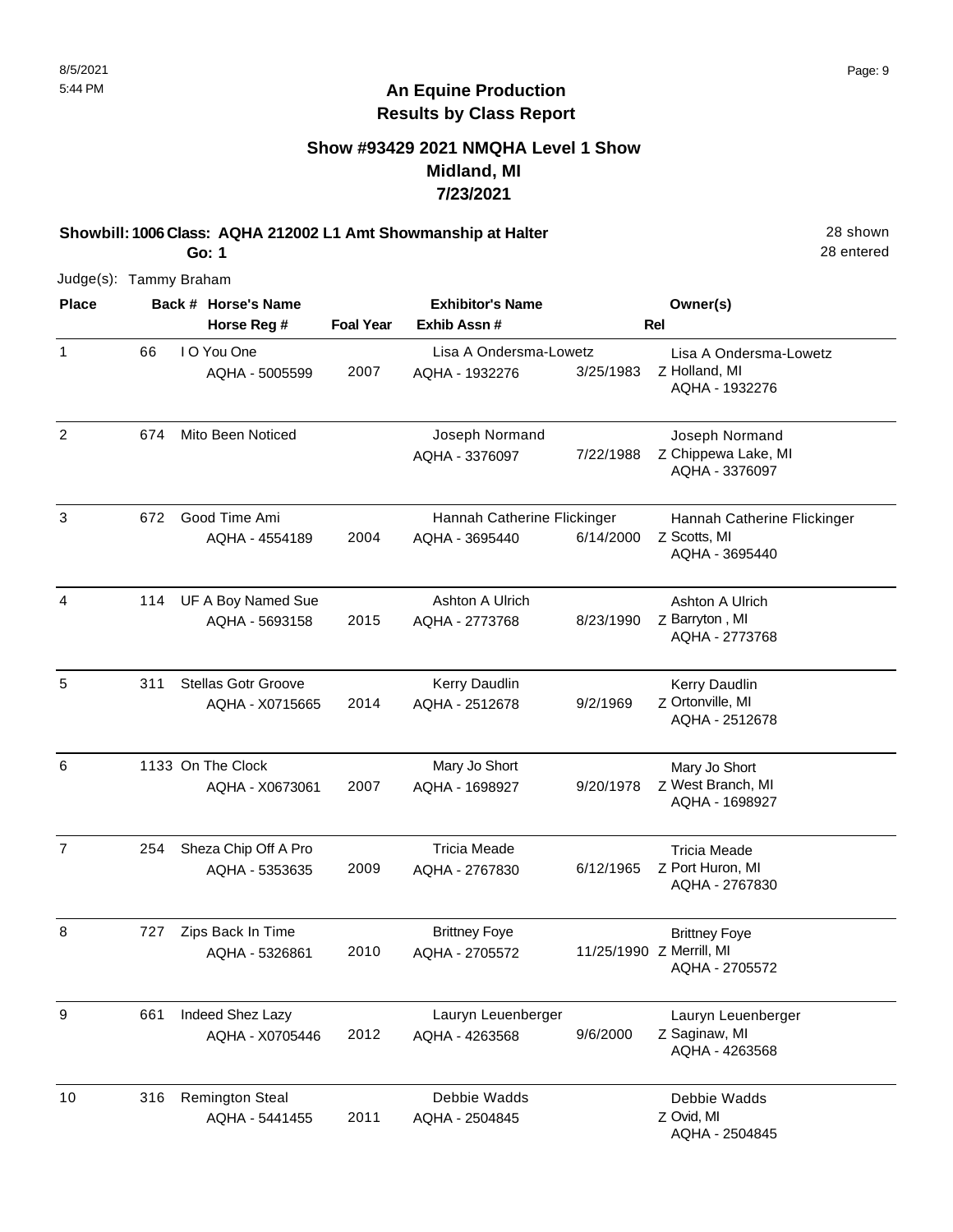#### **Show #93429 2021 NMQHA Level 1 Show Midland, MI**

**7/23/2021**

| 11        | 493 | Sumore Shock<br>AQHA - X0611153               | 2002 | Jennifer Craig<br>AQHA - 2072636           | 3/16/1979             | Jennifer Craig<br>Z Lapeer, MI<br>AQHA - 2072636                |
|-----------|-----|-----------------------------------------------|------|--------------------------------------------|-----------------------|-----------------------------------------------------------------|
| 12        | 663 | Dont Make A Scene<br>AQHA - 5464105           | 2012 | Lainey Marie Zwerk<br>AQHA - 4239084       |                       | Lainey Marie Zwerk<br>10/19/2000 Z Vassar, MI<br>AQHA - 4239084 |
| <b>NP</b> | 116 | <b>Talk About Good Luck</b><br>AQHA - 5498407 | 2012 | Amanda Hampel<br>AQHA - 2471640            | 10/7/1978             | Amanda Hampel<br>Barryton, MI<br>AQHA - 2471640                 |
| <b>NP</b> | 167 | Hunt In My Saddle<br>AQHA - 5222715           | 2009 | Charlotte L Ruth-Kasper<br>AQHA - 494146   | 8/17/1967             | Charlotte L Ruth-Kasper<br>Z Port Austin, MI<br>AQHA - 494146   |
| <b>NP</b> | 194 | FeelsGoodToLookGood<br>AQHA - 5611835         | 2014 | Roni L Murphy<br>AQHA - 3527467            |                       | Roni L Murphy<br>Z Memphis, MI<br>AQHA - 3527467                |
| NP        | 211 | Hes Hott<br>AQHA - 5902347                    | 2014 | Diana Midgley<br>AQHA - 757892             | 9/24/1950             | Diana Midgley<br>Z Jackson, MI<br>AQHA - 757892                 |
| NP        | 315 | Fifty Six Kruzer<br>AQHA - 5398456            | 2011 | Hannah Rae Suddeth<br>AQHA - 4297407       | 6/6/2000              | Hannah Rae Suddeth<br>Z Oxford, MI<br>AQHA - 4297407            |
| <b>NP</b> | 322 | Too LazyToSpeak<br>AQHA - 5818682             | 2017 | Megan Hirschman<br>AQHA - 1899479          | 5/3/1982              | Megan Hirschman<br>Z Ithaca, MI<br>AQHA - 1899479               |
| <b>NP</b> | 369 | Sleepin In The Snow<br>AQHA - 5379605         | 2011 | Rebecca Eno<br>AQHA - 2181808              | 12/17/1956 Z Hale, MI | Rebecca Eno<br>AQHA - 2181808                                   |
| <b>NP</b> | 480 | Lopin N Lookin<br>AQHA - 5412391              | 2011 | Morgan Bailey<br>AQHA - 4139213            | 1/18/2000             | Morgan Bailey<br>Bellaine, MI<br>AQHA - 4139213                 |
| NP        | 498 | It Makes Cents<br>AQHA - 4868855              | 2006 | Serena Fleming-Dittenber<br>AQHA - 4286821 | 8/3/2000              | <b>Richard Dittenber</b><br>A                                   |
| <b>NP</b> | 523 | My Vintage Mercedes<br>AQHA - 5122389         | 2008 | Delaney Bakker<br>AQHA - 4385180           | 12/7/2000             | Cynthia K Bakker<br>Grand Haven, MI                             |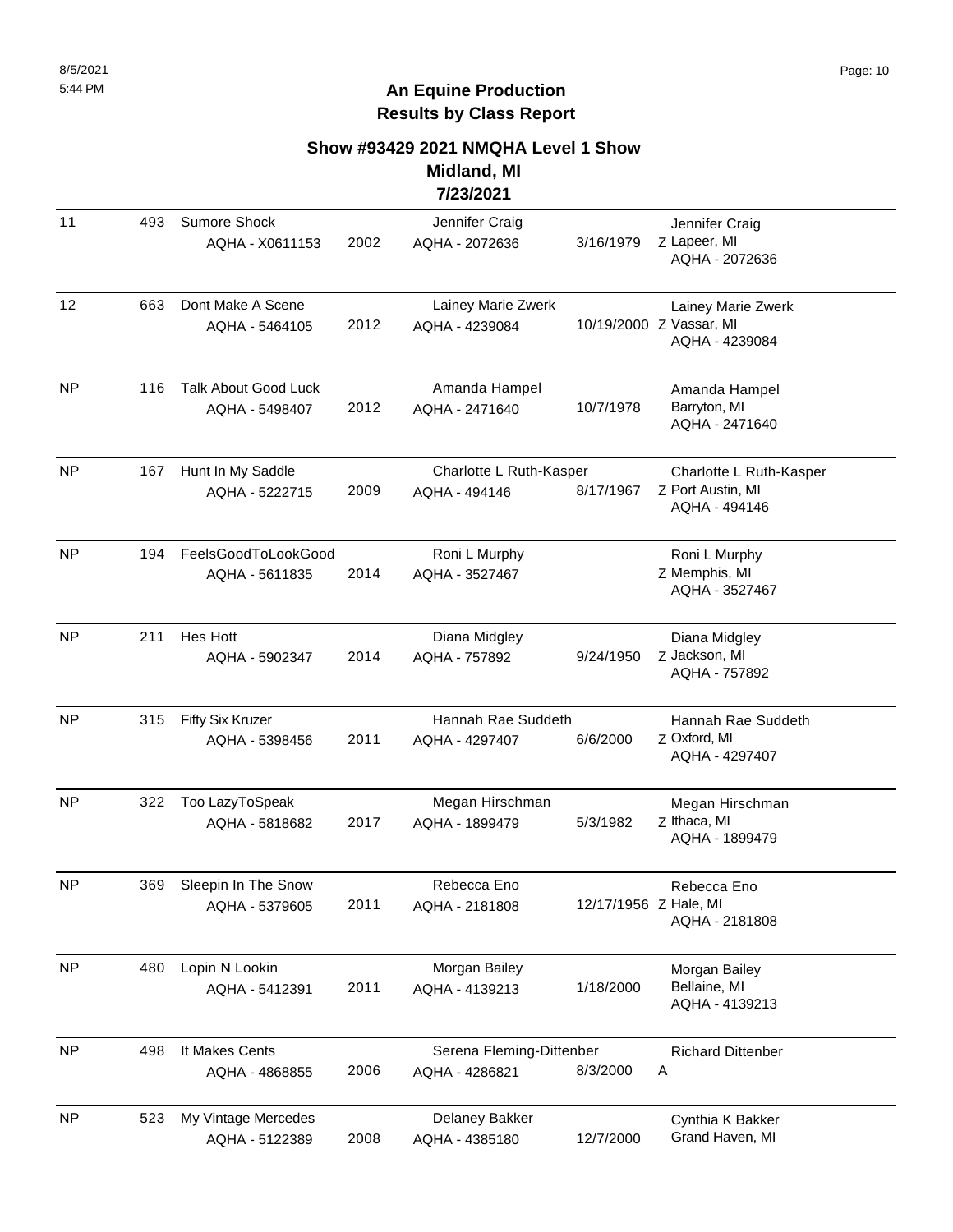## **Show #93429 2021 NMQHA Level 1 Show**

#### **Midland, MI 7/23/2021**

| <b>NP</b> | 623 | Absolute At The Bar<br>AQHA - 5200996        | 2009 | <b>Katie Marie Blount</b><br>AQHA - 3662768     |            | Katie Marie Blount<br>Z Belleville, MI<br>AQHA - 3662768            |
|-----------|-----|----------------------------------------------|------|-------------------------------------------------|------------|---------------------------------------------------------------------|
| <b>NP</b> | 675 | Lilly La Rue<br>AQHA - X0703166              | 2012 | Andrea St John<br>AQHA - 2270409                | 11/17/1969 | Andrea St John<br>Lake, MI<br>AQHA - 2270409                        |
| <b>NP</b> | 679 | Full Of Blessings<br>AQHA - X0731441         | 2017 | Kimberly L Whaley<br>AQHA - 2067355             | 1/24/1966  | Kimberly L Whaley<br>Z Bay City, MI<br>AQHA - 2067355               |
| <b>NP</b> | 681 | Surely Good N Hot<br>AQHA - X0733715         | 2017 | Kathleen McCullough<br>AQHA - 3199899           | 5/23/1984  | Kathleen/Tim Lennhouts<br>Z Mccullough<br>Fruitport, MI             |
| <b>NP</b> | 683 | Livin In Luxury<br>AQHA - 5513102            | 2012 | <b>Haley Christine Warner</b><br>AQHA - 3713534 | 2/26/1999  | Haley Christine Warner<br>Z Ida, MI<br>AQHA - 3713534               |
| <b>NP</b> | 804 | <b>Follow Ur Intuition</b><br>AQHA - 5550913 | 2013 | Stefanie A Freeland<br>AQHA - 4332257           |            | Stefanie A Freeland<br>11/13/1968 Z Fruitport, MI<br>AQHA - 4332257 |

|                | 1st Judge:             |
|----------------|------------------------|
| Place          | Tammy<br><b>Braham</b> |
| 1              | 66                     |
| $\overline{c}$ | 674                    |
| 3              | 672                    |
| 4              | 114                    |
| 5              | 311                    |
| 6              | 1133                   |
| 7              | 254                    |
| 8              | 727                    |
| 9              | 661                    |
| 10             | 316                    |
| 11             | 493                    |
| 12             | 663                    |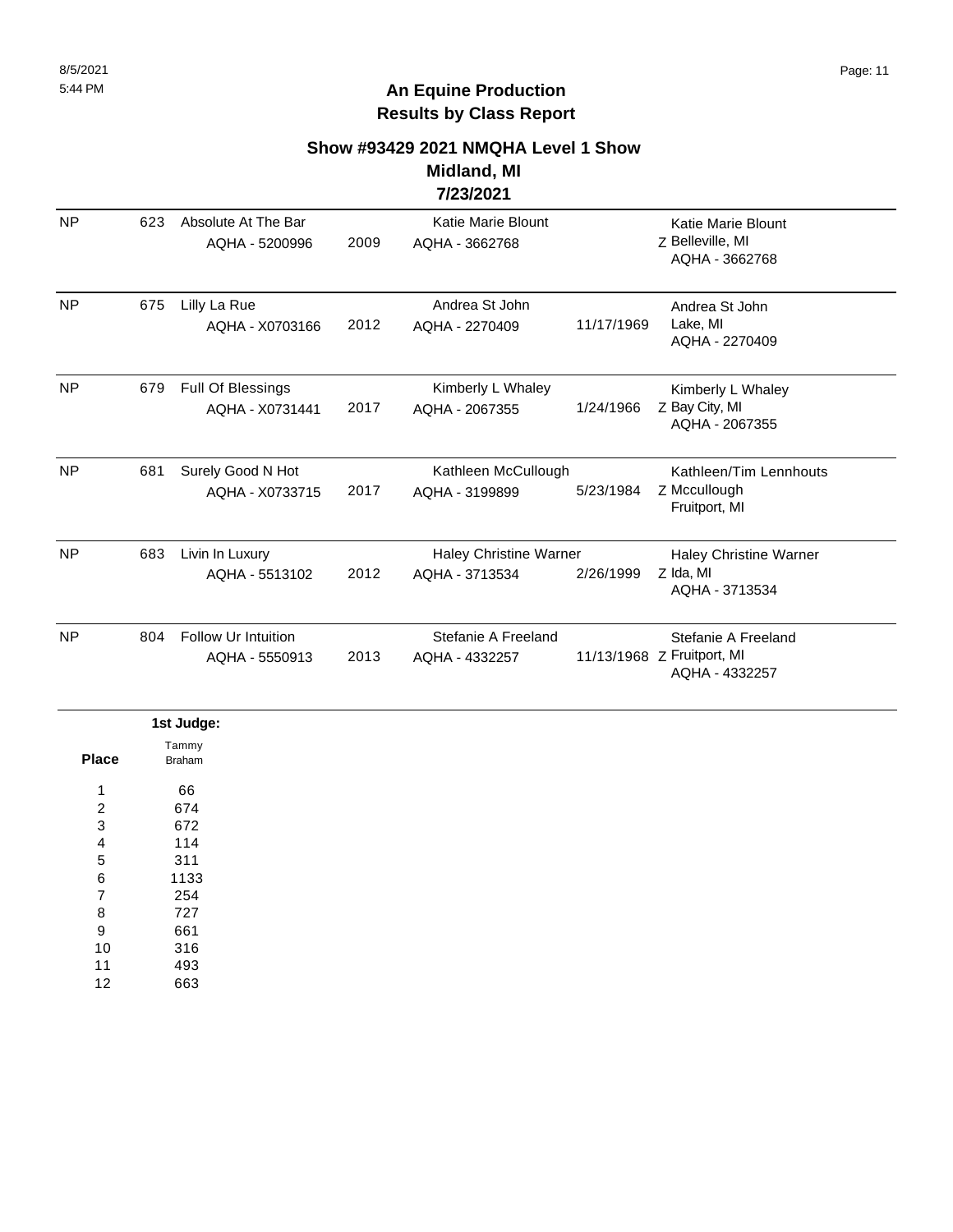### **Show #93429 2021 NMQHA Level 1 Show Midland, MI 7/23/2021**

**Showbill: 1007 Class: AQHA 444001 RK Youth Hunter Under Saddle** 12 Shown **Go: 1**

12 entered

| <b>Place</b>   |     | Back # Horse's Name                         |                  | <b>Exhibitor's Name</b>                |                  | Owner(s)                                                    |
|----------------|-----|---------------------------------------------|------------------|----------------------------------------|------------------|-------------------------------------------------------------|
|                |     | Horse Reg #                                 | <b>Foal Year</b> | Exhib Assn#                            | <b>Birthdate</b> | <b>Rel</b>                                                  |
| 1              | 805 | Only For Certain<br>AQHA - 5815315          | 2017             | Laila Patrick<br>AQHA - 4458211        | 8/5/2005         | Laila Patrick<br>Z Grand League, MI<br>AQHA - 4458211       |
| $\overline{2}$ | 665 | Only Classic Rock<br>AQHA - 5816273         | 2017             | Olivia Omer<br>AQHA - 4348658          | 10/1/2005        | Olivia Omer<br>Z Leslie, MI<br>AQHA - 4348658               |
| 3              | 630 | Im Pink Floyd<br>AQHA - 5371424             | 2011             | <b>Kate Davis</b><br>AQHA - 4231434    | 7/17/2002        | <b>Kate Davis</b><br>Z Williamston, MI<br>AQHA - 4231434    |
| 4              | 497 | <b>DWR Suddenly Fever</b><br>AQHA - 5617754 | 2014             | Katie Gingerich<br>AQHA - 4243833      | 11/8/2003        | Katie Gingerich<br>Z Linwood, MI<br>AQHA - 4243833          |
| 5              | 750 | Fancy Enough To Win<br>AQHA - 5396026       | 2011             | Maya Edwards<br>AQHA - 4206334         | 5/4/2004         | <b>Madison Mulder</b><br>Midland, MI<br>AQHA - 4059219      |
| 6              | 99  | This Jet Is Hot<br>AQHA - X0715023          | 2014             | Elizabeth Laney<br>AQHA - 4233069      | 10/13/2009       | Andrea L Laney<br>Rosebush, MI<br>AQHA - 1450337            |
| $\overline{7}$ | 13  | Made With Real Cocoa<br>AQHA - 5488979      | 2012             | Brylynn E Balon<br>AQHA - 4082292      |                  | Brylynn E Balon<br>10/16/2006 Z Wales, MI<br>AQHA - 4082292 |
| 8              | 654 | Lukes Wise Man<br>AQHA - X0682747           | 2007             | Natalie Ryanna Marsh<br>AQHA - 4398827 | 2/9/2005         | Natalie Ryanna Marsh<br>Z Midland, MI<br>AQHA - 4398827     |
| 9              | 493 | Sumore Shock<br>AQHA - X0611153             | 2002             | Isabel M Craig<br>AQHA - 4423577       | 4/14/2008        | Jennifer Craig<br>A Lapeer, MI<br>AQHA - 2072636            |
| NP             | 552 | Good N Iresistable<br>AQHA - 5771836        | 2016             | Emma C Cook<br>AQHA - 4451295          |                  | Emma C Cook<br>Z Dewitt, MI<br>AQHA - 4451295               |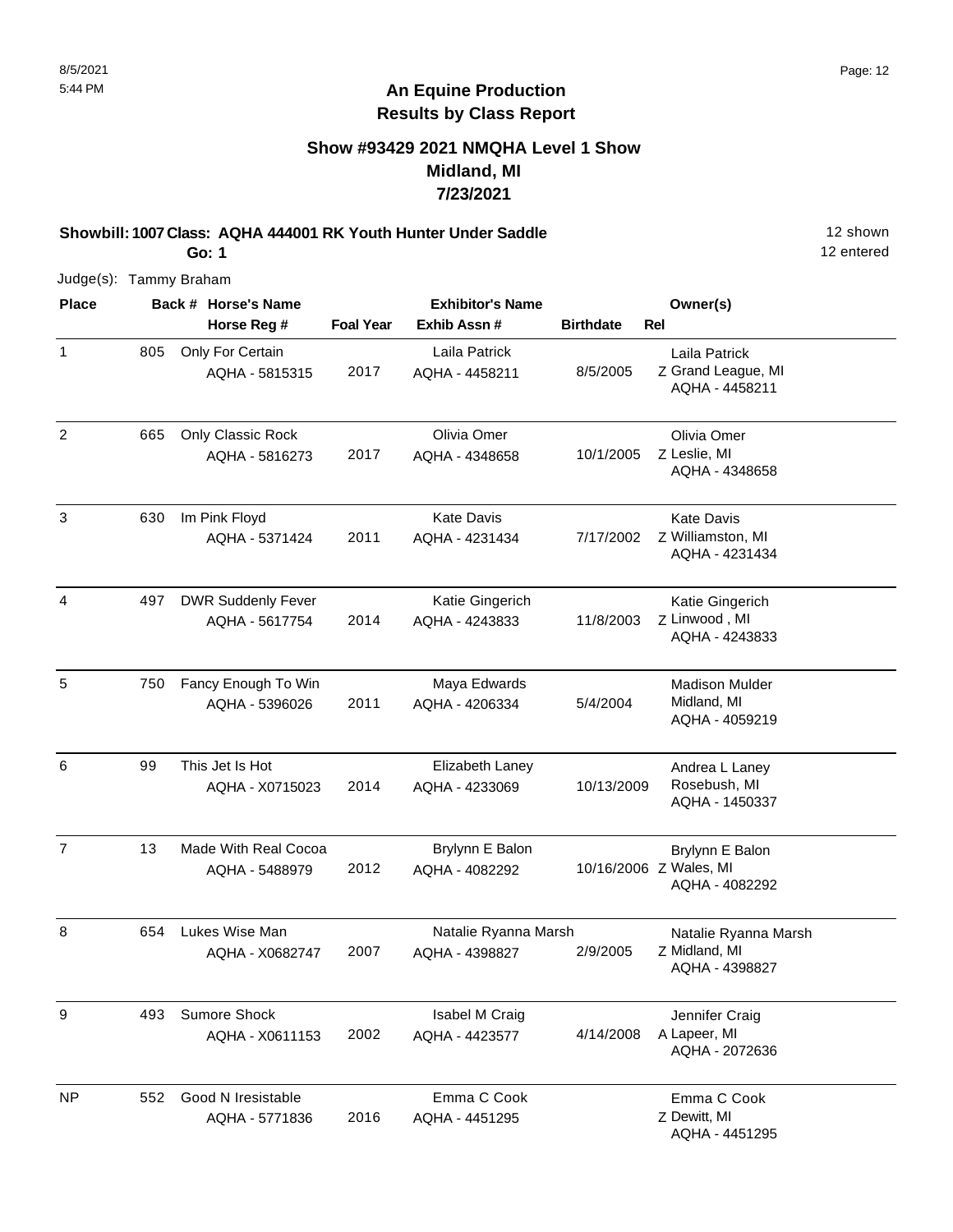### **Show #93429 2021 NMQHA Level 1 Show**

#### **Midland, MI 7/23/2021**

|                  |                        |                                      |      | 772372021                        |          |                                                     |  |
|------------------|------------------------|--------------------------------------|------|----------------------------------|----------|-----------------------------------------------------|--|
| <b>NP</b>        | 652                    | I Bee A Rose<br>AQHA - 5486162       | 2012 | Dakota Barnett<br>AQHA - 4445619 | 8/4/2007 | Dakota Barnett<br>Z Munith, MI<br>AQHA - 4445619    |  |
| <b>NP</b>        | 669                    | A Girl Has No Name<br>AQHA - X072884 | 2016 | Sierra Harvey<br>AQHA - 4373287  |          | Valerie Rathburn<br>Coldwater, MI<br>AQHA - 3493203 |  |
|                  |                        | 1st Judge:                           |      |                                  |          |                                                     |  |
| <b>Place</b>     | Tammy<br><b>Braham</b> |                                      |      |                                  |          |                                                     |  |
| 1                |                        | 805                                  |      |                                  |          |                                                     |  |
| $\boldsymbol{2}$ |                        | 665                                  |      |                                  |          |                                                     |  |
| $\mathbf{3}$     |                        | 630                                  |      |                                  |          |                                                     |  |
| 4                |                        | 497                                  |      |                                  |          |                                                     |  |
| $\mathbf 5$      |                        | 750                                  |      |                                  |          |                                                     |  |
| 6                |                        | 99                                   |      |                                  |          |                                                     |  |
| 7                |                        | 13                                   |      |                                  |          |                                                     |  |
| 8                |                        | 654                                  |      |                                  |          |                                                     |  |
| 9                |                        | 493                                  |      |                                  |          |                                                     |  |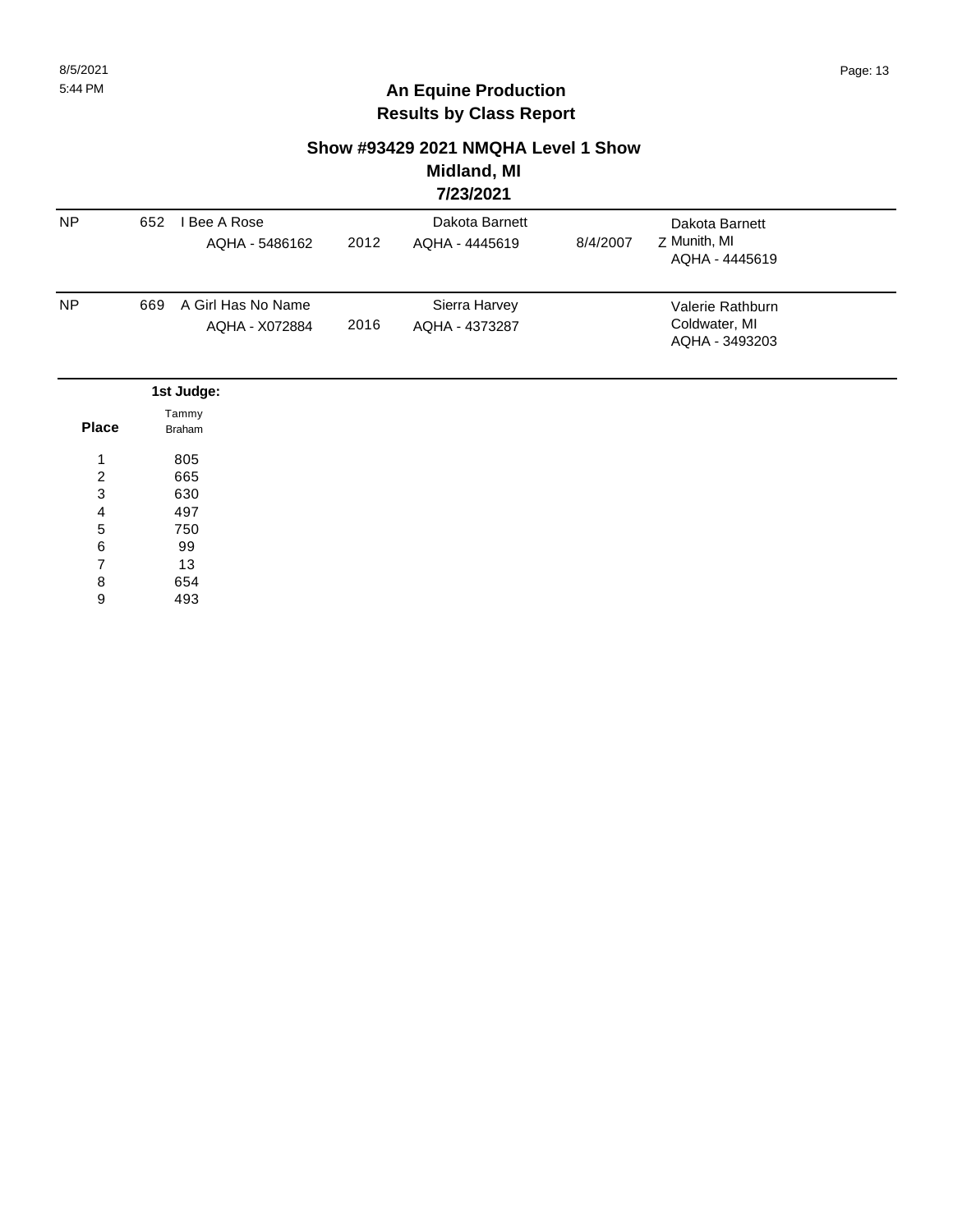### **Show #93429 2021 NMQHA Level 1 Show Midland, MI 7/23/2021**

**Showbill: 1008 Class: AQHA 444702 L1 Youth Hunter Under Saddle (13 & Under)** 6 shown

6 entered

**Go: 1** Judge(s): Tammy Braham

| <b>Place</b>   | Back # Horse's Name |                                        | <b>Exhibitor's Name</b> |                                         |                  | Owner(s)                                                   |
|----------------|---------------------|----------------------------------------|-------------------------|-----------------------------------------|------------------|------------------------------------------------------------|
|                |                     | Horse Reg #                            | <b>Foal Year</b>        | Exhib Assn#                             | <b>Birthdate</b> | Rel                                                        |
| $\mathbf{1}$   | 107                 | Regal N Grand<br>AQHA - 4799999        | 2006                    | <b>Taylin Collins</b><br>AQHA - 4231198 | 3/16/2007        | <b>Taylin Collins</b><br>Z Rose City, MI<br>AQHA - 4231198 |
| $\overline{2}$ | 493                 | Sumore Shock<br>AQHA - X0611153        | 2002                    | Isabel M Craig<br>AQHA - 4423577        | 4/14/2008        | Jennifer Craig<br>A Lapeer, MI<br>AQHA - 2072636           |
| 3              | 99                  | This Jet Is Hot<br>AQHA - X0715023     | 2014                    | Elizabeth Laney<br>AQHA - 4233069       | 10/13/2009       | Andrea L Laney<br>Rosebush, MI<br>AQHA - 1450337           |
| 4              | 552                 | Good N Iresistable<br>AQHA - 5771836   | 2016                    | Emma C Cook<br>AQHA - 4451295           |                  | Emma C Cook<br>Z Dewitt, MI<br>AQHA - 4451295              |
| 5              | 206                 | Prepare To B Shocked<br>AQHA - 5072971 | 2008                    | Myah Jane Chaput<br>AQHA - 4338036      | 2/6/2009         | <b>Stacy Chaput</b><br>A Rodney, MI<br>AQHA - 2755258      |
| 6              | 669                 | A Girl Has No Name<br>AQHA - X072884   | 2016                    | Sierra Harvey<br>AQHA - 4373287         |                  | Valerie Rathburn<br>Coldwater, MI<br>AQHA - 3493203        |
|                |                     | 1st Judge:<br>Tammy                    |                         |                                         |                  |                                                            |

| <b>Braham</b> |
|---------------|
| 107           |
| 493           |
| 99            |
| 552           |
| 206           |
| 669           |
|               |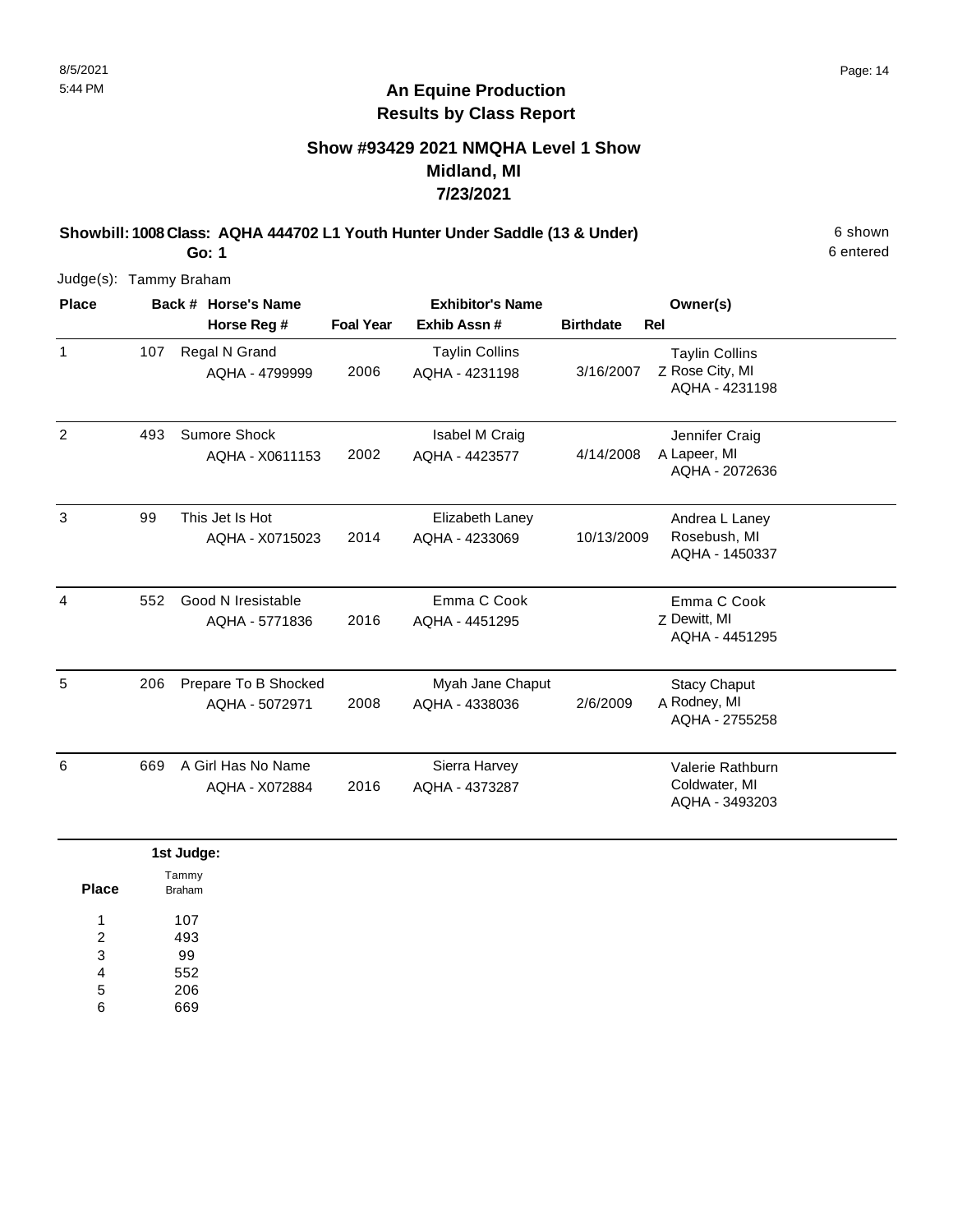### **Show #93429 2021 NMQHA Level 1 Show Midland, MI 7/23/2021**

**Showbill: 1009 Class: AQHA 444802 L1 Youth Hunter Under Saddle (14-18)** 8 shown **Go: 1**

8 entered

| <b>Place</b>   |     | Back # Horse's Name                         |                  | <b>Exhibitor's Name</b>                    |                  | Owner(s)                                                    |
|----------------|-----|---------------------------------------------|------------------|--------------------------------------------|------------------|-------------------------------------------------------------|
|                |     | Horse Reg #                                 | <b>Foal Year</b> | Exhib Assn #                               | <b>Birthdate</b> | Rel                                                         |
| 1              | 494 | <b>OnTheHuntForSweets</b><br>AQHA - 5660638 | 2014             | Kylie Guyette<br>AQHA - 4339530            | 11/6/2003        | Kylie Guyette<br>Z Clyde, MI<br>AQHA - 4339530              |
| $\overline{c}$ | 805 | Only For Certain<br>AQHA - 5815315          | 2017             | Laila Patrick<br>AQHA - 4458211            | 8/5/2005         | Laila Patrick<br>Z Grand League, MI<br>AQHA - 4458211       |
| $\mathfrak{S}$ | 13  | Made With Real Cocoa<br>AQHA - 5488979      | 2012             | Brylynn E Balon<br>AQHA - 4082292          |                  | Brylynn E Balon<br>10/16/2006 Z Wales, MI<br>AQHA - 4082292 |
| $\overline{4}$ | 630 | Im Pink Floyd<br>AQHA - 5371424             | 2011             | <b>Kate Davis</b><br>AQHA - 4231434        | 7/17/2002        | <b>Kate Davis</b><br>Z Williamston, MI<br>AQHA - 4231434    |
| 5              | 750 | Fancy Enough To Win<br>AQHA - 5396026       | 2011             | Maya Edwards<br>AQHA - 4206334             | 5/4/2004         | <b>Madison Mulder</b><br>Midland, MI<br>AQHA - 4059219      |
| 6              | 497 | <b>DWR Suddenly Fever</b><br>AQHA - 5617754 | 2014             | Katie Gingerich<br>AQHA - 4243833          | 11/8/2003        | Katie Gingerich<br>Z Linwood, MI<br>AQHA - 4243833          |
| $\overline{7}$ |     | 1854 Hes Good To Go<br>AQHA - 5024149       | 2007             | <b>Isabelle Freeland</b><br>AQHA - 4286820 | 6/23/2002        | Isabelle Freeland<br>Z Fruitpont, MI<br>AQHA - 4286820      |
| 8              | 654 | Lukes Wise Man<br>AQHA - X0682747           | 2007             | Natalie Ryanna Marsh<br>AQHA - 4398827     | 2/9/2005         | Natalie Ryanna Marsh<br>Z Midland, MI<br>AQHA - 4398827     |

|       | 1st Judge:    |
|-------|---------------|
|       | Tammy         |
| Place | <b>Braham</b> |
| 1     | 494           |
| 2     | 805           |
| 3     | 13            |
| 4     | 630           |
| 5     | 750           |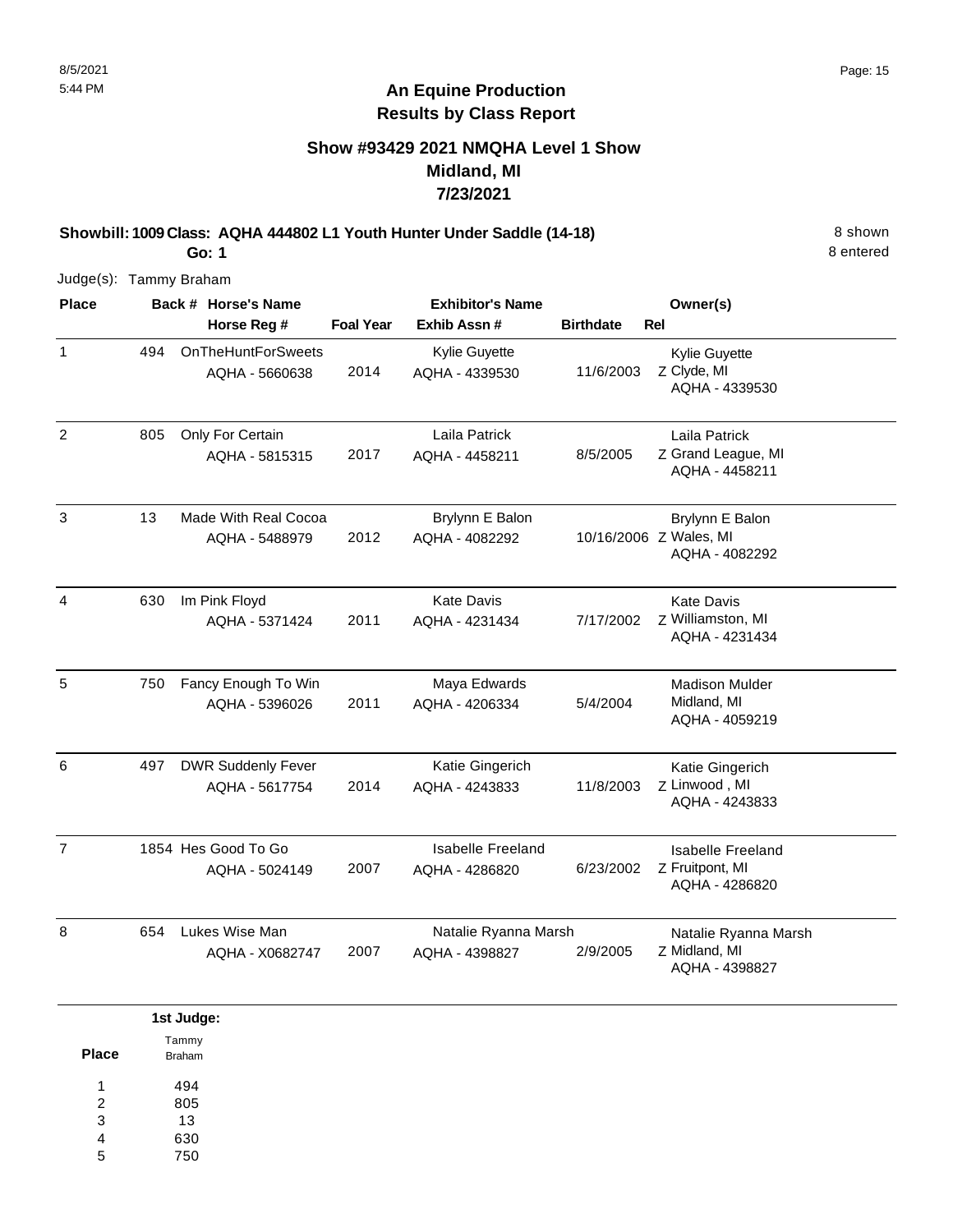#### **Show #93429 2021 NMQHA Level 1 Show Midland, MI 7/23/2021**

 $\,6\,$ 497 6<br>7<br>8  $\boldsymbol{7}$ 1854  $\bf 8$ 654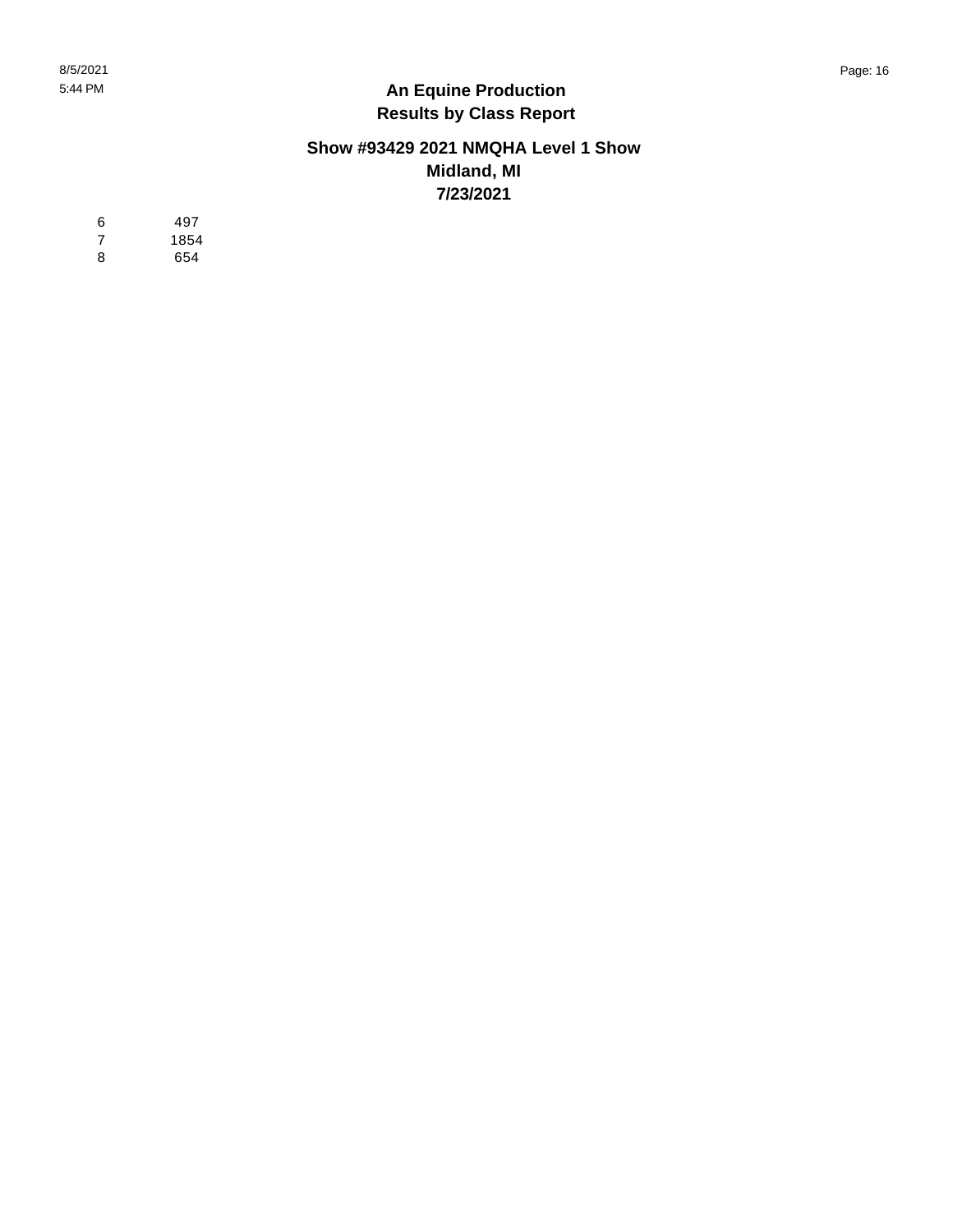### **Show #93429 2021 NMQHA Level 1 Show Midland, MI 7/23/2021**

**Showbill: 1010 Class: AQHA 244001 RK Amt Hunter Under Saddle** 14 shown **Go: 1**

14 entered

| <b>Place</b>   |     | Back # Horse's Name                         |                  | <b>Exhibitor's Name</b>                       |                       | Owner(s)                                                           |
|----------------|-----|---------------------------------------------|------------------|-----------------------------------------------|-----------------------|--------------------------------------------------------------------|
|                |     | Horse Reg #                                 | <b>Foal Year</b> | Exhib Assn#                                   |                       | <b>Rel</b>                                                         |
| $\mathbf{1}$   | 523 | My Vintage Mercedes<br>AQHA - 5122389       | 2008             | Delaney Bakker<br>AQHA - 4385180              | 12/7/2000             | Cynthia K Bakker<br>Grand Haven, MI                                |
| $\overline{2}$ | 197 | WF Dynamic Invite<br>AQHA - 5797020         | 2015             | Marjorie Taylor<br>AQHA - 3203018             | 4/16/1961             | Marjorie Taylor<br>Z West Branch, MI<br>AQHA - 3203018             |
| $\mathbf{3}$   | 25  | Johnny Diesel<br>AQHA - 5577316             | 2013             | Morgan Letzkus<br>AQHA - 4007767              | 5/25/1999             | Morgan Letzkus<br>Z Linwood, MI<br>AQHA - 4007767                  |
| 4              | 664 | Code Red Cover Girl<br>AQHA - 5552118       | 2013             | Jessica Bills<br>AQHA - 2695099               | 12/3/1991             | Jessica Bills<br>Beulah, MI<br>AQHA - 2695099                      |
| 5              | 623 | Absolute At The Bar<br>AQHA - 5200996       | 2009             | <b>Katie Marie Blount</b><br>AQHA - 3662768   |                       | <b>Katie Marie Blount</b><br>Z Belleville, MI<br>AQHA - 3662768    |
| 6              | 244 | <b>Twisted Batt</b><br>AQHA - 5904280       | 2018             | Michelle Dawn Eno<br>AQHA - 1965805           |                       | Michelle Dawn Eno<br>Z Sterling, MI<br>AQHA - 1965805              |
| $\overline{7}$ | 727 | Zips Back In Time<br>AQHA - 5326861         | 2010             | <b>Brittney Foye</b><br>AQHA - 2705572        |                       | <b>Brittney Foye</b><br>11/25/1990 Z Merrill, MI<br>AQHA - 2705572 |
| 8              | 369 | Sleepin In The Snow<br>AQHA - 5379605       | 2011             | Rebecca Eno<br>AQHA - 2181808                 | 12/17/1956 Z Hale, MI | Rebecca Eno<br>AQHA - 2181808                                      |
| 9              |     | 672 Good Time Ami<br>AQHA - 4554189         | 2004             | Hannah Catherine Flickinger<br>AQHA - 3695440 | 6/14/2000             | Hannah Catherine Flickinger<br>Z Scotts, MI<br>AQHA - 3695440      |
| <b>NP</b>      | 52  | <b>The Social Network</b><br>AQHA - 5742354 | 2015             | <b>Brandy M Pavlik</b><br>AQHA - 3285231      | 9/3/1983              | <b>Brandy M Pavlik</b><br>Z Washinton, MI<br>AQHA - 3285231        |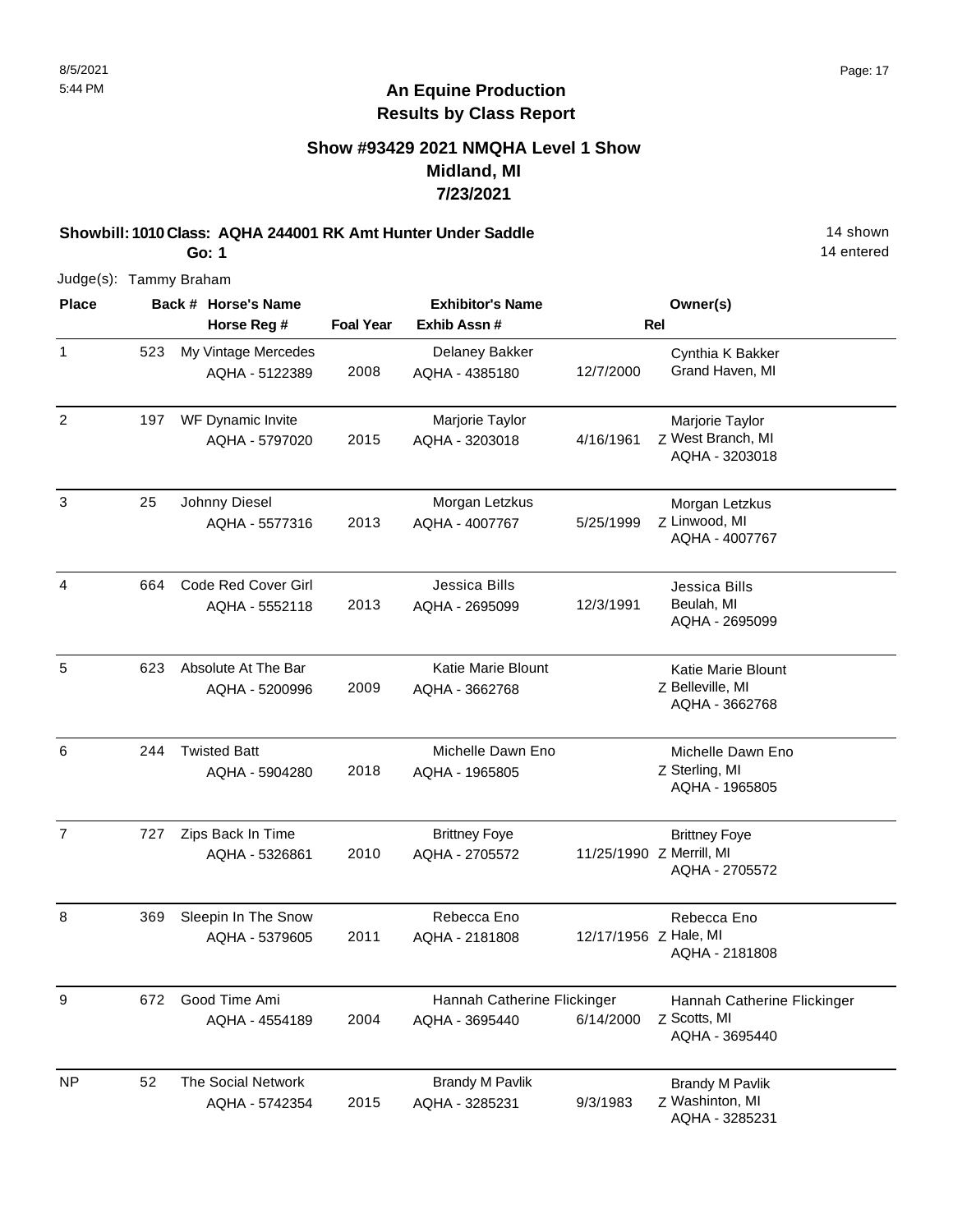#### **Show #93429 2021 NMQHA Level 1 Show**

#### **Midland, MI 7/23/2021**

|           |     |                                        |      | 1749/474                                   |            |                                                           |  |
|-----------|-----|----------------------------------------|------|--------------------------------------------|------------|-----------------------------------------------------------|--|
| <b>NP</b> | 254 | Sheza Chip Off A Pro<br>AQHA - 5353635 | 2009 | Tricia Meade<br>AQHA - 2767830             | 6/12/1965  | <b>Tricia Meade</b><br>Z Port Huron, MI<br>AQHA - 2767830 |  |
| <b>NP</b> | 498 | It Makes Cents<br>AQHA - 4868855       | 2006 | Serena Fleming-Dittenber<br>AQHA - 4286821 | 8/3/2000   | <b>Richard Dittenber</b><br>A                             |  |
| <b>NP</b> | 661 | Indeed Shez Lazy<br>AQHA - X0705446    | 2012 | Lauryn Leuenberger<br>AQHA - 4263568       | 9/6/2000   | Lauryn Leuenberger<br>Z Saginaw, MI<br>AQHA - 4263568     |  |
| <b>NP</b> | 675 | Lilly La Rue<br>AQHA - X0703166        | 2012 | Andrea St John<br>AQHA - 2270409           | 11/17/1969 | Andrea St John<br>Lake, MI<br>AQHA - 2270409              |  |

|                  | 1st Judge:      |
|------------------|-----------------|
| <b>Place</b>     | Tammy<br>Braham |
| 4                | 523             |
| 2                | 197             |
| $\sqrt{3}$       | 25              |
| $\overline{4}$   | 664             |
| $\sqrt{5}$       | 623             |
| $6\phantom{1}6$  | 244             |
| 7                | 727             |
| 8                | 369             |
| $\boldsymbol{9}$ | 672             |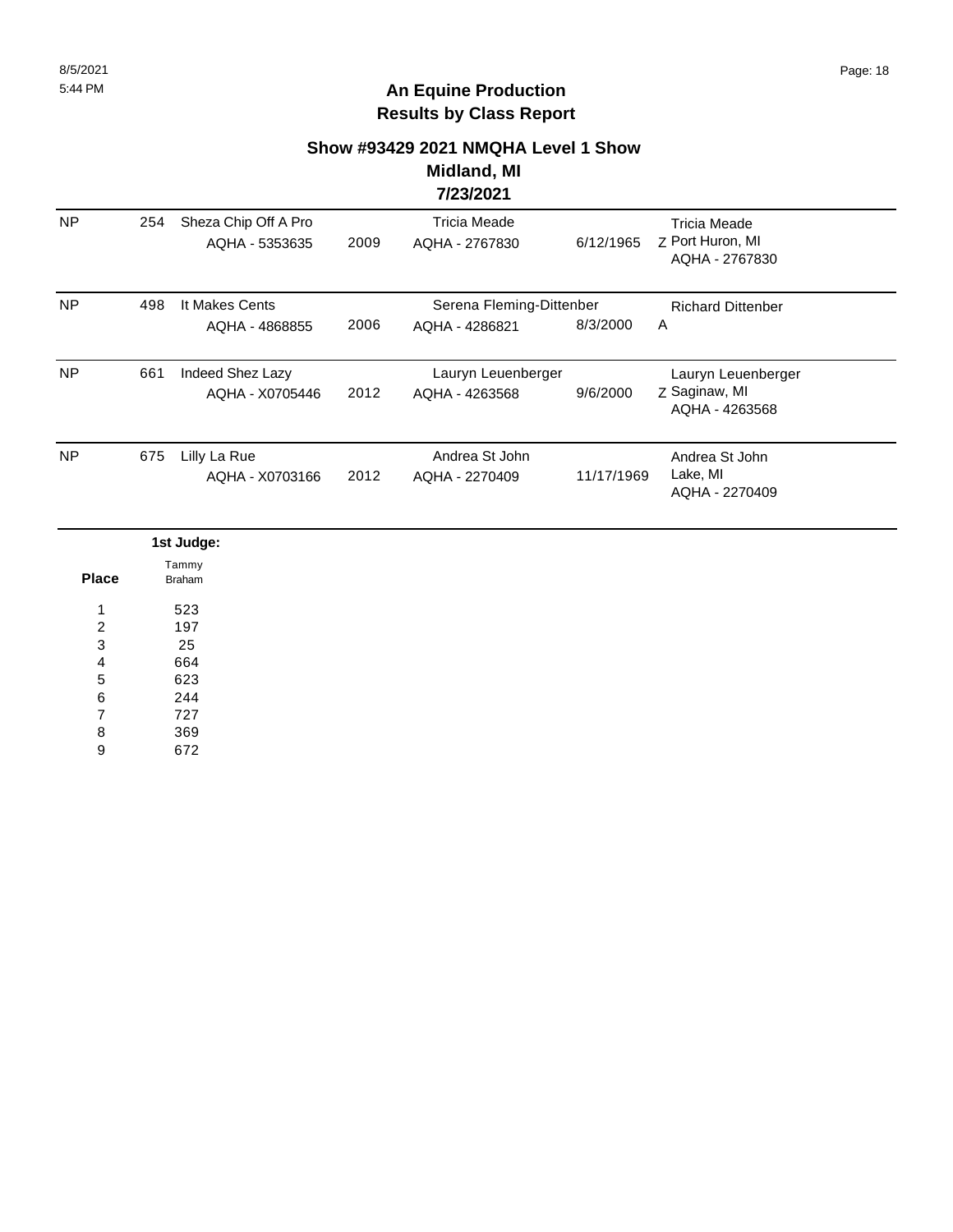#### **Show #93429 2021 NMQHA Level 1 Show Midland, MI 7/23/2021**

**Showbill: 1011 Class: AQHA 244002 L1 Amt Hunter Under Saddle** 22 shown **Go: 1**

Judge(s): Tammy Braham

| <b>Place</b>   |     | Back # Horse's Name                           |                  | <b>Exhibitor's Name</b>                |           | Owner(s)                                                              |
|----------------|-----|-----------------------------------------------|------------------|----------------------------------------|-----------|-----------------------------------------------------------------------|
|                |     | Horse Reg #                                   | <b>Foal Year</b> | Exhib Assn#                            |           | <b>Rel</b>                                                            |
| $\mathbf{1}$   | 679 | Full Of Blessings<br>AQHA - X0731441          | 2017             | Kimberly L Whaley<br>AQHA - 2067355    | 1/24/1966 | Kimberly L Whaley<br>Z Bay City, MI<br>AQHA - 2067355                 |
| $\overline{2}$ | 116 | <b>Talk About Good Luck</b><br>AQHA - 5498407 | 2012             | Amanda Hampel<br>AQHA - 2471640        | 10/7/1978 | Amanda Hampel<br>Barryton, MI<br>AQHA - 2471640                       |
| 3              |     | 1133 On The Clock<br>AQHA - X0673061          | 2007             | Mary Jo Short<br>AQHA - 1698927        | 9/20/1978 | Mary Jo Short<br>Z West Branch, MI<br>AQHA - 1698927                  |
| 4              | 99  | This Jet Is Hot<br>AQHA - X0715023            | 2014             | Andrea L Laney<br>AQHA - 1450337       | 9/19/1975 | Andrea L Laney<br>Z Rosebush, MI<br>AQHA - 1450337                    |
| $\sqrt{5}$     | 114 | UF A Boy Named Sue<br>AQHA - 5693158          | 2015             | Ashton A Ulrich<br>AQHA - 2773768      | 8/23/1990 | Ashton A Ulrich<br>Z Barryton, MI<br>AQHA - 2773768                   |
| 6              | 311 | <b>Stellas Gotr Groove</b><br>AQHA - X0715665 | 2014             | Kerry Daudlin<br>AQHA - 2512678        | 9/2/1969  | Kerry Daudlin<br>Z Ortonville, MI<br>AQHA - 2512678                   |
| $\overline{7}$ | 804 | Follow Ur Intuition<br>AQHA - 5550913         | 2013             | Stefanie A Freeland<br>AQHA - 4332257  |           | Stefanie A Freeland<br>11/13/1968 Z Fruitport, MI<br>AQHA - 4332257   |
| $\, 8$         | 523 | My Vintage Mercedes<br>AQHA - 5122389         | 2008             | Delaney Bakker<br>AQHA - 4385180       | 12/7/2000 | Cynthia K Bakker<br>Grand Haven, MI                                   |
| y              | 690 | Mechanism<br>AQHA - X0725492                  | 2016             | Mackenzie J Kastl<br>AQHA - 2385353    |           | Mackenzie J Kastl<br>12/14/1987 Z Benton Harbor, MI<br>AQHA - 2385353 |
| 10             | 727 | Zips Back In Time<br>AQHA - 5326861           | 2010             | <b>Brittney Foye</b><br>AQHA - 2705572 |           | <b>Brittney Foye</b><br>11/25/1990 Z Merrill, MI<br>AQHA - 2705572    |

22 entered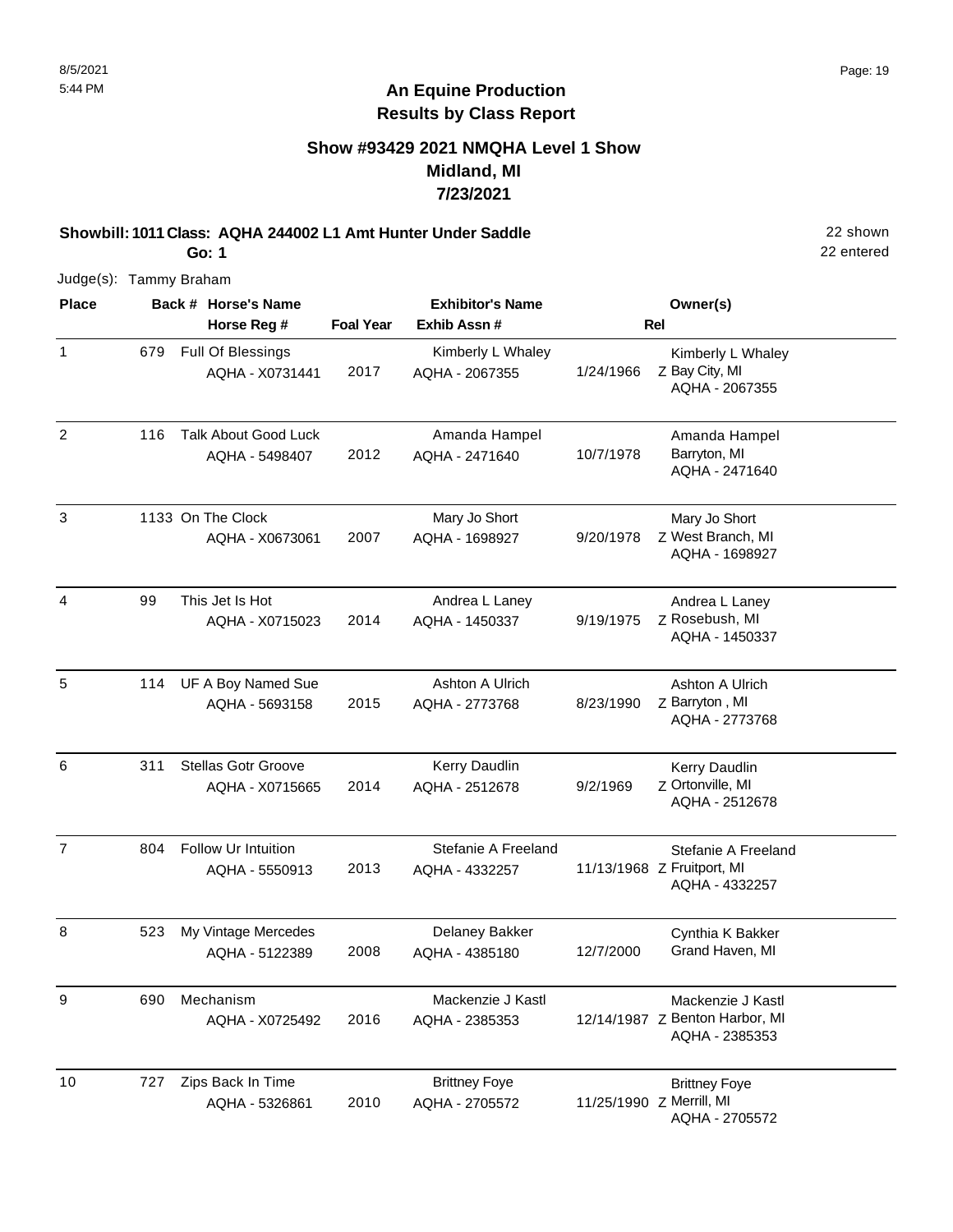#### **Show #93429 2021 NMQHA Level 1 Show**

**Midland, MI 7/23/2021**

| 11        | 211 | Hes Hott<br>AQHA - 5902347                                                           | 2014 | Diana Midgley<br>AQHA - 757892                        | 9/24/1950             | Diana Midgley<br>Z Jackson, MI<br>AQHA - 757892                 |
|-----------|-----|--------------------------------------------------------------------------------------|------|-------------------------------------------------------|-----------------------|-----------------------------------------------------------------|
| 12        | 66  | I O You One<br>AQHA - 5005599                                                        | 2007 | Lisa A Ondersma-Lowetz<br>AQHA - 1932276              | 3/25/1983             | Lisa A Ondersma-Lowetz<br>Z Holland, MI<br>AQHA - 1932276       |
| <b>NP</b> | 197 | WF Dynamic Invite<br>AQHA - 5797020                                                  | 2015 | Marjorie Taylor<br>AQHA - 3203018                     | 4/16/1961             | Marjorie Taylor<br>Z West Branch, MI<br>AQHA - 3203018          |
| <b>NP</b> | 244 | <b>Twisted Batt</b><br>Michelle Dawn Eno<br>2018<br>AQHA - 5904280<br>AQHA - 1965805 |      | Michelle Dawn Eno<br>Z Sterling, MI<br>AQHA - 1965805 |                       |                                                                 |
| <b>NP</b> | 315 | Fifty Six Kruzer<br>AQHA - 5398456                                                   | 2011 | Hannah Rae Suddeth<br>AQHA - 4297407                  | 6/6/2000              | Hannah Rae Suddeth<br>Z Oxford, MI<br>AQHA - 4297407            |
| <b>NP</b> | 316 | <b>Remington Steal</b><br>AQHA - 5441455                                             | 2011 | Debbie Wadds<br>AQHA - 2504845                        |                       | Debbie Wadds<br>Z Ovid, MI<br>AQHA - 2504845                    |
| <b>NP</b> | 369 | Sleepin In The Snow<br>AQHA - 5379605                                                | 2011 | Rebecca Eno<br>AQHA - 2181808                         | 12/17/1956 Z Hale, MI | Rebecca Eno<br>AQHA - 2181808                                   |
| <b>NP</b> | 480 | Lopin N Lookin<br>AQHA - 5412391                                                     | 2011 | Morgan Bailey<br>AQHA - 4139213                       | 1/18/2000             | Morgan Bailey<br>Bellaine, MI<br>AQHA - 4139213                 |
| <b>NP</b> | 498 | It Makes Cents<br>AQHA - 4868855                                                     | 2006 | Serena Fleming-Dittenber<br>AQHA - 4286821            | 8/3/2000              | <b>Richard Dittenber</b><br>Α                                   |
| <b>NP</b> | 663 | Dont Make A Scene<br>AQHA - 5464105                                                  | 2012 | Lainey Marie Zwerk<br>AQHA - 4239084                  |                       | Lainey Marie Zwerk<br>10/19/2000 Z Vassar, MI<br>AQHA - 4239084 |
| <b>NP</b> | 675 | Lilly La Rue<br>AQHA - X0703166                                                      | 2012 | Andrea St John<br>AQHA - 2270409                      | 11/17/1969            | Andrea St John<br>Lake, MI<br>AQHA - 2270409                    |
| <b>NP</b> | 695 | Kruzin For Cowgirls<br>AQHA - X07187680                                              | 2015 | Laura Stillman<br>AQHA - 4282895                      | 7/4/1971              | Laura Stillman<br>Z Grand Bume, MI<br>AQHA - 4282895            |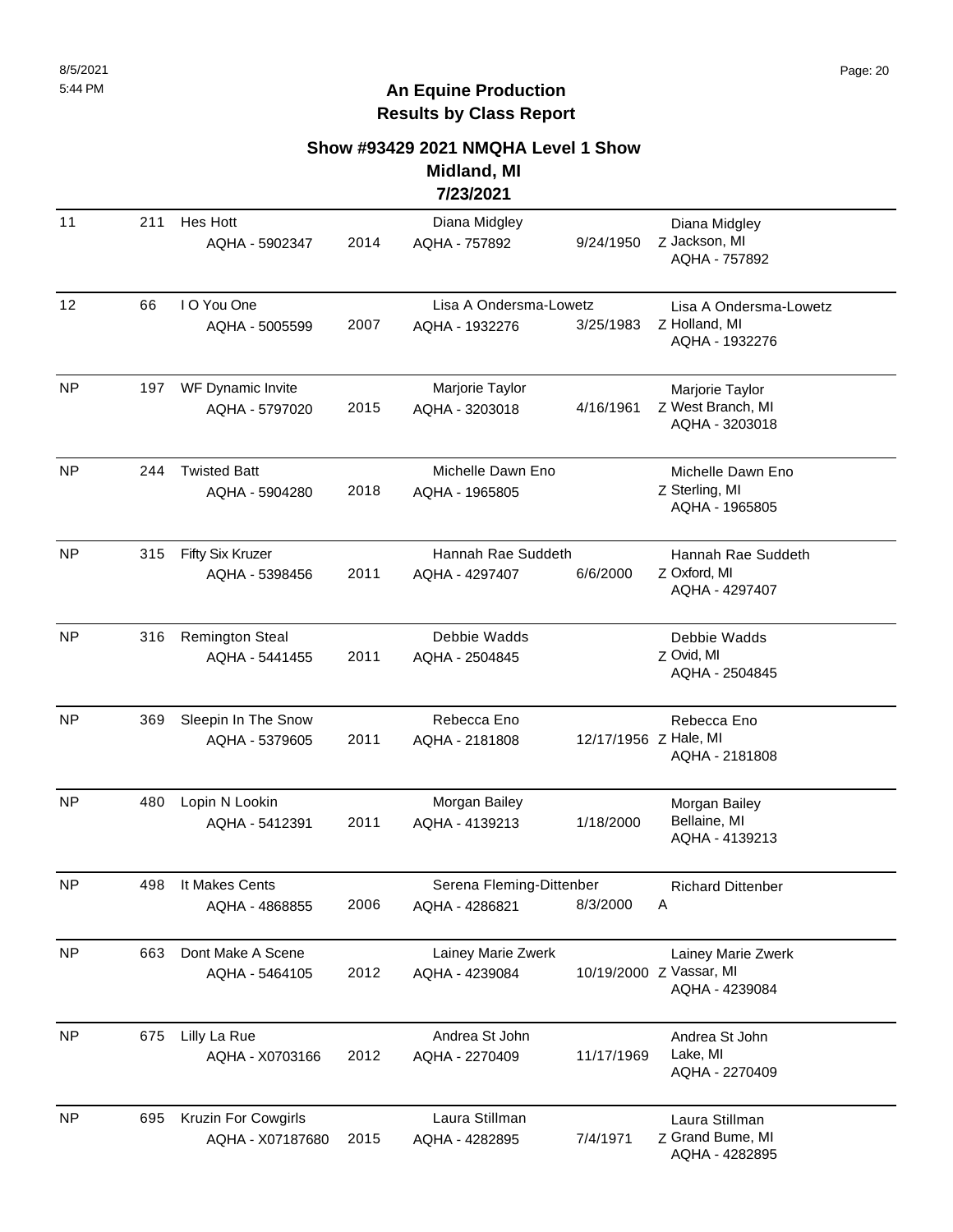### **Show #93429 2021 NMQHA Level 1 Show Midland, MI 7/23/2021**

|                | 1st Judge:      |
|----------------|-----------------|
| <b>Place</b>   | Tammy<br>Braham |
|                |                 |
| $\mathbf{1}$   | 679             |
| $\overline{c}$ | 116             |
| 3              | 1133            |
| 4              | 99              |
| 5              | 114             |
| $\,6$          | 311             |
| $\overline{7}$ | 804             |
| 8              | 523             |
| 9              | 690             |
| 10             | 727             |
| 11             | 211             |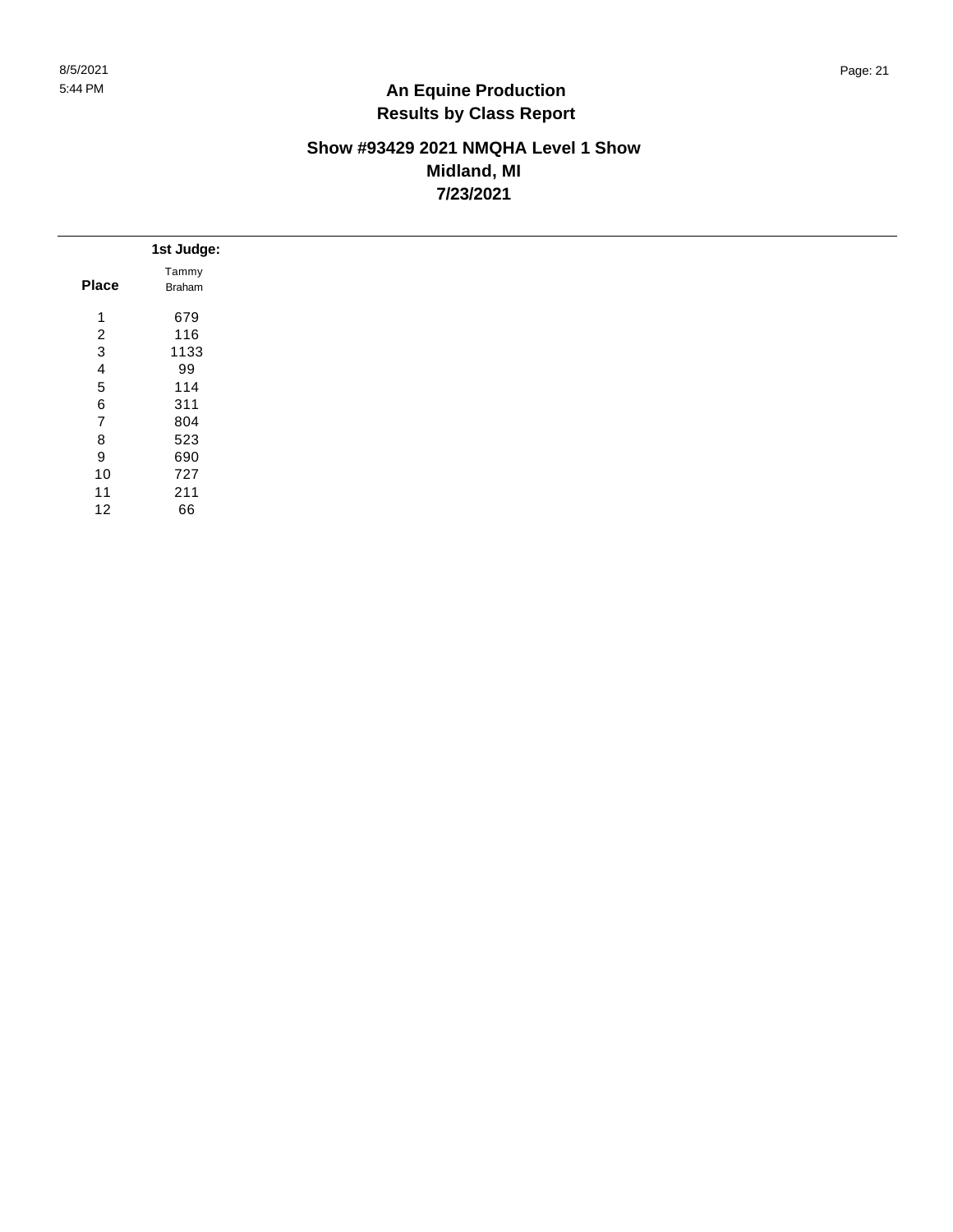### **Show #93429 2021 NMQHA Level 1 Show Midland, MI 7/23/2021**

#### **Showbill: 1012 Class: OPEN 905 Small Fry HUS** 5 Shown

**Go: 1**

Judge(s): Tammy Braham

| <b>Place</b> |     | <b>Horse's Name</b><br>Back # |                  | <b>Exhibitor's Name</b> |           | Owner(s)                                           |
|--------------|-----|-------------------------------|------------------|-------------------------|-----------|----------------------------------------------------|
|              |     | Horse Reg #                   | <b>Foal Year</b> | Exhib Assn#             |           | Rel                                                |
| 1            | 22  | Dont Need A Mirror            | 2009             | <b>Brylee Bunting</b>   | 3/27/2011 | Christa L Baldwin<br>Stanton, MI                   |
| 2            | 658 | O Whata Hot Nvite             | 2007             | Clara G Cook            | 3/15/2012 | Maureen And Emma C Cook<br>Dewitt, MI              |
| 3            | 52  | <b>The Social Network</b>     | 2015             | Xandrea Sandusky        | 5/20/2011 | <b>Brandy M Pavlik</b><br>A Washinton, MI          |
| 4            | 653 | Im Feelin Lucky               | 2010             | Danika Grayhek          | 2/15/2008 | Sarah And Charlotte Wallace                        |
| 5            | 680 | Heza One Hot Step             | 2000             | <b>Kelsey Goodenow</b>  | 3/6/2013  | <b>Lightning Bar Equine Services</b><br>Howell, MI |

|              | 1st Judge:      |
|--------------|-----------------|
| <b>Place</b> | Tammy<br>Braham |
|              | 22              |
| 2            | 658             |
| 3            | 52              |
| 4            | 653             |
| $\mathbf{r}$ | 0.00            |

680 5

5 entered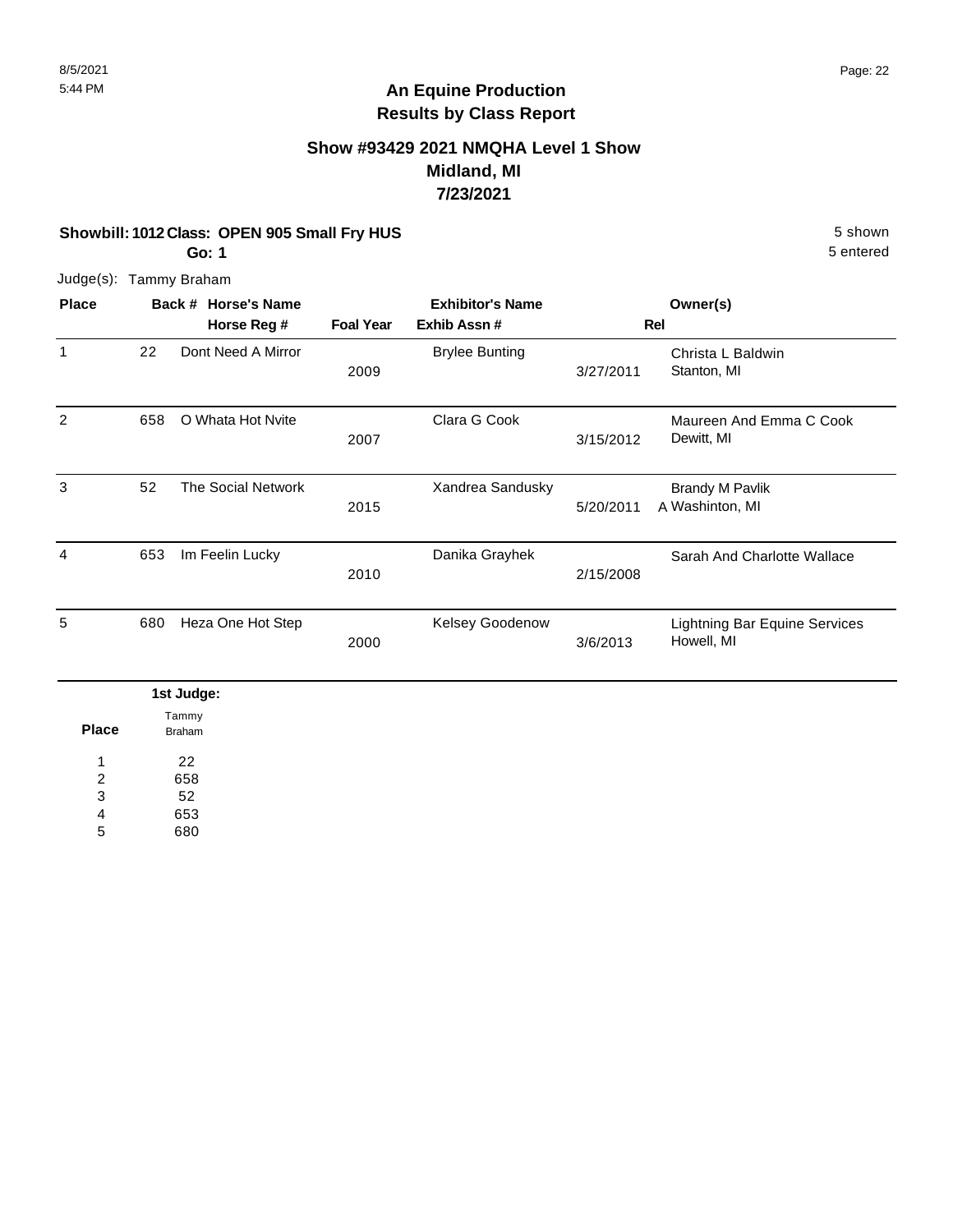### **Show #93429 2021 NMQHA Level 1 Show Midland, MI 7/23/2021**

#### **Showbill: 1013 Class: OPEN 906 Small Fry Equitation** 5 shown

**Go: 1**

5 entered

Judge(s): Tammy Braham

| <b>Place</b> |     | Back # Horse's Name |                  | <b>Exhibitor's Name</b> |           | Owner(s)                                           |
|--------------|-----|---------------------|------------------|-------------------------|-----------|----------------------------------------------------|
|              |     | Horse Reg #         | <b>Foal Year</b> | Exhib Assn#             |           | Rel                                                |
| $\mathbf{1}$ | 22  | Dont Need A Mirror  | 2009             | <b>Brylee Bunting</b>   | 3/27/2011 | Christa L Baldwin<br>Stanton, MI                   |
| 2            | 658 | O Whata Hot Nvite   | 2007             | Clara G Cook            | 3/15/2012 | Maureen And Emma C Cook<br>Dewitt, MI              |
| 3            | 52  | The Social Network  | 2015             | Xandrea Sandusky        | 5/20/2011 | <b>Brandy M Pavlik</b><br>A Washinton, MI          |
| 4            | 653 | Im Feelin Lucky     | 2010             | Danika Grayhek          | 2/15/2008 | Sarah And Charlotte Wallace                        |
| 5            | 680 | Heza One Hot Step   | 2000             | Kelsey Goodenow         | 3/6/2013  | <b>Lightning Bar Equine Services</b><br>Howell, MI |
|              |     | 1st Judge:          |                  |                         |           |                                                    |

**Place** 22 658 52 653 1 2 3 4 Tammy Braham

680 5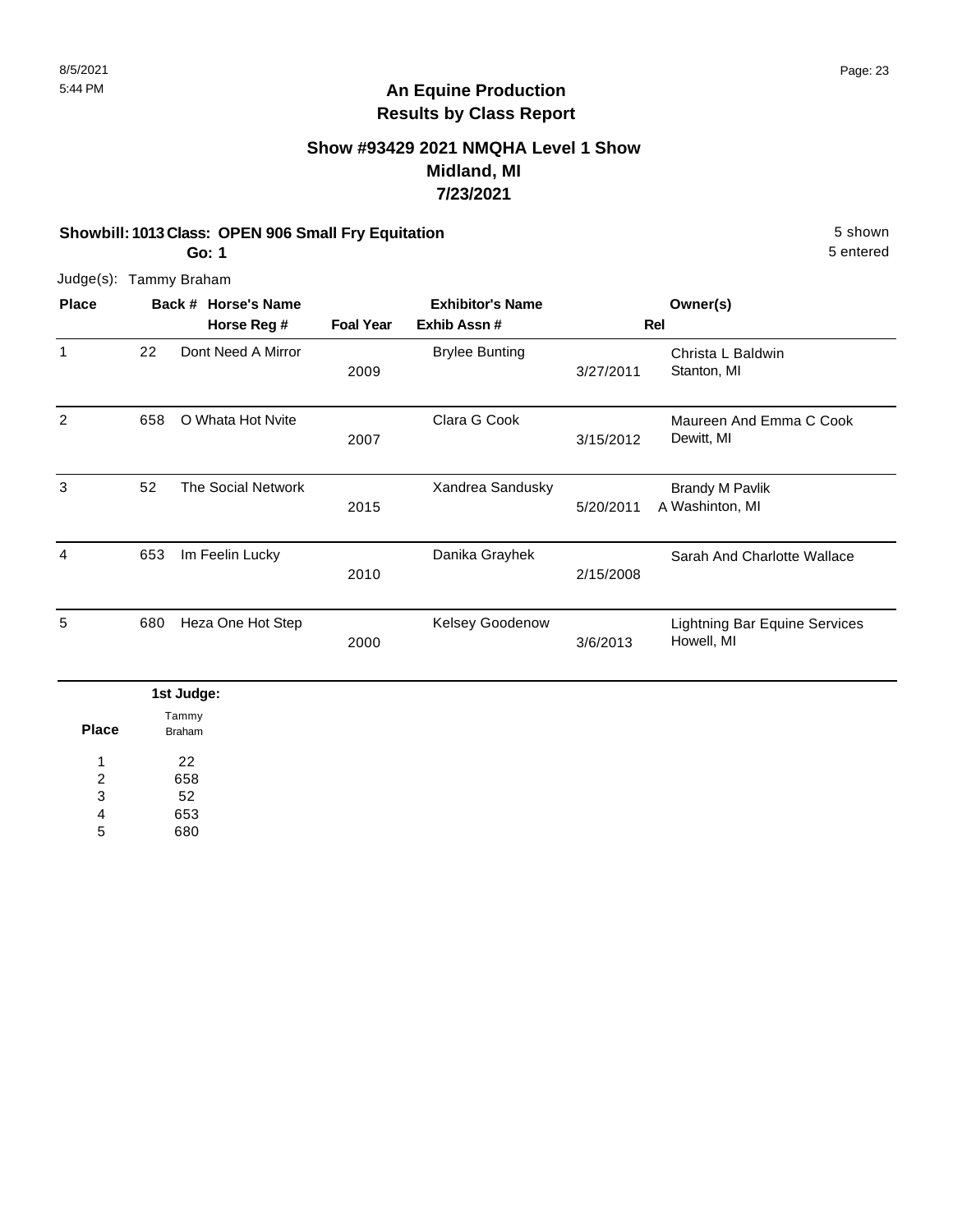### **Show #93429 2021 NMQHA Level 1 Show Midland, MI 7/23/2021**

**Showbill: 1014 Class: AQHA 452001 RK Youth Hunt Seat Equitation** 13 Shown 13 shown **Go: 1**

13 entered

| <b>Place</b>   |     | Back # Horse's Name                           |                  | <b>Exhibitor's Name</b>              |                  | Owner(s)                                                    |
|----------------|-----|-----------------------------------------------|------------------|--------------------------------------|------------------|-------------------------------------------------------------|
|                |     | Horse Reg #                                   | <b>Foal Year</b> | Exhib Assn#                          | <b>Birthdate</b> | Rel                                                         |
| 1              | 13  | Made With Real Cocoa<br>AQHA - 5488979        | 2012             | Brylynn E Balon<br>AQHA - 4082292    |                  | Brylynn E Balon<br>10/16/2006 Z Wales, MI<br>AQHA - 4082292 |
| $\overline{2}$ | 630 | Im Pink Floyd<br>AQHA - 5371424               | 2011             | <b>Kate Davis</b><br>AQHA - 4231434  | 7/17/2002        | <b>Kate Davis</b><br>Z Williamston, MI<br>AQHA - 4231434    |
| 3              | 493 | <b>Sumore Shock</b><br>AQHA - X0611153        | 2002             | Isabel M Craig<br>AQHA - 4423577     | 4/14/2008        | Jennifer Craig<br>A Lapeer, MI<br>AQHA - 2072636            |
| 4              | 665 | Only Classic Rock<br>AQHA - 5816273           | 2017             | Olivia Omer<br>AQHA - 4348658        | 10/1/2005        | Olivia Omer<br>Z Leslie, MI<br>AQHA - 4348658               |
| 5              | 678 | <b>BLH Jackzan Aces Par</b><br>AQHA - 5164414 | 2008             | <b>Tara Blount</b><br>AQHA - 4322413 | 7/19/2002        | <b>Tara Blount</b><br>Kimball, MI<br>AQHA - 4322413         |
| 6              | 497 | <b>DWR Suddenly Fever</b><br>AQHA - 5617754   | 2014             | Katie Gingerich<br>AQHA - 4243833    | 11/8/2003        | Katie Gingerich<br>Z Linwood, MI<br>AQHA - 4243833          |
| $\overline{7}$ | 99  | This Jet Is Hot<br>AQHA - X0715023            | 2014             | Elizabeth Laney<br>AQHA - 4233069    | 10/13/2009       | Andrea L Laney<br>Rosebush, MI<br>AQHA - 1450337            |
| 8              | 655 | Gotta Golden Bar<br>AQHA - 4947999            | 2007             | Alyssa G Bayerski<br>AQHA - 4279498  | 7/11/2004        | Patti Bayerski<br>A Warren, MI                              |
| 9              | 805 | Only For Certain<br>AQHA - 5815315            | 2017             | Laila Patrick<br>AQHA - 4458211      | 8/5/2005         | Laila Patrick<br>Z Grand League, MI<br>AQHA - 4458211       |
| <b>NP</b>      | 552 | Good N Iresistable<br>AQHA - 5771836          | 2016             | Emma C Cook<br>AQHA - 4451295        |                  | Emma C Cook<br>Z Dewitt, MI<br>AQHA - 4451295               |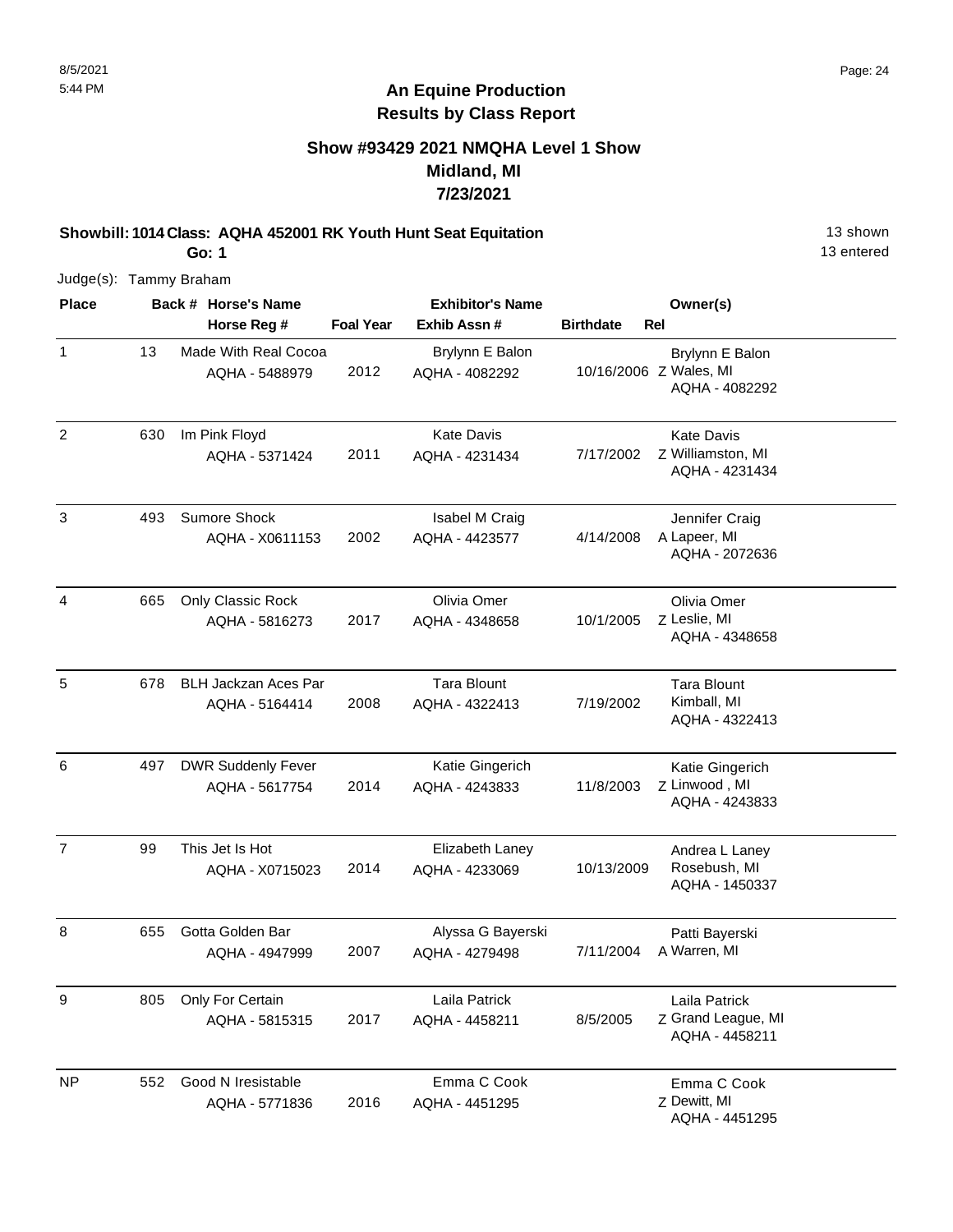#### **Show #93429 2021 NMQHA Level 1 Show**

#### **Midland, MI 7/23/2021**

|           |     |                                      |      | --------                               |          |                                                         |  |
|-----------|-----|--------------------------------------|------|----------------------------------------|----------|---------------------------------------------------------|--|
| <b>NP</b> | 652 | l Bee A Rose<br>AQHA - 5486162       | 2012 | Dakota Barnett<br>AQHA - 4445619       | 8/4/2007 | Dakota Barnett<br>Z Munith, MI<br>AQHA - 4445619        |  |
| <b>NP</b> | 654 | Lukes Wise Man<br>AQHA - X0682747    | 2007 | Natalie Ryanna Marsh<br>AQHA - 4398827 | 2/9/2005 | Natalie Ryanna Marsh<br>Z Midland, MI<br>AQHA - 4398827 |  |
| <b>NP</b> | 669 | A Girl Has No Name<br>AQHA - X072884 | 2016 | Sierra Harvey<br>AQHA - 4373287        |          | Valerie Rathburn<br>Coldwater, MI<br>AQHA - 3493203     |  |

|              | 1st Judge: |
|--------------|------------|
|              | Tammy      |
| <b>Place</b> | Braham     |
| л            | 13         |
| 2            | 630        |
| 3            | 493        |
| 4            | 665        |
| 5            | 678        |
| 6            | 497        |
| ⇁            | 99         |
| 8            | 655        |

805 9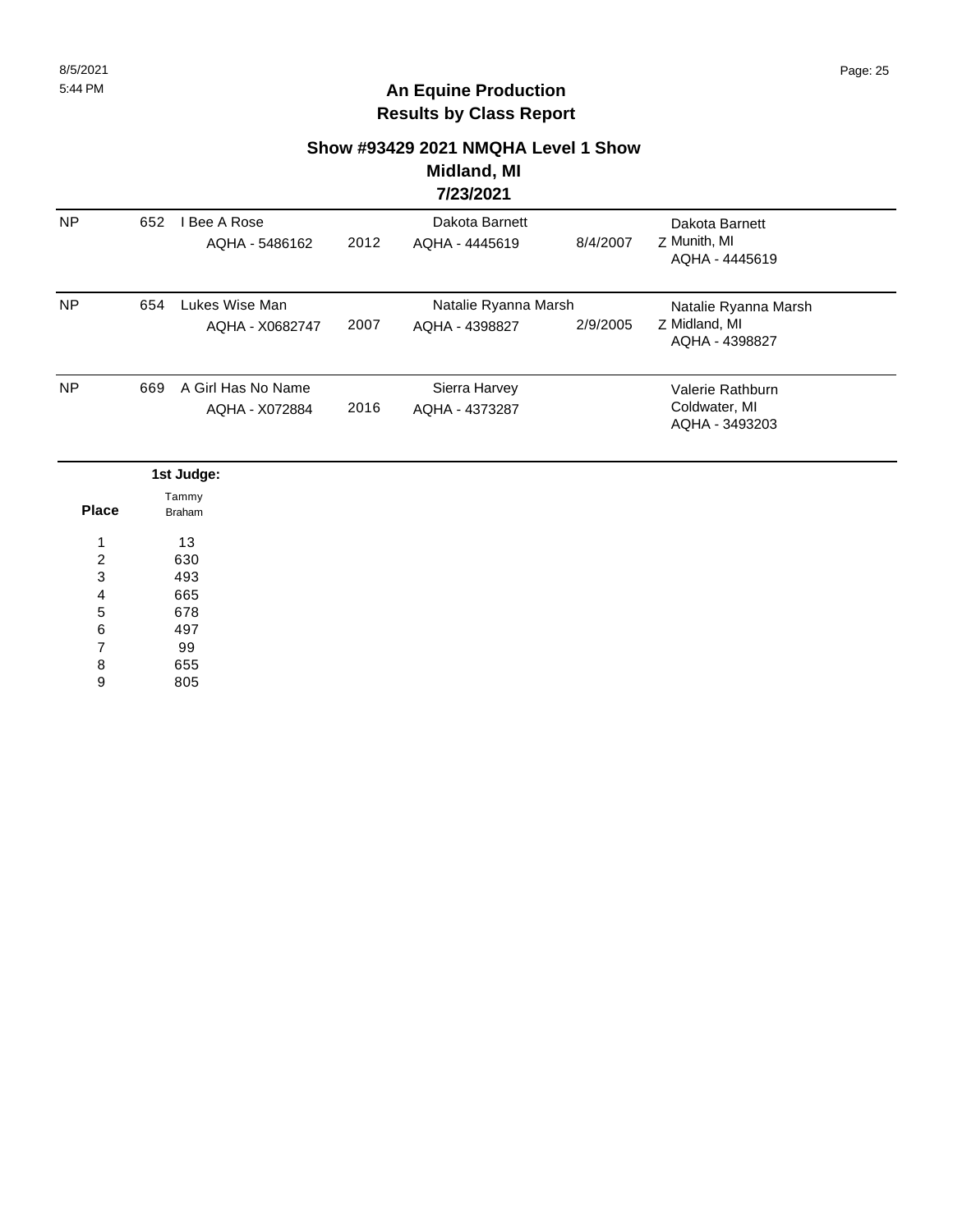### **Show #93429 2021 NMQHA Level 1 Show Midland, MI 7/23/2021**

**Showbill: 1015 Class: AQHA 452702 L1 Youth Hunt Seat Equitation (13 & Under)** 7 shown

7 entered

Judge(s): Tammy Braham

**Go: 1**

| <b>Place</b>   |     | Back # Horse's Name                    |                  | <b>Exhibitor's Name</b>                    |                  | Owner(s)                                                   |  |
|----------------|-----|----------------------------------------|------------------|--------------------------------------------|------------------|------------------------------------------------------------|--|
|                |     | Horse Reg #                            | <b>Foal Year</b> | Exhib Assn#                                | <b>Birthdate</b> | <b>Rel</b>                                                 |  |
| $\mathbf{1}$   | 107 | Regal N Grand<br>AQHA - 4799999        | 2006             | <b>Taylin Collins</b><br>AQHA - 4231198    | 3/16/2007        | <b>Taylin Collins</b><br>Z Rose City, MI<br>AQHA - 4231198 |  |
| $\overline{2}$ | 493 | Sumore Shock<br>AQHA - X0611153        | 2002             | Isabel M Craig<br>AQHA - 4423577           | 4/14/2008        | Jennifer Craig<br>A Lapeer, MI<br>AQHA - 2072636           |  |
| 3              | 206 | Prepare To B Shocked<br>AQHA - 5072971 | 2008             | Myah Jane Chaput<br>AQHA - 4338036         | 2/6/2009         | <b>Stacy Chaput</b><br>A Rodney, MI<br>AQHA - 2755258      |  |
| 4              | 99  | This Jet Is Hot<br>AQHA - X0715023     | 2014             | Elizabeth Laney<br>AQHA - 4233069          | 10/13/2009       | Andrea L Laney<br>Rosebush, MI<br>AQHA - 1450337           |  |
| 5              | 222 | Ms Mae Flash<br>AQHA - 5259030         | 2009             | <b>Braelyn L Bunting</b><br>AQHA - 4169456 | 8/27/2008        | Christa L Baldwin<br>D Stanton, MI<br>AQHA - 920340        |  |
| 6              | 552 | Good N Iresistable<br>AQHA - 5771836   | 2016             | Emma C Cook<br>AQHA - 4451295              |                  | Emma C Cook<br>Z Dewitt, MI<br>AQHA - 4451295              |  |
| $\overline{7}$ | 669 | A Girl Has No Name<br>AQHA - X072884   | 2016             | Sierra Harvey<br>AQHA - 4373287            |                  | Valerie Rathburn<br>Coldwater, MI<br>AQHA - 3493203        |  |

|       | 1st Judge:    |
|-------|---------------|
|       | Tammy         |
| Place | <b>Braham</b> |
| 1     | 107           |
| 2     | 493           |
| 3     | 206           |
| 4     | 99            |
| 5     | 222           |
| 6     | 552           |
| 7     | 669           |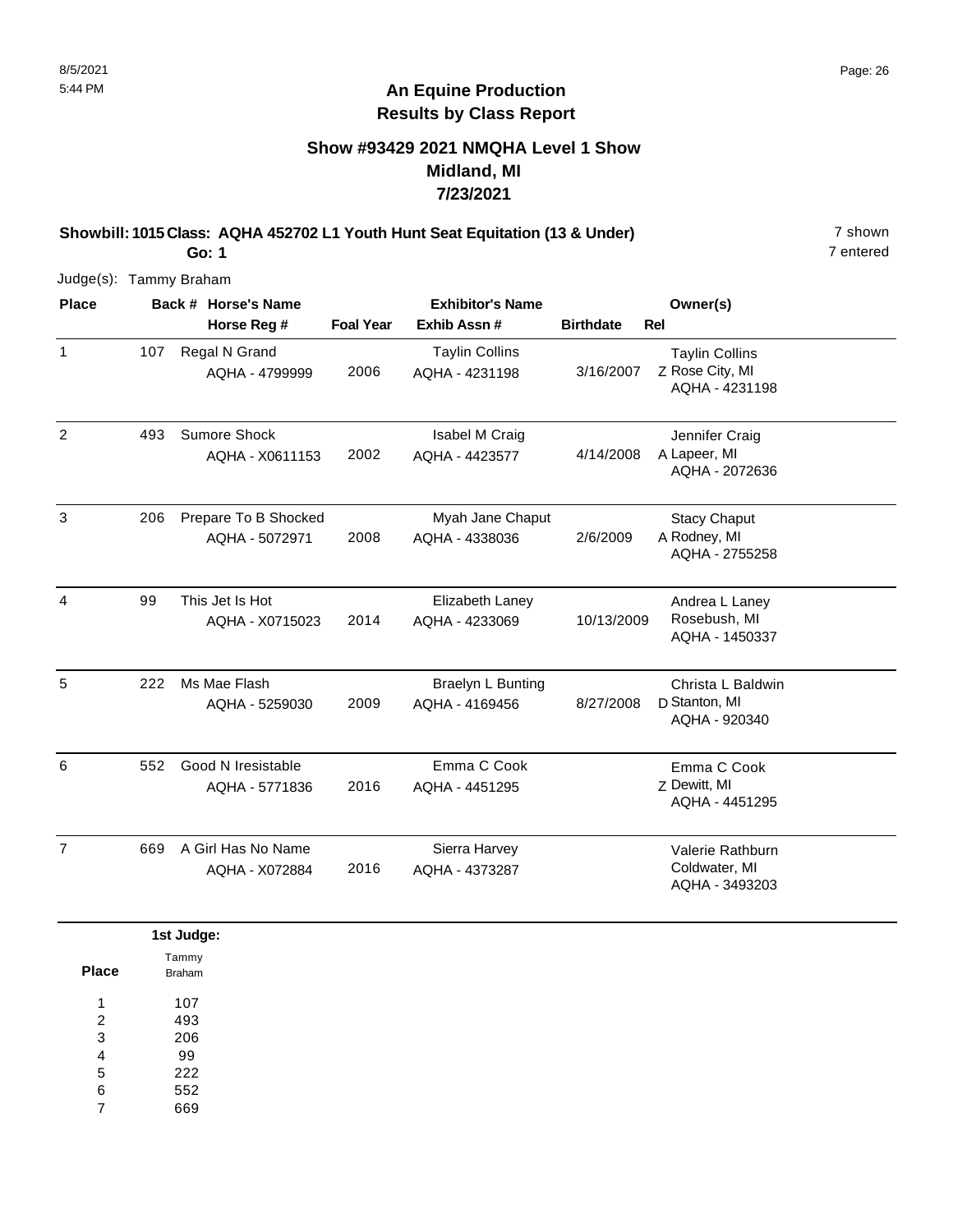### **Show #93429 2021 NMQHA Level 1 Show Midland, MI 7/23/2021**

**Showbill: 1016 Class: AQHA 452802 L1 Youth Hunt Seat Equitation (14-18)** 10 Shown **Go: 1**

10 entered

| <b>Place</b>   |     | Back # Horse's Name                           |                  | <b>Exhibitor's Name</b>                | Owner(s)         |                                                                 |  |
|----------------|-----|-----------------------------------------------|------------------|----------------------------------------|------------------|-----------------------------------------------------------------|--|
|                |     | Horse Reg #                                   | <b>Foal Year</b> | Exhib Assn#                            | <b>Birthdate</b> | <b>Rel</b>                                                      |  |
| $\mathbf{1}$   | 630 | Im Pink Floyd<br>AQHA - 5371424               | 2011             | <b>Kate Davis</b><br>AQHA - 4231434    | 7/17/2002        | <b>Kate Davis</b><br>Z Williamston, MI<br>AQHA - 4231434        |  |
| $\overline{2}$ | 750 | Fancy Enough To Win<br>AQHA - 5396026         | 2011             | Maya Edwards<br>AQHA - 4206334         | 5/4/2004         | <b>Madison Mulder</b><br>Midland, MI<br>AQHA - 4059219          |  |
| $\mathbf{3}$   | 655 | Gotta Golden Bar<br>AQHA - 4947999            | 2007             | Alyssa G Bayerski<br>AQHA - 4279498    | 7/11/2004        | Patti Bayerski<br>A Warren, MI                                  |  |
| 4              | 494 | <b>OnTheHuntForSweets</b><br>AQHA - 5660638   | 2014             | Kylie Guyette<br>AQHA - 4339530        | 11/6/2003        | Kylie Guyette<br>Z Clyde, MI<br>AQHA - 4339530                  |  |
| 5              | 678 | <b>BLH Jackzan Aces Par</b><br>AQHA - 5164414 | 2008             | <b>Tara Blount</b><br>AQHA - 4322413   | 7/19/2002        | <b>Tara Blount</b><br>Kimball, MI<br>AQHA - 4322413             |  |
| 6              | 497 | <b>DWR Suddenly Fever</b><br>AQHA - 5617754   | 2014             | Katie Gingerich<br>AQHA - 4243833      | 11/8/2003        | Katie Gingerich<br>Z Linwood, MI<br>AQHA - 4243833              |  |
| $\overline{7}$ | 188 | Dont Court Me<br>AQHA - 3649407               | 1998             | Selena Mertz<br>AQHA - 4176213         |                  | Selena Mertz<br>10/30/2004 Z Fort Gratiot, MI<br>AQHA - 4176213 |  |
| 8              |     | 1854 Hes Good To Go<br>AQHA - 5024149         | 2007             | Isabelle Freeland<br>AQHA - 4286820    | 6/23/2002        | <b>Isabelle Freeland</b><br>Z Fruitpont, MI<br>AQHA - 4286820   |  |
| 9              | 654 | Lukes Wise Man<br>AQHA - X0682747             | 2007             | Natalie Ryanna Marsh<br>AQHA - 4398827 | 2/9/2005         | Natalie Ryanna Marsh<br>Z Midland, MI<br>AQHA - 4398827         |  |
| 10             | 805 | Only For Certain<br>AQHA - 5815315            | 2017             | Laila Patrick<br>AQHA - 4458211        | 8/5/2005         | Laila Patrick<br>Z Grand League, MI<br>AQHA - 4458211           |  |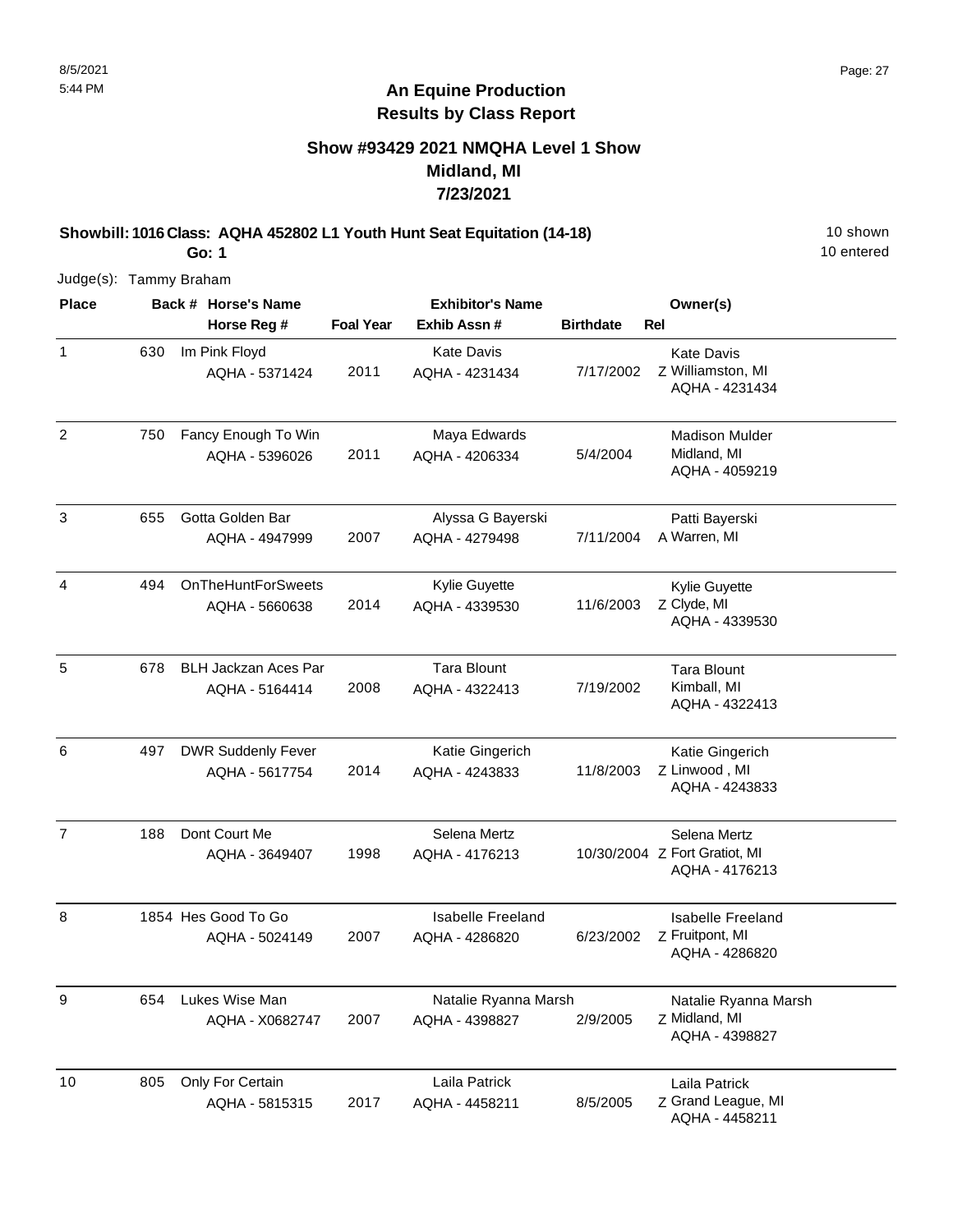#### **Show #93429 2021 NMQHA Level 1 Show Midland, MI 7/23/2021**

|                | 1st Judge:    |
|----------------|---------------|
| <b>Place</b>   | Tammy         |
|                | <b>Braham</b> |
| 1              | 630           |
| $\overline{2}$ | 750           |
| 3              | 655           |
| $\overline{4}$ | 494           |
| 5              | 678           |
| 6              | 497           |
| 7              | 188           |
| 8              | 1854          |
| 9              | 654           |
| 10             | 805           |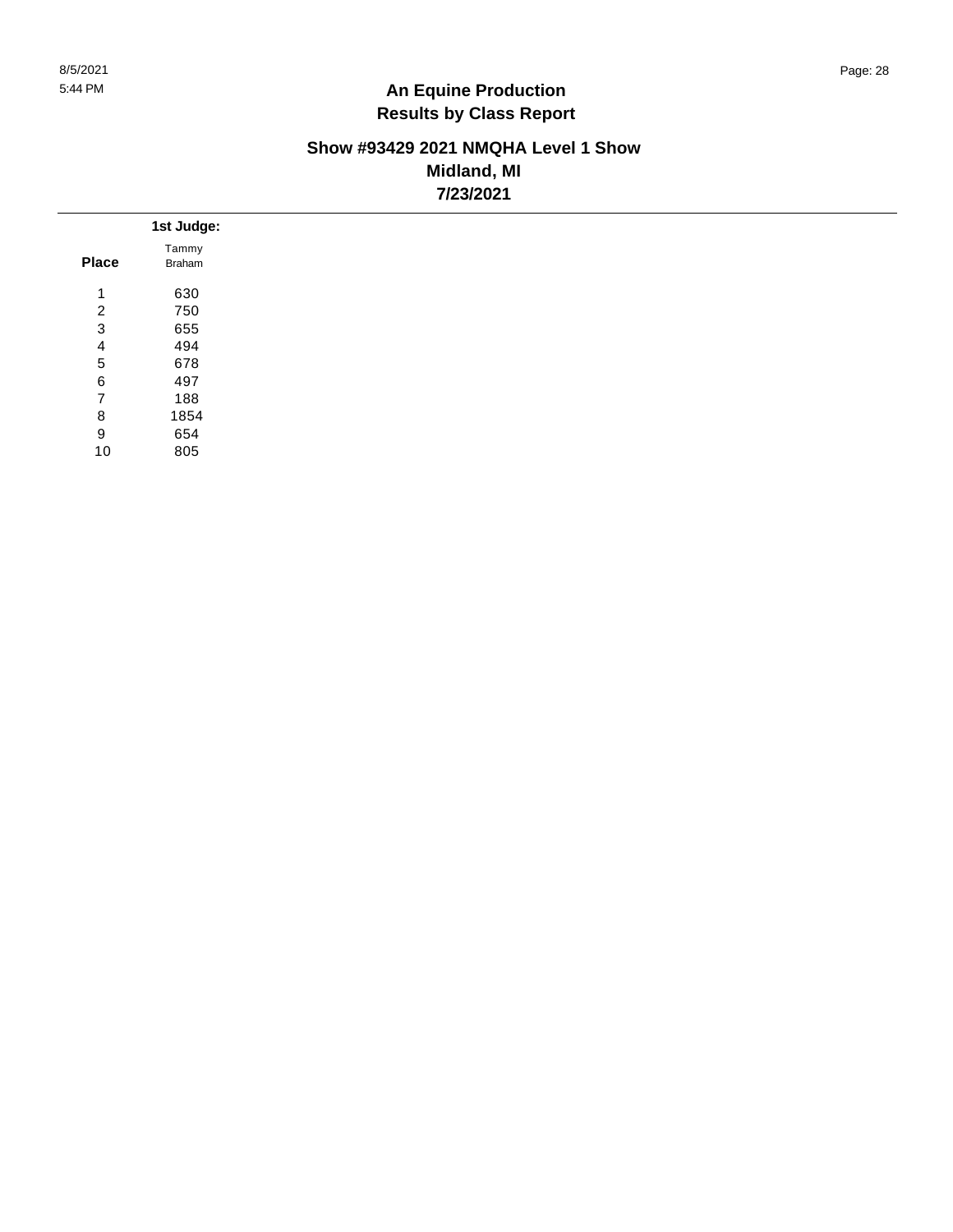### **Show #93429 2021 NMQHA Level 1 Show Midland, MI 7/23/2021**

**Showbill: 1017 Class: AQHA 252001 RK Amt Hunt Seat Equitation** 14 Shown 14 shown **Go: 1**

14 entered

| <b>Place</b>   | Back # Horse's Name |                                              | <b>Exhibitor's Name</b> |                                               | Owner(s)  |                                                                     |
|----------------|---------------------|----------------------------------------------|-------------------------|-----------------------------------------------|-----------|---------------------------------------------------------------------|
|                |                     | Horse Reg #                                  | <b>Foal Year</b>        | Exhib Assn #                                  |           | <b>Rel</b>                                                          |
| $\mathbf{1}$   | 523                 | My Vintage Mercedes<br>AQHA - 5122389        | 2008                    | Delaney Bakker<br>AQHA - 4385180              | 12/7/2000 | Cynthia K Bakker<br>Grand Haven, MI                                 |
| $\overline{2}$ | 672                 | Good Time Ami<br>AQHA - 4554189              | 2004                    | Hannah Catherine Flickinger<br>AQHA - 3695440 | 6/14/2000 | Hannah Catherine Flickinger<br>Z Scotts, MI<br>AQHA - 3695440       |
| 3              | 25                  | Johnny Diesel<br>AQHA - 5577316              | 2013                    | Morgan Letzkus<br>AQHA - 4007767              | 5/25/1999 | Morgan Letzkus<br>Z Linwood, MI<br>AQHA - 4007767                   |
| $\overline{4}$ | 744                 | Hes A Famous Kisser<br>AQHA - 5277229        | 2009                    | Jacquelyn Oliver<br>AQHA - 3212543            | 8/5/1993  | Pamela S Hooper<br>Deckerville, MI                                  |
| 5              | 804                 | <b>Follow Ur Intuition</b><br>AQHA - 5550913 | 2013                    | Stefanie A Freeland<br>AQHA - 4332257         |           | Stefanie A Freeland<br>11/13/1968 Z Fruitport, MI<br>AQHA - 4332257 |
| 6              | 252                 | Made Of Candy<br>AQHA - 5958401              | 2018                    | Stephen Erdman<br>AQHA - 3583314              | 2/22/1993 | Stephen Erdman<br>Z Whitehall, MI<br>AQHA - 3583314                 |
| $\overline{7}$ | 727                 | Zips Back In Time<br>AQHA - 5326861          | 2010                    | <b>Brittney Foye</b><br>AQHA - 2705572        |           | <b>Brittney Foye</b><br>11/25/1990 Z Merrill, MI<br>AQHA - 2705572  |
| 8              | 664                 | <b>Code Red Cover Girl</b><br>AQHA - 5552118 | 2013                    | Jessica Bills<br>AQHA - 2695099               | 12/3/1991 | Jessica Bills<br>Beulah, MI<br>AQHA - 2695099                       |
| 9              | 661                 | Indeed Shez Lazy<br>AQHA - X0705446          | 2012                    | Lauryn Leuenberger<br>AQHA - 4263568          | 9/6/2000  | Lauryn Leuenberger<br>Z Saginaw, MI<br>AQHA - 4263568               |
| <b>NP</b>      | 197                 | WF Dynamic Invite<br>AQHA - 5797020          | 2015                    | Marjorie Taylor<br>AQHA - 3203018             | 4/16/1961 | Marjorie Taylor<br>Z West Branch, MI<br>AQHA - 3203018              |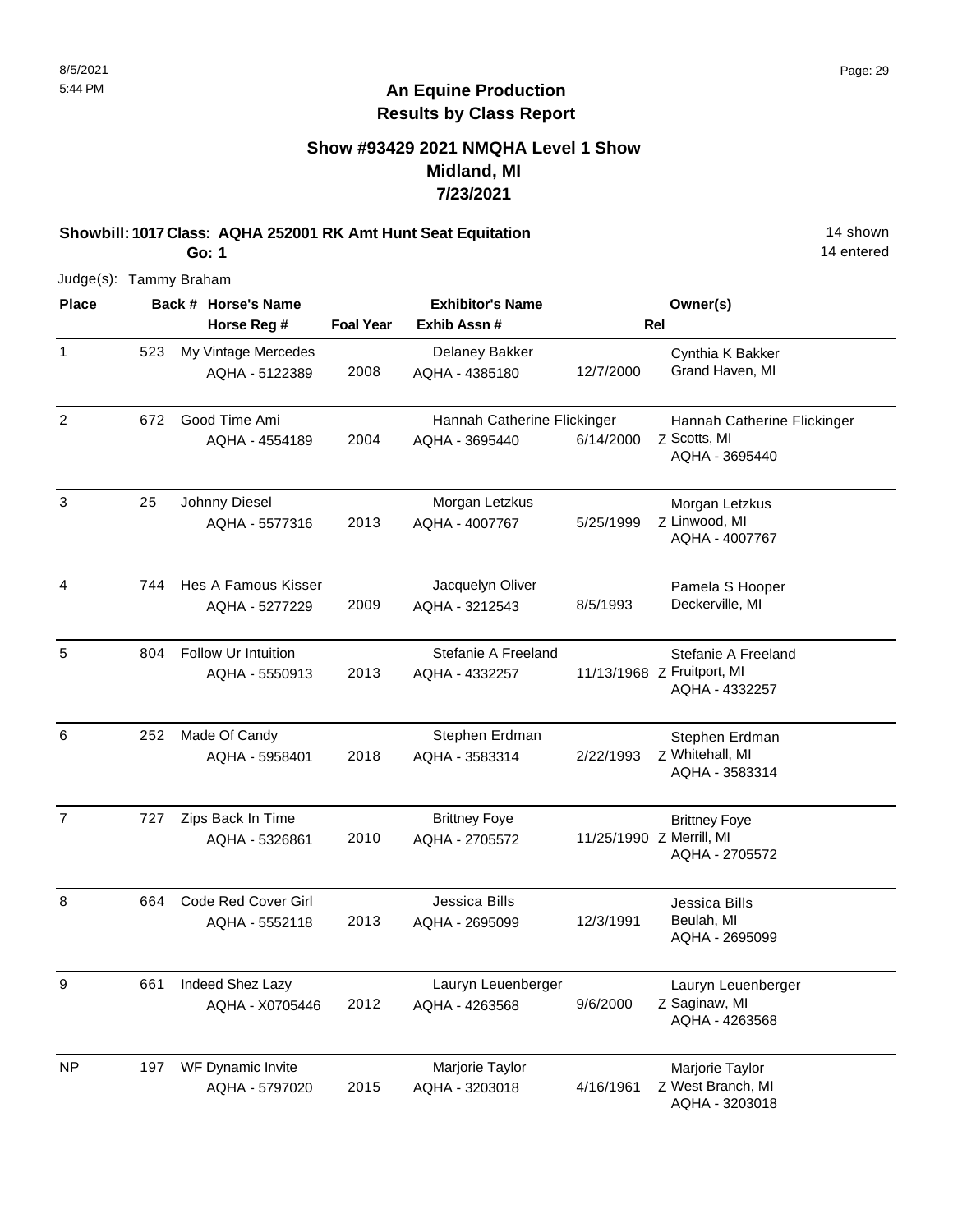## **Show #93429 2021 NMQHA Level 1 Show Midland, MI**

### **7/23/2021**

| <b>NP</b> | 498 | It Makes Cents          |      | Serena Fleming-Dittenber | <b>Richard Dittenber</b> |                                    |
|-----------|-----|-------------------------|------|--------------------------|--------------------------|------------------------------------|
|           |     | AQHA - 4868855          | 2006 | AQHA - 4286821           | 8/3/2000                 | A                                  |
| <b>NP</b> | 623 | Absolute At The Bar     |      | Katie Marie Blount       |                          | Katie Marie Blount                 |
|           |     | AQHA - 5200996          | 2009 | AQHA - 3662768           |                          | Z Belleville, MI<br>AQHA - 3662768 |
| <b>NP</b> | 693 | <b>Expensive Assets</b> |      | Julia Hardy              |                          | Madison Elizabeth Pfahl            |
|           |     | AQHA - 5455402          | 2012 | AQHA - APPLIED           | 7/11/2001                |                                    |
| <b>NP</b> | 695 | Kruzin For Cowgirls     |      | Laura Stillman           |                          | Laura Stillman                     |
|           |     | AQHA - X07187680        | 2015 | AQHA - 4282895           | 7/4/1971                 | Z Grand Bume, MI<br>AQHA - 4282895 |

|                | 1st Judge: |
|----------------|------------|
|                | Tammy      |
| <b>Place</b>   | Braham     |
| 1              | 523        |
| $\overline{2}$ | 672        |
| 3              | 25         |
| $\overline{4}$ | 744        |
| $\sqrt{5}$     | 804        |
| $\,6$          | 252        |
| $\overline{7}$ | 727        |
| 8              | 664        |
| 9              | 661        |
|                |            |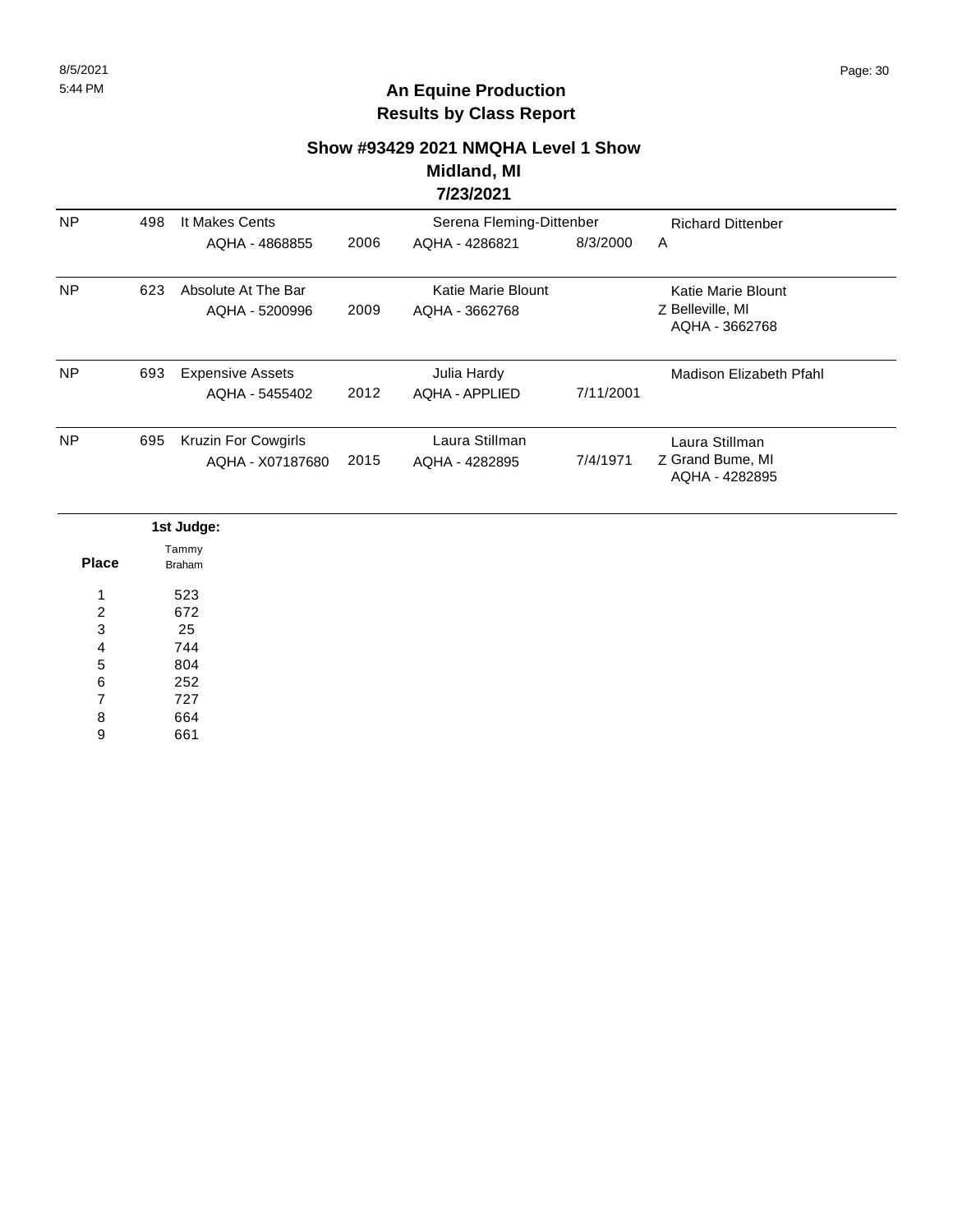### **Show #93429 2021 NMQHA Level 1 Show Midland, MI 7/23/2021**

**Showbill: 1018 Class: AQHA 252002 L1 Amt Hunt Seat Equitation** 24 shown 24 shown

**Go: 1** Judge(s): Tammy Braham

| <b>Place</b>   |     | Back # Horse's Name                   |                  | <b>Exhibitor's Name</b>            |           | Owner(s)                           |
|----------------|-----|---------------------------------------|------------------|------------------------------------|-----------|------------------------------------|
|                |     | Horse Reg #                           | <b>Foal Year</b> | Exhib Assn #                       |           | <b>Rel</b>                         |
| $\mathbf{1}$   | 744 | Hes A Famous Kisser<br>AQHA - 5277229 | 2009             | Jacquelyn Oliver<br>AQHA - 3212543 | 8/5/1993  | Pamela S Hooper<br>Deckerville, MI |
| 2              | 672 | Good Time Ami                         |                  | Hannah Catherine Flickinger        |           | Hannah Catherine Flickinger        |
|                |     | AQHA - 4554189                        | 2004             | AQHA - 3695440                     | 6/14/2000 | Z Scotts, MI<br>AQHA - 3695440     |
| 3              | 523 | My Vintage Mercedes                   |                  | Delaney Bakker                     |           | Cynthia K Bakker                   |
|                |     | AQHA - 5122389                        | 2008             | AQHA - 4385180                     | 12/7/2000 | Grand Haven, MI                    |
| $\overline{4}$ | 315 | Fifty Six Kruzer                      |                  | Hannah Rae Suddeth                 |           | Hannah Rae Suddeth                 |
|                |     | AQHA - 5398456                        | 2011             | AQHA - 4297407                     | 6/6/2000  | Z Oxford, MI<br>AQHA - 4297407     |
| 5              | 180 | CowboysAintEasyToLuv                  |                  | <b>Kelsey Rudy</b>                 |           | Roxann Guthrie                     |
|                |     | AQHA - 5359669                        | 2010             | AQHA - 1434110                     | 6/13/1985 | A Vassar, MI<br>AQHA - 392082      |
| 6              | 623 | Absolute At The Bar                   |                  | <b>Katie Marie Blount</b>          |           | Katie Marie Blount                 |
|                |     | AQHA - 5200996                        | 2009             | AQHA - 3662768                     |           | Z Belleville, MI<br>AQHA - 3662768 |
| $\overline{7}$ | 66  | I O You One                           |                  | Lisa A Ondersma-Lowetz             |           | Lisa A Ondersma-Lowetz             |
|                |     | AQHA - 5005599                        | 2007             | AQHA - 1932276                     | 3/25/1983 | Z Holland, MI<br>AQHA - 1932276    |
| 8              | 99  | This Jet Is Hot                       |                  | Andrea L Laney                     |           | Andrea L Laney                     |
|                |     | AQHA - X0715023                       | 2014             | AQHA - 1450337                     | 9/19/1975 | Z Rosebush, MI<br>AQHA - 1450337   |
| 9              | 499 | Sweet N Lazy                          |                  | Ulrike Klotz DVM                   |           | Ulrike Klotz DVM                   |
|                |     | AQHA - 5673039                        | 2015             | AQHA - 3561304                     | 2/13/1968 | Z Albion, MI<br>AQHA - 3561304     |
| 10             | 167 | Hunt In My Saddle                     |                  | Charlotte L Ruth-Kasper            |           | Charlotte L Ruth-Kasper            |
|                |     | AQHA - 5222715                        | 2009             | AQHA - 494146                      | 8/17/1967 | Z Port Austin, MI<br>AQHA - 494146 |

24 entered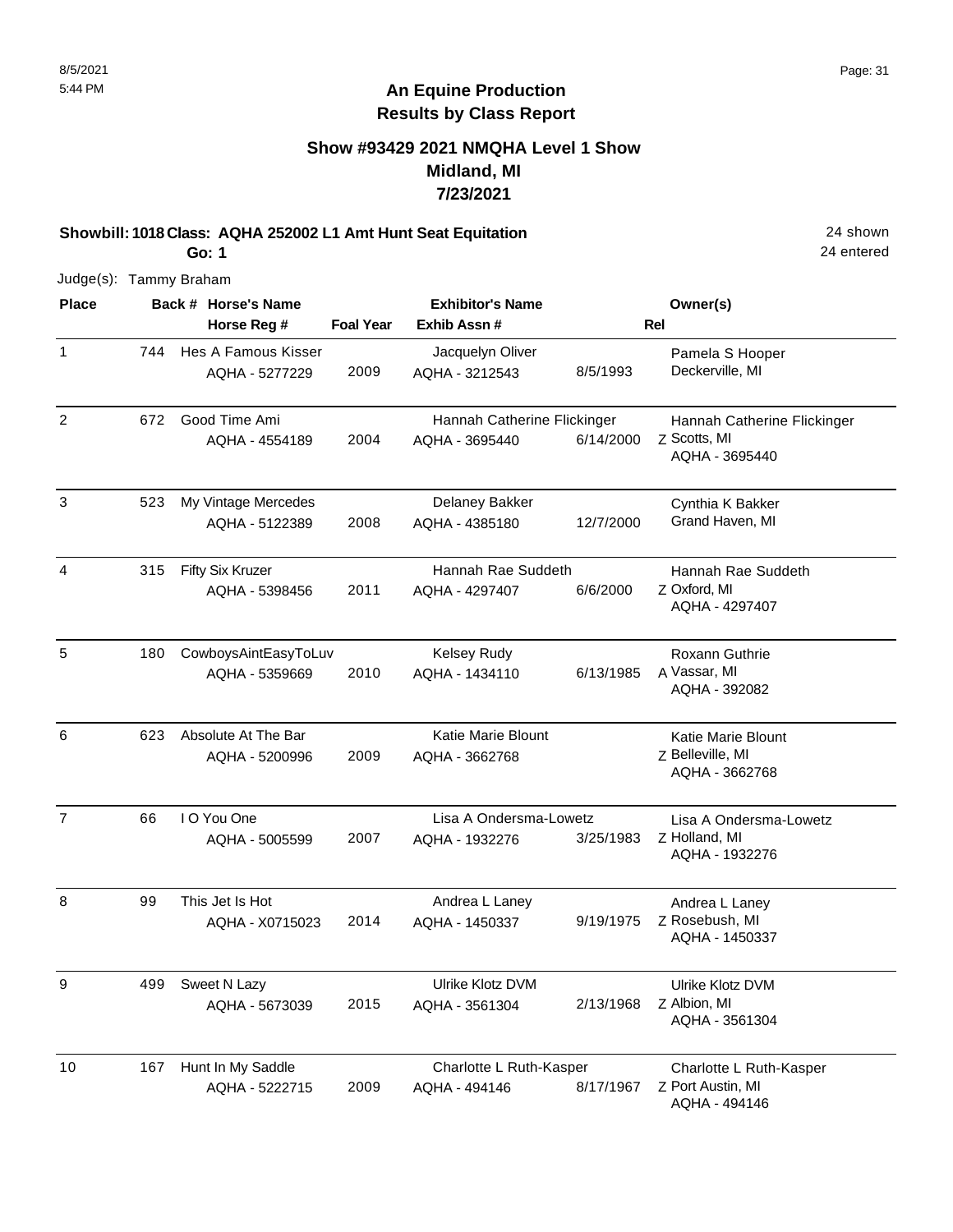#### **Show #93429 2021 NMQHA Level 1 Show Midland, MI**

#### **7/23/2021**

| 11        | 661 | Indeed Shez Lazy<br>AQHA - X0705446       | 2012 | Lauryn Leuenberger<br>AQHA - 4263568       | 9/6/2000  | Lauryn Leuenberger<br>Z Saginaw, MI<br>AQHA - 4263568           |
|-----------|-----|-------------------------------------------|------|--------------------------------------------|-----------|-----------------------------------------------------------------|
| <b>NP</b> | 52  | The Social Network<br>AQHA - 5742354      | 2015 | <b>Brandy M Pavlik</b><br>AQHA - 3285231   | 9/3/1983  | <b>Brandy M Pavlik</b><br>Z Washinton, MI<br>AQHA - 3285231     |
| <b>NP</b> | 130 | <b>SST StarStruck</b><br>AQHA - 5715961   | 2015 | Katie Rae Krueger<br>AQHA - 3012459        | 2/21/1994 | Katie Rae Krueger<br>Z Sandusky, MI<br>AQHA - 3012459           |
| <b>NP</b> | 197 | WF Dynamic Invite<br>AQHA - 5797020       | 2015 | Marjorie Taylor<br>AQHA - 3203018          | 4/16/1961 | Marjorie Taylor<br>Z West Branch, MI<br>AQHA - 3203018          |
| <b>NP</b> | 211 | Hes Hott<br>AQHA - 5902347                | 2014 | Diana Midgley<br>AQHA - 757892             | 9/24/1950 | Diana Midgley<br>Z Jackson, MI<br>AQHA - 757892                 |
| <b>NP</b> | 254 | Sheza Chip Off A Pro<br>AQHA - 5353635    | 2009 | <b>Tricia Meade</b><br>AQHA - 2767830      | 6/12/1965 | <b>Tricia Meade</b><br>Z Port Huron, MI<br>AQHA - 2767830       |
| <b>NP</b> | 316 | <b>Remington Steal</b><br>AQHA - 5441455  | 2011 | Debbie Wadds<br>AQHA - 2504845             |           | Debbie Wadds<br>Z Ovid, MI<br>AQHA - 2504845                    |
| <b>NP</b> | 498 | It Makes Cents<br>AQHA - 4868855          | 2006 | Serena Fleming-Dittenber<br>AQHA - 4286821 | 8/3/2000  | <b>Richard Dittenber</b><br>A                                   |
| <b>NP</b> | 663 | Dont Make A Scene<br>AQHA - 5464105       | 2012 | Lainey Marie Zwerk<br>AQHA - 4239084       |           | Lainey Marie Zwerk<br>10/19/2000 Z Vassar, MI<br>AQHA - 4239084 |
| <b>NP</b> | 681 | Surely Good N Hot<br>AQHA - X0733715      | 2017 | Kathleen McCullough<br>AQHA - 3199899      | 5/23/1984 | Kathleen/Tim Lennhouts<br>Z Mccullough<br>Fruitport, MI         |
| <b>NP</b> | 693 | <b>Expensive Assets</b><br>AQHA - 5455402 | 2012 | Julia Hardy<br><b>AQHA - APPLIED</b>       | 7/11/2001 | <b>Madison Elizabeth Pfahl</b>                                  |
| <b>NP</b> | 695 | Kruzin For Cowgirls<br>AQHA - X07187680   | 2015 | Laura Stillman<br>AQHA - 4282895           | 7/4/1971  | Laura Stillman<br>Z Grand Bume, MI<br>AQHA - 4282895            |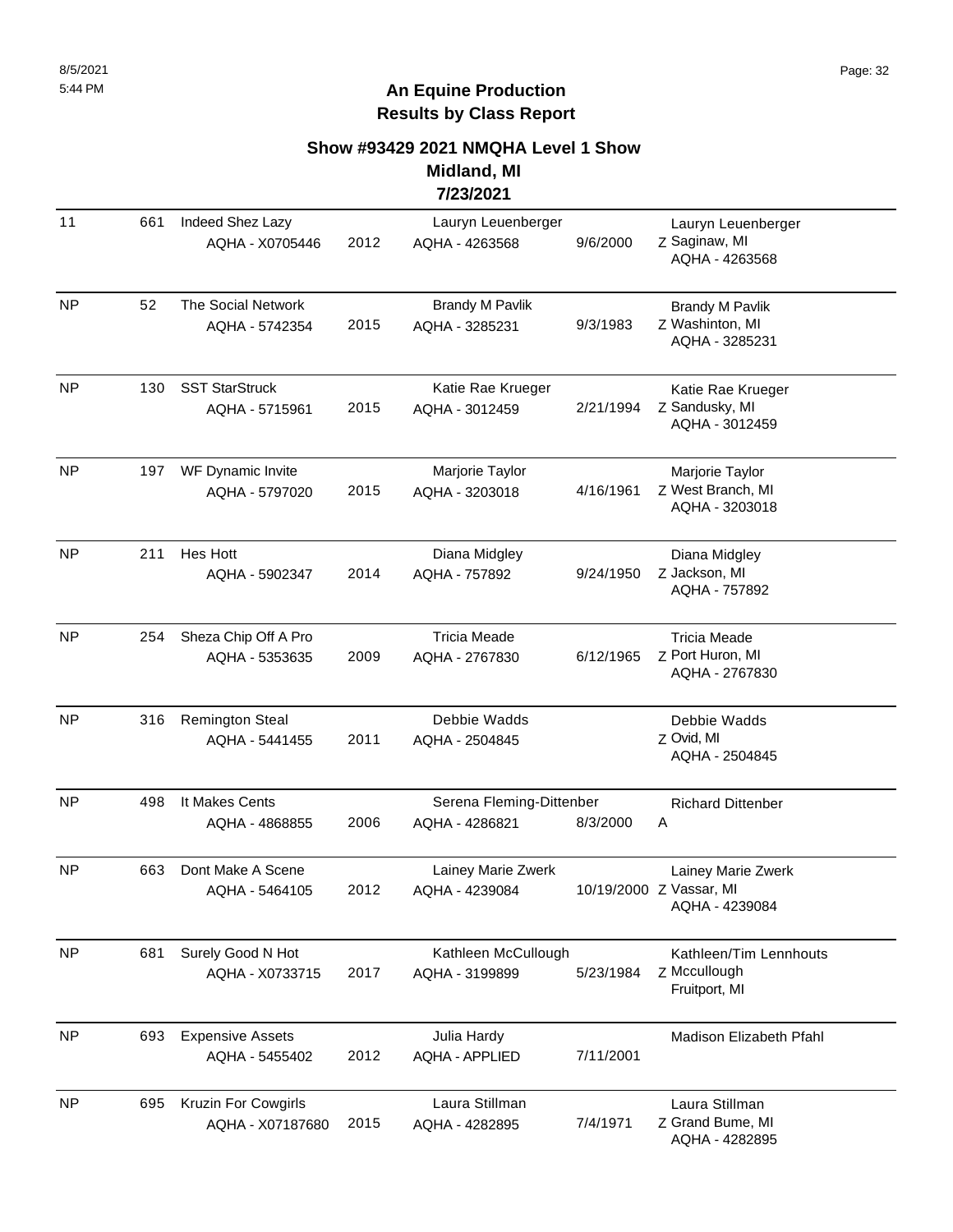#### **Show #93429 2021 NMQHA Level 1 Show Midland, MI**

# **7/23/2021**

| NP                      | 727 | Zips Back In Time<br>AQHA - 5326861   | 2010 | <b>Brittney Foye</b><br>AQHA - 2705572 | <b>Brittney Foye</b><br>11/25/1990 Z Merrill, MI<br>AQHA - 2705572  |
|-------------------------|-----|---------------------------------------|------|----------------------------------------|---------------------------------------------------------------------|
| <b>NP</b>               | 804 | Follow Ur Intuition<br>AQHA - 5550913 | 2013 | Stefanie A Freeland<br>AQHA - 4332257  | Stefanie A Freeland<br>11/13/1968 Z Fruitport, MI<br>AQHA - 4332257 |
|                         |     | 1st Judge:                            |      |                                        |                                                                     |
| <b>Place</b>            |     | Tammy<br><b>Braham</b>                |      |                                        |                                                                     |
| 1                       |     | 744                                   |      |                                        |                                                                     |
| $\overline{c}$          |     | 672                                   |      |                                        |                                                                     |
| 3                       |     | 523                                   |      |                                        |                                                                     |
| 4                       |     | 315                                   |      |                                        |                                                                     |
| 5                       |     | 180                                   |      |                                        |                                                                     |
| 6                       |     | 623                                   |      |                                        |                                                                     |
| $\overline{\mathbf{7}}$ |     | 66                                    |      |                                        |                                                                     |
| $\bf8$                  |     | 99                                    |      |                                        |                                                                     |
| 9                       |     | 499                                   |      |                                        |                                                                     |
| $10$                    |     | 167                                   |      |                                        |                                                                     |
| 11                      |     | 661                                   |      |                                        |                                                                     |
|                         |     |                                       |      |                                        |                                                                     |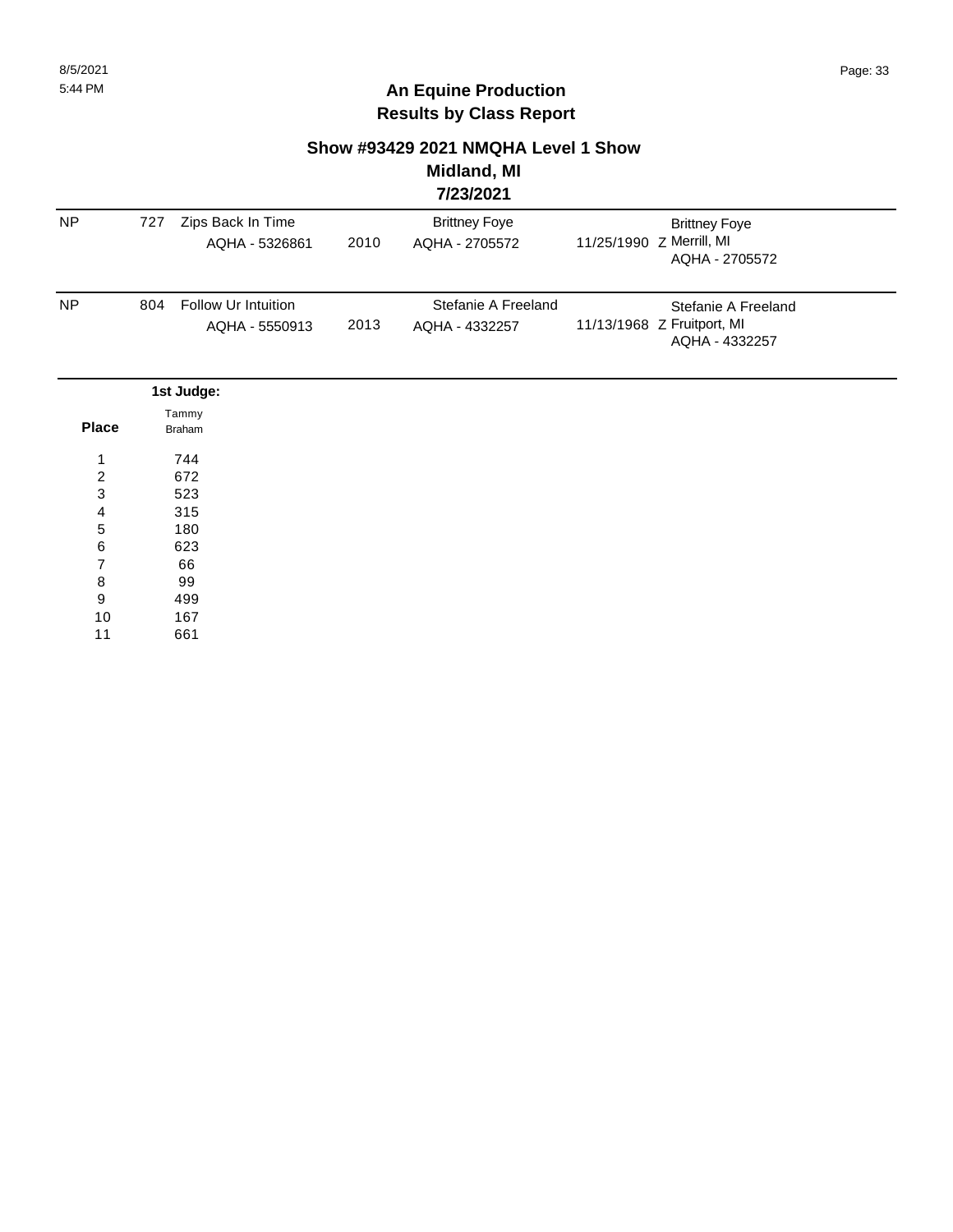### **Show #93429 2021 NMQHA Level 1 Show Midland, MI 7/23/2021**

#### **Showbill: 1019 Class: OPEN 910 MQHA Lead Line All and Contract Contract Authority Class: 4 shown**

**Go: 1**

4 entered

Judge(s): Tammy Braham

| <b>Place</b>   |     | Back # Horse's Name |                  | <b>Exhibitor's Name</b> |           | Owner(s)                               |  |
|----------------|-----|---------------------|------------------|-------------------------|-----------|----------------------------------------|--|
|                |     | Horse Reg #         | <b>Foal Year</b> | Exhib Assn#             |           | Rel                                    |  |
| <b>NP</b>      | 107 | Regal N Grand       | 2006             | <b>Travis Collins</b>   | 5/12/2016 | <b>Taylin Collins</b><br>Rose City, MI |  |
| <b>NP</b>      | 244 | <b>Twisted Batt</b> | 2018             | Shelby Eno              | 2/23/2017 | Michelle Dawn Eno<br>Sterling, MI      |  |
| <b>NP</b>      | 630 | Im Pink Floyd       | 2011             | <b>Corinne Guyer</b>    | 8/18/2016 | <b>Kate Davis</b><br>Williamston, MI   |  |
| N <sub>P</sub> | 688 | Shes Really Hot     | 2017             | Allie Monk              | 3/23/2017 | Jody Monk<br>A Hemlock, MI             |  |

**1st Judge:**  Tammy Braham

**Place**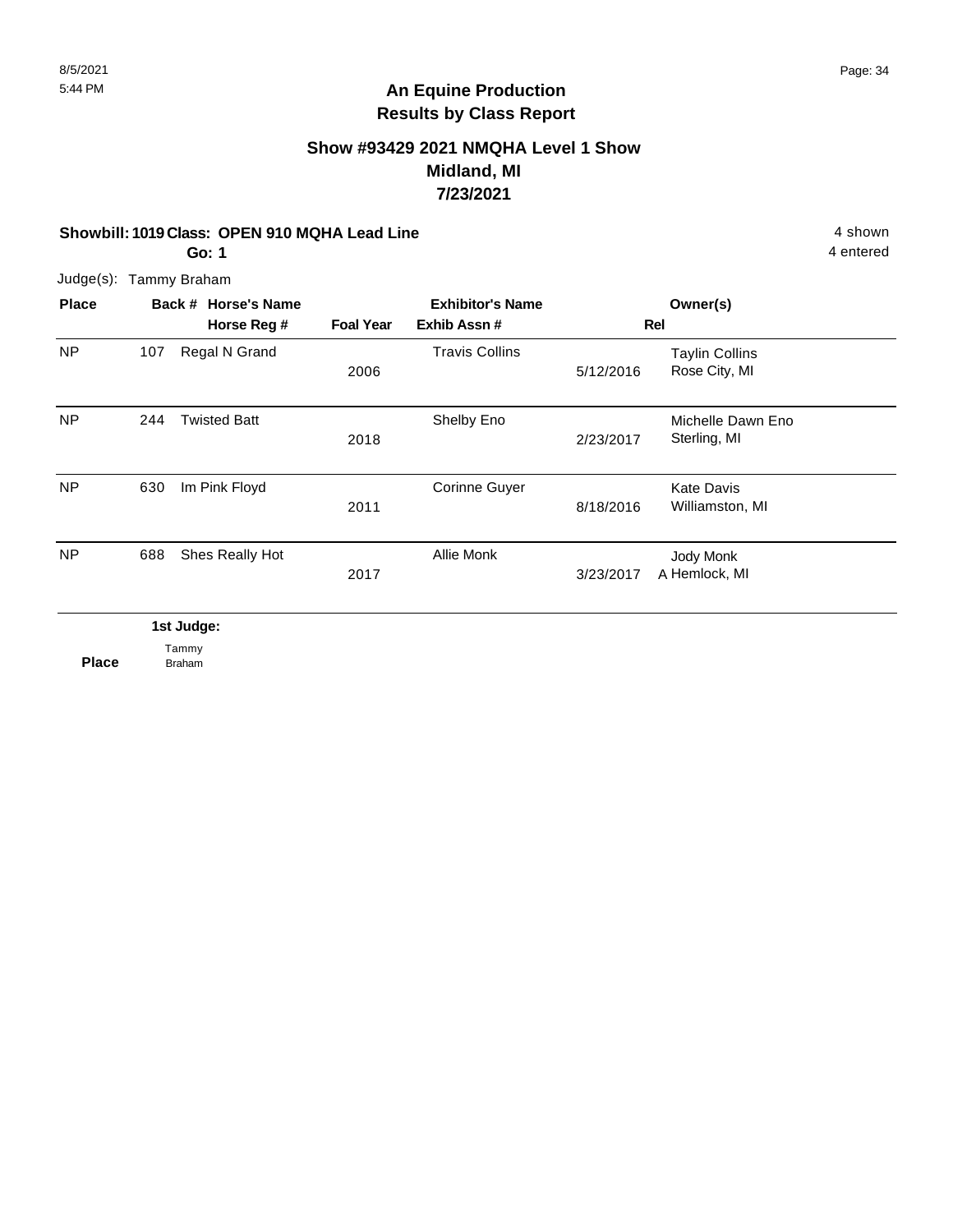### **Show #93429 2021 NMQHA Level 1 Show Midland, MI 7/23/2021**

**Showbill: 1020 Class: AQHA 442001 RK Youth Western Pleasure** 10 Shown 10 shown **Go: 1**

10 entered

| <b>Place</b>   |     | Back # Horse's Name                           |                  | <b>Exhibitor's Name</b>                    |                  | Owner(s)                                                        |
|----------------|-----|-----------------------------------------------|------------------|--------------------------------------------|------------------|-----------------------------------------------------------------|
|                |     | Horse Reg #                                   | <b>Foal Year</b> | Exhib Assn #                               | <b>Birthdate</b> | Rel                                                             |
| $\mathbf{1}$   | 685 | My Invite To Dream<br>AQHA - 5260394          | 2009             | Ava Holman<br>AQHA - 4244605               |                  | Ava Holman<br>10/18/2005 Z Grosse Pointe, MI<br>AQHA - 4244605  |
| $\overline{2}$ | 124 | <b>Madd Money</b><br>AQHA - 5807913           | 2017             | Lauren E Lauver<br>AQHA - 4365835          |                  | Lauren E Lauver<br>11/16/2006 Z Caledonia, MI<br>AQHA - 4365835 |
| 3              | 676 | <b>Batmans Got Da Goods</b><br>AQHA - 5849530 | 2017             | Maya Edwards<br>AQHA - 4206334             | 5/4/2004         | <b>Lindsey Elly</b><br>AQHA - 2265145                           |
| 4              | 665 | Only Classic Rock<br>AQHA - 5816273           | 2017             | Olivia Omer<br>AQHA - 4348658              | 10/1/2005        | Olivia Omer<br>Z Leslie, MI<br>AQHA - 4348658                   |
| 5              | 552 | Good N Iresistable<br>AQHA - 5771836          | 2016             | Emma C Cook<br>AQHA - 4451295              |                  | Emma C Cook<br>Z Dewitt, MI<br>AQHA - 4451295                   |
| 6              | 386 | No Time To Party<br>AQHA - 5411120            | 2011             | Rylee Elizabeth Nichols<br>AQHA - 4238840  | 3/8/2006         | Kelly E Dykstra-Nichols<br>C Ada, MI                            |
| $\overline{7}$ | 207 | Kaptain Kaveman<br>AQHA - 5689814             | 2015             | <b>Elizabeth Smith</b><br>AQHA - 3634081   | 2/20/2007        | Elizabeth Smith<br>Z Clarkstiwb, MI<br>AQHA - 3634081           |
| 8              |     | 1854 Hes Good To Go<br>AQHA - 5024149         | 2007             | <b>Isabelle Freeland</b><br>AQHA - 4286820 | 6/23/2002        | <b>Isabelle Freeland</b><br>Z Fruitpont, MI<br>AQHA - 4286820   |
| 9              | 493 | <b>Sumore Shock</b><br>AQHA - X0611153        | 2002             | Isabel M Craig<br>AQHA - 4423577           | 4/14/2008        | Jennifer Craig<br>A Lapeer, MI<br>AQHA - 2072636                |
| 10             | 805 | Only For Certain<br>AQHA - 5815315            | 2017             | Laila Patrick<br>AQHA - 4458211            | 8/5/2005         | Laila Patrick<br>Z Grand League, MI<br>AQHA - 4458211           |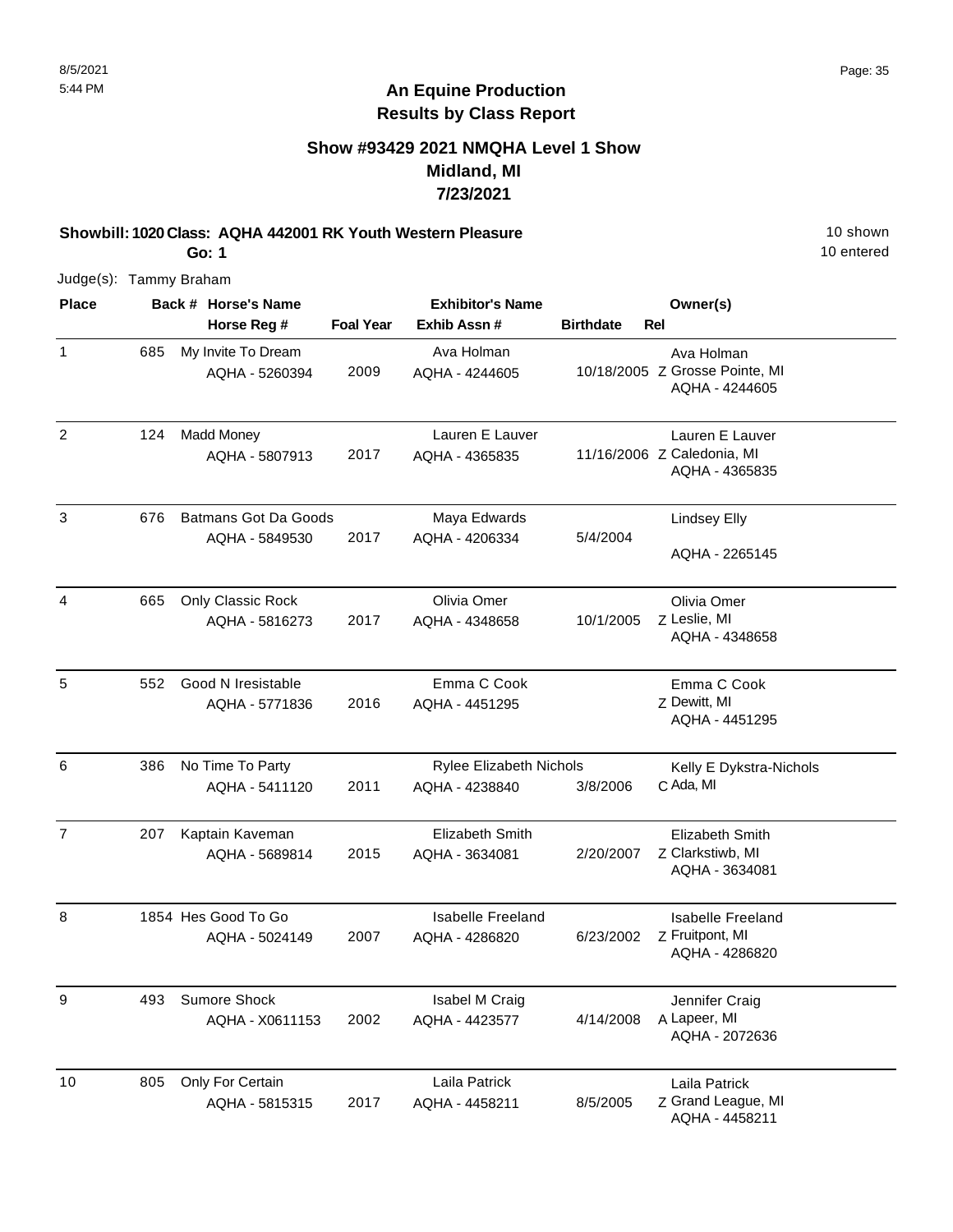#### **Show #93429 2021 NMQHA Level 1 Show Midland, MI 7/23/2021**

|                | 1st Judge: |
|----------------|------------|
|                | Tammy      |
| <b>Place</b>   | Braham     |
| $\mathbf{1}$   | 685        |
| $\overline{c}$ | 124        |
| 3              | 676        |
| 4              | 665        |
| 5              | 552        |
| 6              | 386        |
| $\overline{7}$ | 207        |
| 8              | 1854       |
| 9              | 493        |
| 10             | 805        |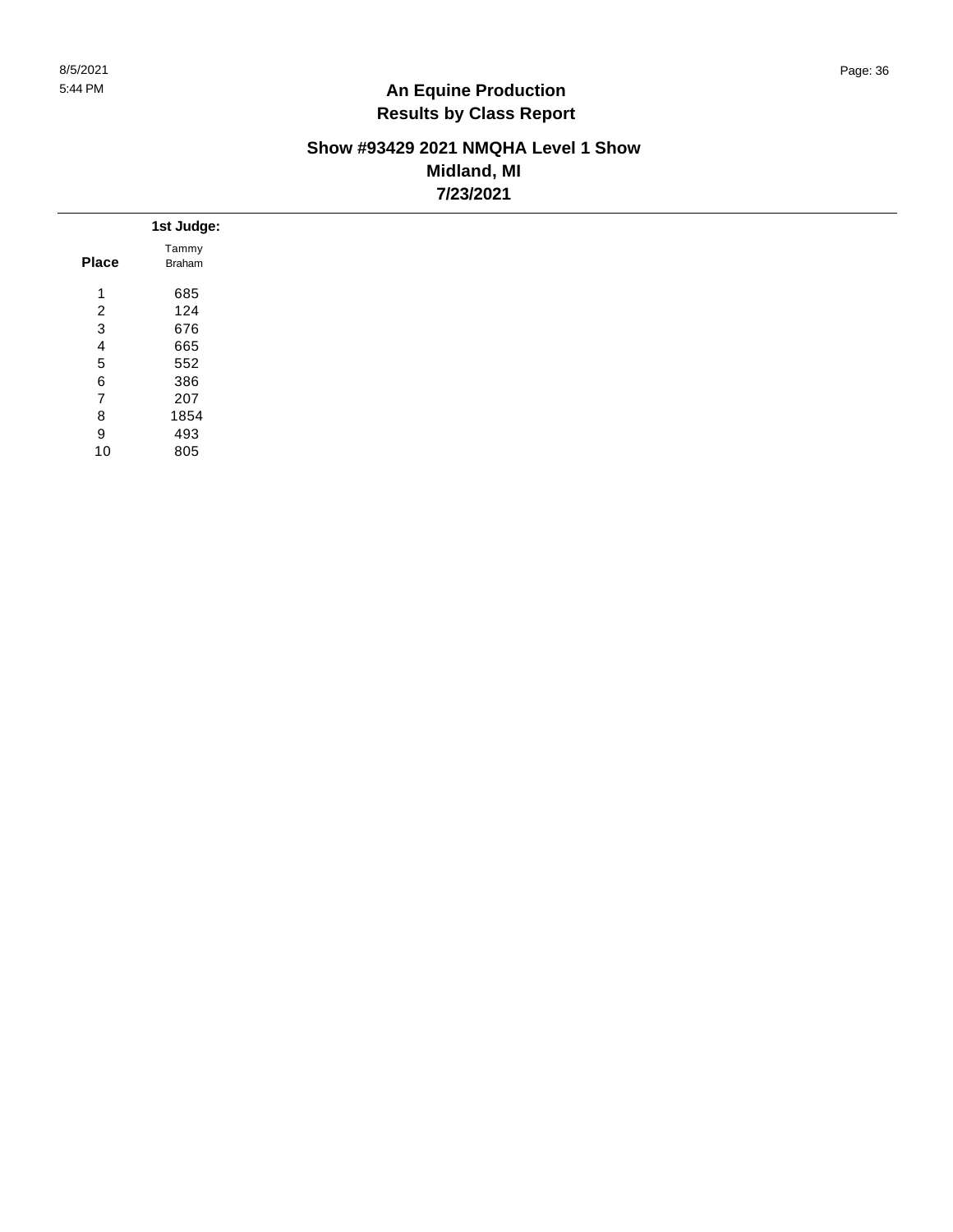### **Show #93429 2021 NMQHA Level 1 Show Midland, MI 7/23/2021**

**Showbill: 1021 Class: AQHA 442702 L1 Youth Western Pleasure (13 & Under)** 5 shown

5 entered

Judge(s): Tammy Braham

**Go: 1**

| <b>Place</b> | Back # Horse's Name |                                        | <b>Exhibitor's Name</b> |                                         |                  | Owner(s)                                                   |
|--------------|---------------------|----------------------------------------|-------------------------|-----------------------------------------|------------------|------------------------------------------------------------|
|              |                     | Horse Reg #                            | <b>Foal Year</b>        | Exhib Assn#                             | <b>Birthdate</b> | <b>Rel</b>                                                 |
| 1            | 222                 | Ms Mae Flash<br>AQHA - 5259030         | 2009                    | Braelyn L Bunting<br>AQHA - 4169456     | 8/27/2008        | Christa L Baldwin<br>D Stanton, MI<br>AQHA - 920340        |
| 2            | 107                 | Regal N Grand<br>AQHA - 4799999        | 2006                    | <b>Taylin Collins</b><br>AQHA - 4231198 | 3/16/2007        | <b>Taylin Collins</b><br>Z Rose City, MI<br>AQHA - 4231198 |
| 3            | 552                 | Good N Iresistable<br>AQHA - 5771836   | 2016                    | Emma C Cook<br>AQHA - 4451295           |                  | Emma C Cook<br>Z Dewitt, MI<br>AQHA - 4451295              |
| 4            | 206                 | Prepare To B Shocked<br>AQHA - 5072971 | 2008                    | Myah Jane Chaput<br>AQHA - 4338036      | 2/6/2009         | <b>Stacy Chaput</b><br>A Rodney, MI<br>AQHA - 2755258      |
| 5            | 493                 | Sumore Shock<br>AQHA - X0611153        | 2002                    | Isabel M Craig<br>AQHA - 4423577        | 4/14/2008        | Jennifer Craig<br>A Lapeer, MI<br>AQHA - 2072636           |
|              |                     | Ast budden                             |                         |                                         |                  |                                                            |

|       | ist Judge:             |
|-------|------------------------|
| Place | Tammy<br><b>Braham</b> |
| 1     | 222                    |
| 2     | 107                    |
| 3     | 552                    |
| 4     | 206                    |
| 5     | 493                    |
|       |                        |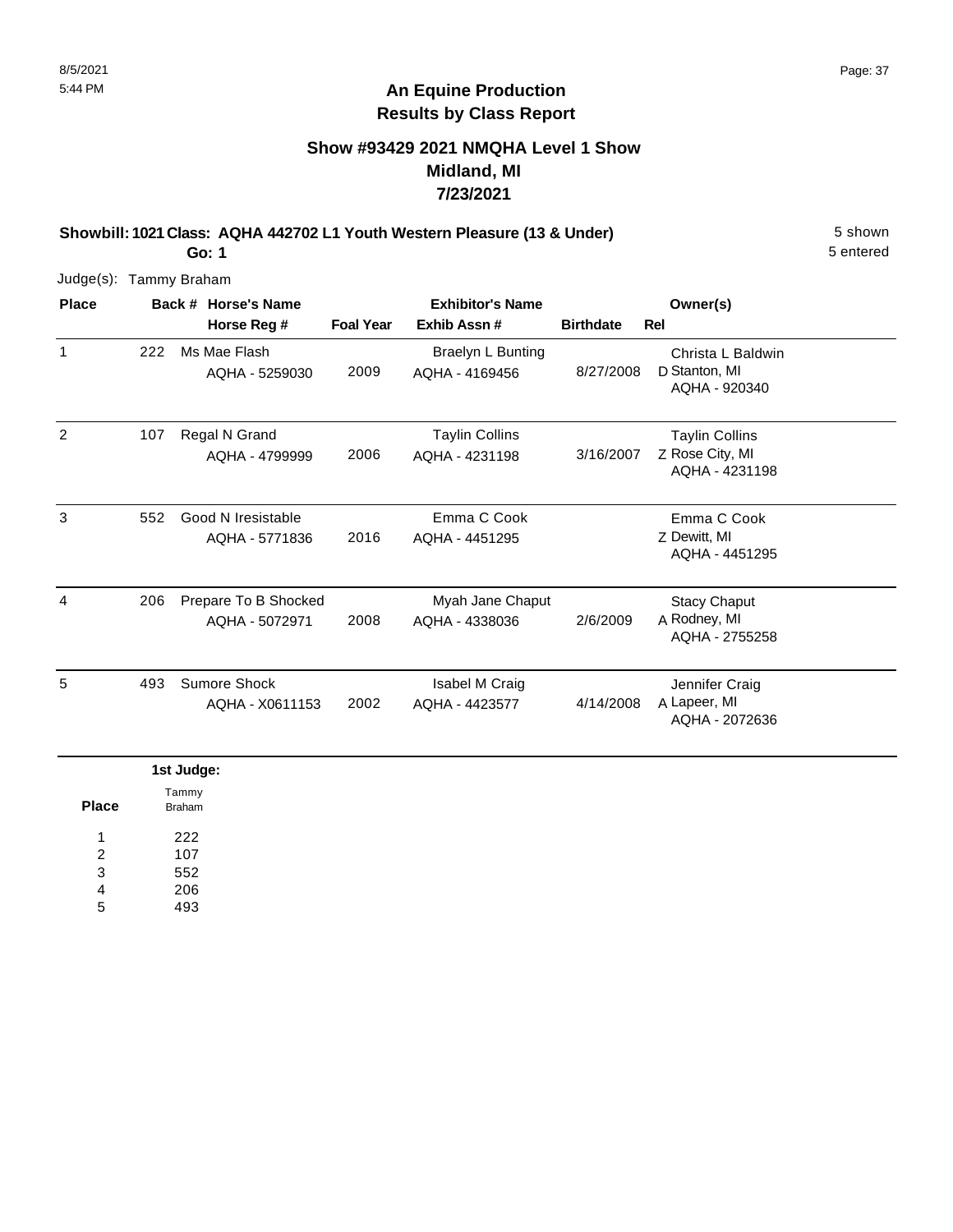### **Show #93429 2021 NMQHA Level 1 Show Midland, MI 7/23/2021**

**Showbill: 1022 Class: AQHA 442802 L1 Youth Western Pleasure (14-18)** 7 shown **Go: 1**

8 entered

| <b>Place</b>   |                | Back # Horse's Name                         |                  | <b>Exhibitor's Name</b>                          |                  | Owner(s)                                                          |
|----------------|----------------|---------------------------------------------|------------------|--------------------------------------------------|------------------|-------------------------------------------------------------------|
|                |                | Horse Reg #                                 | <b>Foal Year</b> | Exhib Assn#                                      | <b>Birthdate</b> | <b>Rel</b>                                                        |
| $\mathbf{1}$   | 685            | My Invite To Dream<br>AQHA - 5260394        | 2009             | Ava Holman<br>AQHA - 4244605                     |                  | Ava Holman<br>10/18/2005 Z Grosse Pointe, MI<br>AQHA - 4244605    |
| $\overline{2}$ | 668            | C R Gold Machine<br>AQHA - 5071151          | 2008             | Kendall Ryan Lance<br>AQHA - 4255804             |                  | Kendall Ryan Lance<br>10/16/2002 Z Dausburg, MI<br>AQHA - 4255804 |
| 3              | 124            | <b>Madd Money</b><br>AQHA - 5807913         | 2017             | Lauren E Lauver<br>AQHA - 4365835                |                  | Lauren E Lauver<br>11/16/2006 Z Caledonia, MI<br>AQHA - 4365835   |
| $\overline{4}$ | 386            | No Time To Party<br>AQHA - 5411120          | 2011             | <b>Rylee Elizabeth Nichols</b><br>AQHA - 4238840 | 3/8/2006         | Kelly E Dykstra-Nichols<br>C Ada, MI                              |
| 5              | 494            | <b>OnTheHuntForSweets</b><br>AQHA - 5660638 | 2014             | Kylie Guyette<br>AQHA - 4339530                  | 11/6/2003        | Kylie Guyette<br>Z Clyde, MI<br>AQHA - 4339530                    |
| 6              | 750            | Fancy Enough To Win<br>AQHA - 5396026       | 2011             | Maya Edwards<br>AQHA - 4206334                   | 5/4/2004         | <b>Madison Mulder</b><br>Midland, MI<br>AQHA - 4059219            |
| $\overline{7}$ |                | 1854 Hes Good To Go<br>AQHA - 5024149       | 2007             | <b>Isabelle Freeland</b><br>AQHA - 4286820       | 6/23/2002        | <b>Isabelle Freeland</b><br>Z Fruitpont, MI<br>AQHA - 4286820     |
|                | <b>SCR 805</b> | Only For Certain<br>AQHA - 5815315          | 2017             | Laila Patrick<br>AQHA - 4458211                  | 8/5/2005         | Laila Patrick<br>Z Grand League, MI<br>AQHA - 4458211             |

|                 | 1st Judge:      |
|-----------------|-----------------|
| <b>Place</b>    | Tammy<br>Braham |
| 1               | 685             |
| 2               | 668             |
| 3               | 124             |
| $\overline{4}$  | 386             |
| $5\phantom{.0}$ | 494             |
| 6               | 750             |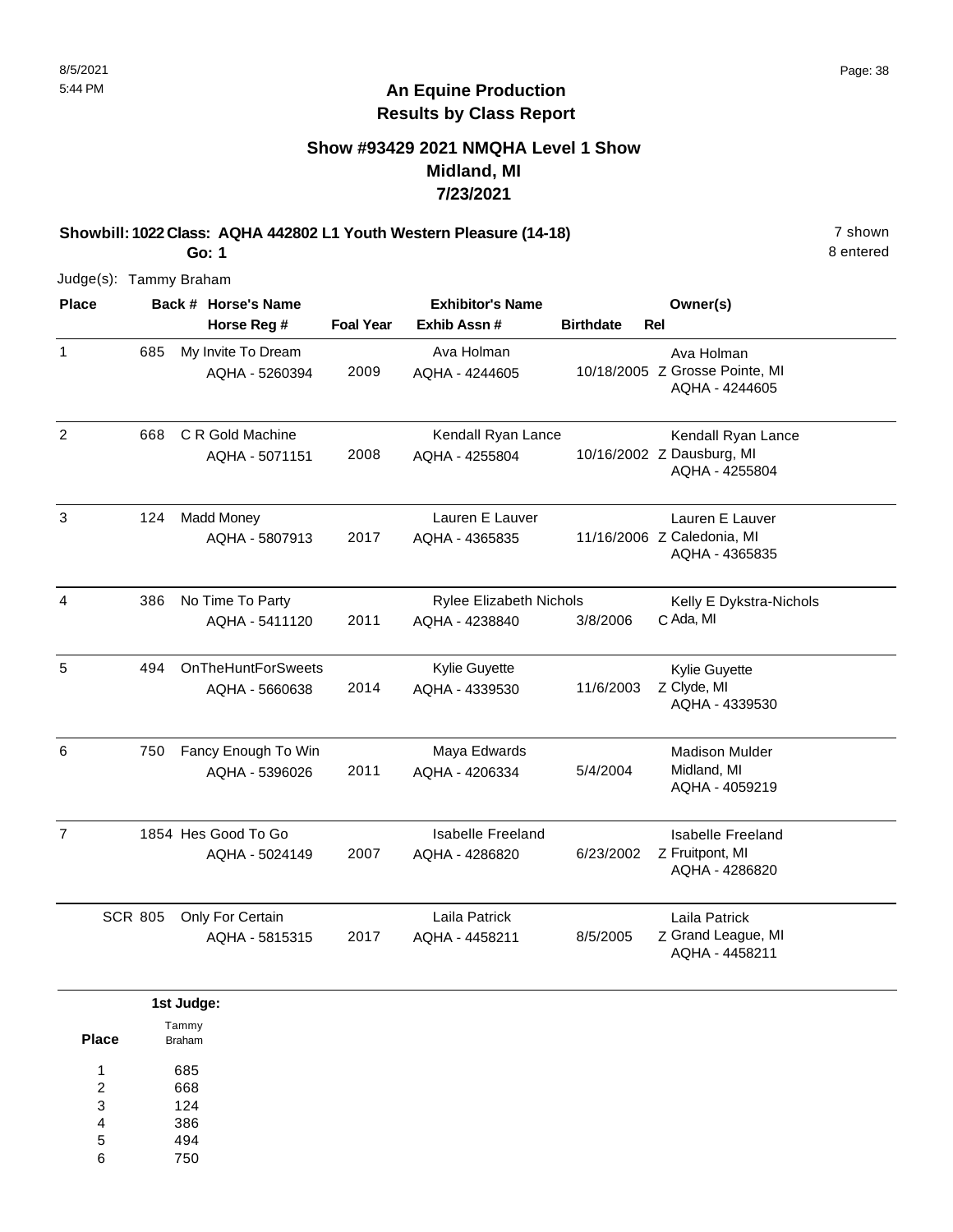#### **Show #93429 2021 NMQHA Level 1 Show Midland, MI 7/23/2021**

7 1854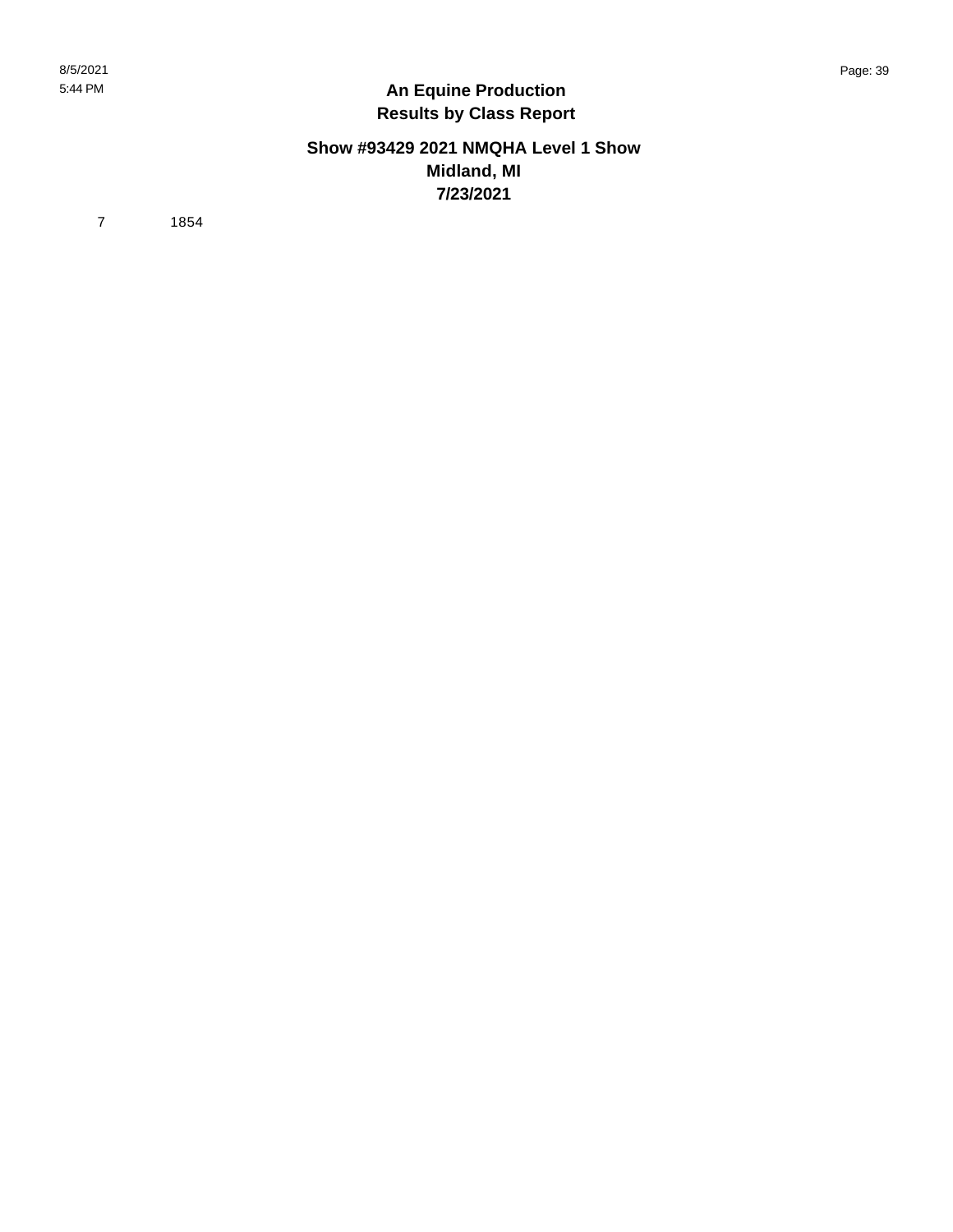### **Show #93429 2021 NMQHA Level 1 Show Midland, MI 7/23/2021**

**Showbill: 1023 Class: AQHA 242001 RK Amt Western Pleasure** 17 shown **Go: 1**

17 entered

| <b>Place</b>   |     | Back # Horse's Name                   |                  | <b>Exhibitor's Name</b>                  |                       | Owner(s)                                                            |
|----------------|-----|---------------------------------------|------------------|------------------------------------------|-----------------------|---------------------------------------------------------------------|
|                |     | Horse Reg #                           | <b>Foal Year</b> | Exhib Assn#                              |                       | Rel                                                                 |
| $\mathbf{1}$   | 25  | Johnny Diesel<br>AQHA - 5577316       | 2013             | Morgan Letzkus<br>AQHA - 4007767         | 5/25/1999             | Morgan Letzkus<br>Z Linwood, MI<br>AQHA - 4007767                   |
| $\overline{2}$ | 688 | Shes Really Hot<br>AQHA - 5872734     | 2017             | Jody Monk<br>AQHA - 4147482              | 8/15/1982             | Jody Monk<br>Z Hemlock, MI<br>AQHA - 4147482                        |
| $\mathbf{3}$   | 727 | Zips Back In Time<br>AQHA - 5326861   | 2010             | <b>Brittney Foye</b><br>AQHA - 2705572   |                       | <b>Brittney Foye</b><br>11/25/1990 Z Merrill, MI<br>AQHA - 2705572  |
| 4              | 52  | The Social Network<br>AQHA - 5742354  | 2015             | <b>Brandy M Pavlik</b><br>AQHA - 3285231 | 9/3/1983              | <b>Brandy M Pavlik</b><br>Z Washinton, MI<br>AQHA - 3285231         |
| 5              | 664 | Code Red Cover Girl<br>AQHA - 5552118 | 2013             | Jessica Bills<br>AQHA - 2695099          | 12/3/1991             | Jessica Bills<br>Beulah, MI<br>AQHA - 2695099                       |
| 6              | 523 | My Vintage Mercedes<br>AQHA - 5122389 | 2008             | Delaney Bakker<br>AQHA - 4385180         | 12/7/2000             | Cynthia K Bakker<br>Grand Haven, MI                                 |
| $\overline{7}$ | 114 | UF A Boy Named Sue<br>AQHA - 5693158  | 2015             | Ashton A Ulrich<br>AQHA - 2773768        | 8/23/1990             | Ashton A Ulrich<br>Z Barryton, MI<br>AQHA - 2773768                 |
| 8              | 369 | Sleepin In The Snow<br>AQHA - 5379605 | 2011             | Rebecca Eno<br>AQHA - 2181808            | 12/17/1956 Z Hale, MI | Rebecca Eno<br>AQHA - 2181808                                       |
| 9              | 244 | <b>Twisted Batt</b><br>AQHA - 5904280 | 2018             | Michelle Dawn Eno<br>AQHA - 1965805      |                       | Michelle Dawn Eno<br>Z Sterling, MI<br>AQHA - 1965805               |
| 10             | 804 | Follow Ur Intuition<br>AQHA - 5550913 | 2013             | Stefanie A Freeland<br>AQHA - 4332257    |                       | Stefanie A Freeland<br>11/13/1968 Z Fruitport, MI<br>AQHA - 4332257 |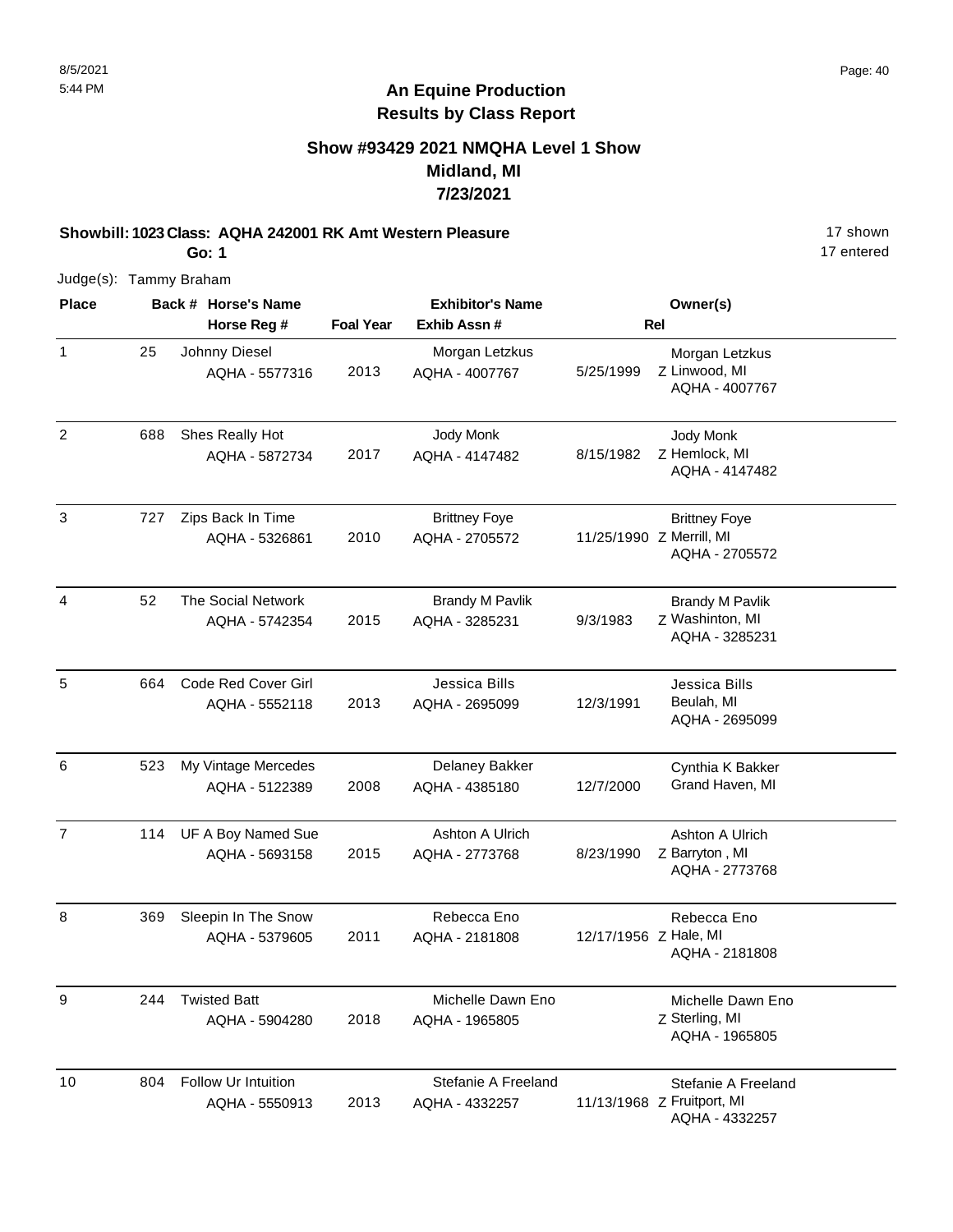#### **Show #93429 2021 NMQHA Level 1 Show**

#### **Midland, MI 7/23/2021**

| <b>NP</b> | 119 | <b>Baylite Jac</b><br>AQHA - 5763639   | 2016 | Jeanne Hugo<br>AQHA - 1412178               | 1/26/1964  | Jeanne Hugo<br>Z Linwood, MI<br>AQHA - 1412178                  |  |
|-----------|-----|----------------------------------------|------|---------------------------------------------|------------|-----------------------------------------------------------------|--|
| <b>NP</b> | 217 | VS On The Roan Again<br>AQHA - 5693287 | 2015 | Roxann Guthrie<br>AQHA - 392082             | 2/17/1953  | Roxann Guthrie<br>Z Vassar, MI<br>AQHA - 392082                 |  |
| <b>NP</b> | 254 | Sheza Chip Off A Pro<br>AQHA - 5353635 | 2009 | <b>Tricia Meade</b><br>AQHA - 2767830       | 6/12/1965  | <b>Tricia Meade</b><br>Z Port Huron, MI<br>AQHA - 2767830       |  |
| <b>NP</b> | 498 | It Makes Cents<br>AQHA - 4868855       | 2006 | Serena Fleming-Dittenber<br>AQHA - 4286821  | 8/3/2000   | <b>Richard Dittenber</b><br>A                                   |  |
| <b>NP</b> | 623 | Absolute At The Bar<br>AQHA - 5200996  | 2009 | <b>Katie Marie Blount</b><br>AQHA - 3662768 |            | <b>Katie Marie Blount</b><br>Z Belleville, MI<br>AQHA - 3662768 |  |
| <b>NP</b> | 663 | Dont Make A Scene<br>AQHA - 5464105    | 2012 | Lainey Marie Zwerk<br>AQHA - 4239084        | 10/19/2000 | Lainey Marie Zwerk<br>Z Vassar, MI<br>AQHA - 4239084            |  |
| <b>NP</b> | 744 | Hes A Famous Kisser<br>AQHA - 5277229  | 2009 | Jacquelyn Oliver<br>AQHA - 3212543          | 8/5/1993   | Pamela S Hooper<br>Deckerville, MI                              |  |
|           |     |                                        |      |                                             |            |                                                                 |  |

|                | 1st Judge:             |
|----------------|------------------------|
| <b>Place</b>   | Tammy<br><b>Braham</b> |
| 1              | 25                     |
| 2              | 688                    |
| 3              | 727                    |
| 4              | 52                     |
| 5              | 664                    |
| 6              | 523                    |
| $\overline{7}$ | 114                    |
| 8              | 369                    |
| 9              | 244                    |
| 10             | 804                    |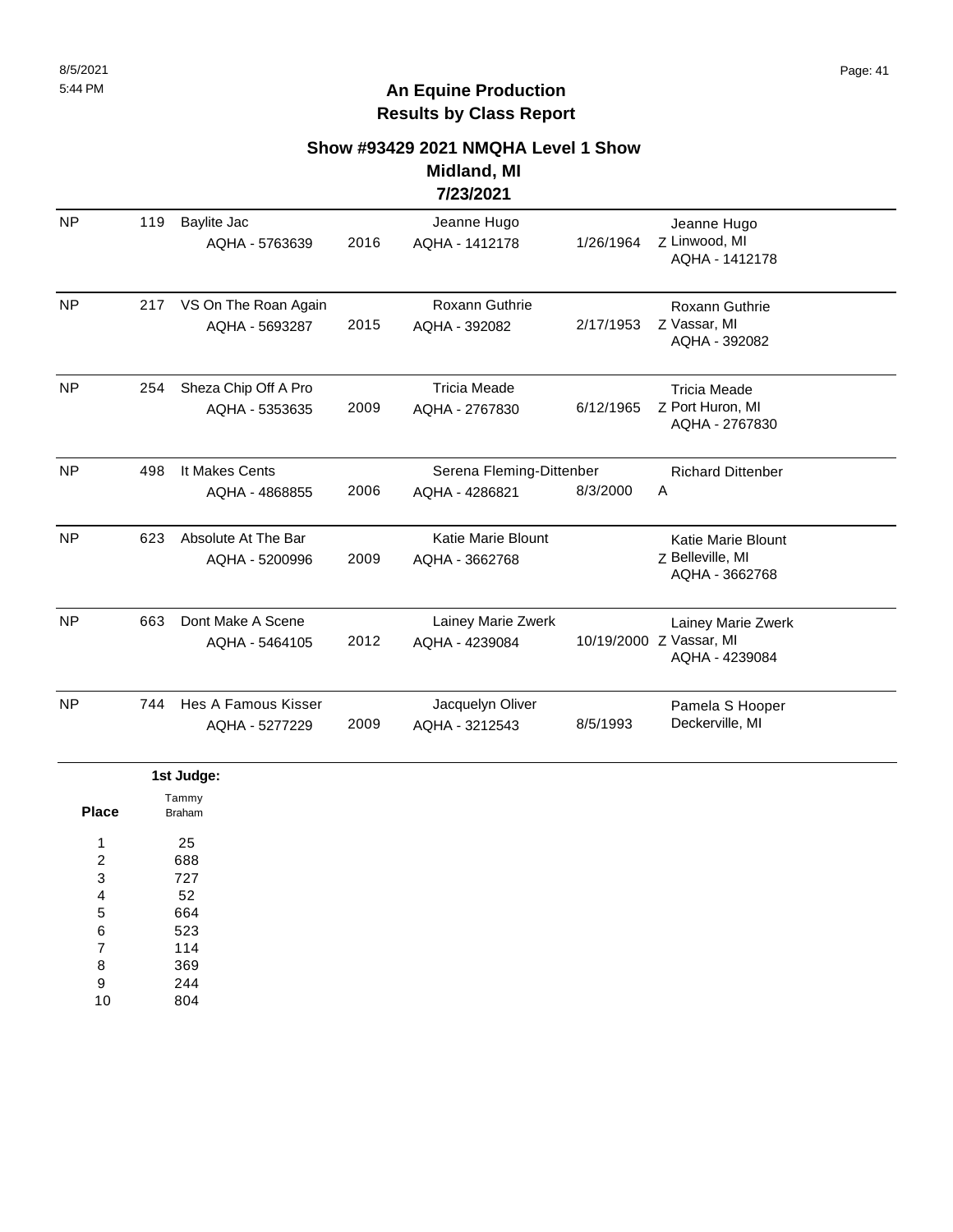### **Show #93429 2021 NMQHA Level 1 Show Midland, MI 7/23/2021**

**Showbill: 1024 Class: AQHA 242002 L1 Amt Western Pleasure** 21 shown

21 entered

Judge(s): Tammy Braham

**Go: 1**

| <b>Place</b>   |     | Back # Horse's Name                      |                  | <b>Exhibitor's Name</b>                  |                       | Owner(s)                                                              |
|----------------|-----|------------------------------------------|------------------|------------------------------------------|-----------------------|-----------------------------------------------------------------------|
|                |     | Horse Reg #                              | <b>Foal Year</b> | Exhib Assn #                             |                       | <b>Rel</b>                                                            |
| $\mathbf{1}$   | 690 | Mechanism<br>AQHA - X0725492             | 2016             | Mackenzie J Kastl<br>AQHA - 2385353      |                       | Mackenzie J Kastl<br>12/14/1987 Z Benton Harbor, MI<br>AQHA - 2385353 |
| $\overline{2}$ | 688 | Shes Really Hot<br>AQHA - 5872734        | 2017             | Jody Monk<br>AQHA - 4147482              | 8/15/1982             | Jody Monk<br>Z Hemlock, MI<br>AQHA - 4147482                          |
| $\mathfrak{Z}$ | 150 | Macs Kool Legacy<br>AQHA - 5489508       | 2012             | Susan M Frank<br>AQHA - 3302326          | 2/27/1957             | Susan M Frank<br>Z Pinconning, MI<br>AQHA - 3302326                   |
| 4              | 130 | <b>SST StarStruck</b><br>AQHA - 5715961  | 2015             | Katie Rae Krueger<br>AQHA - 3012459      | 2/21/1994             | Katie Rae Krueger<br>Z Sandusky, MI<br>AQHA - 3012459                 |
| 5              | 677 | Miss Zippin Willy<br>AQHA - 5531291      | 2013             | Karen Bonham<br>AQHA - 3619979           | 10/1/1968             | Karen Bonham<br>Z Midland, MI<br>AQHA - 3619979                       |
| 6              | 88  | Martinis Makame Lazy<br>AQHA - 5642234   | 2012             | Tod J Logan<br>AQHA - 3692188            |                       | Tod J Logan<br>Z Saint Clair, MI<br>AQHA - 3692188                    |
| $\overline{7}$ | 727 | Zips Back In Time<br>AQHA - 5326861      | 2010             | <b>Brittney Foye</b><br>AQHA - 2705572   |                       | <b>Brittney Foye</b><br>11/25/1990 Z Merrill, MI<br>AQHA - 2705572    |
| 8              | 167 | Hunt In My Saddle<br>AQHA - 5222715      | 2009             | Charlotte L Ruth-Kasper<br>AQHA - 494146 | 8/17/1967             | Charlotte L Ruth-Kasper<br>Z Port Austin, MI<br>AQHA - 494146         |
| 9              | 369 | Sleepin In The Snow<br>AQHA - 5379605    | 2011             | Rebecca Eno<br>AQHA - 2181808            | 12/17/1956 Z Hale, MI | Rebecca Eno<br>AQHA - 2181808                                         |
| 10             | 316 | <b>Remington Steal</b><br>AQHA - 5441455 | 2011             | Debbie Wadds<br>AQHA - 2504845           |                       | Debbie Wadds<br>Z Ovid, MI<br>AQHA - 2504845                          |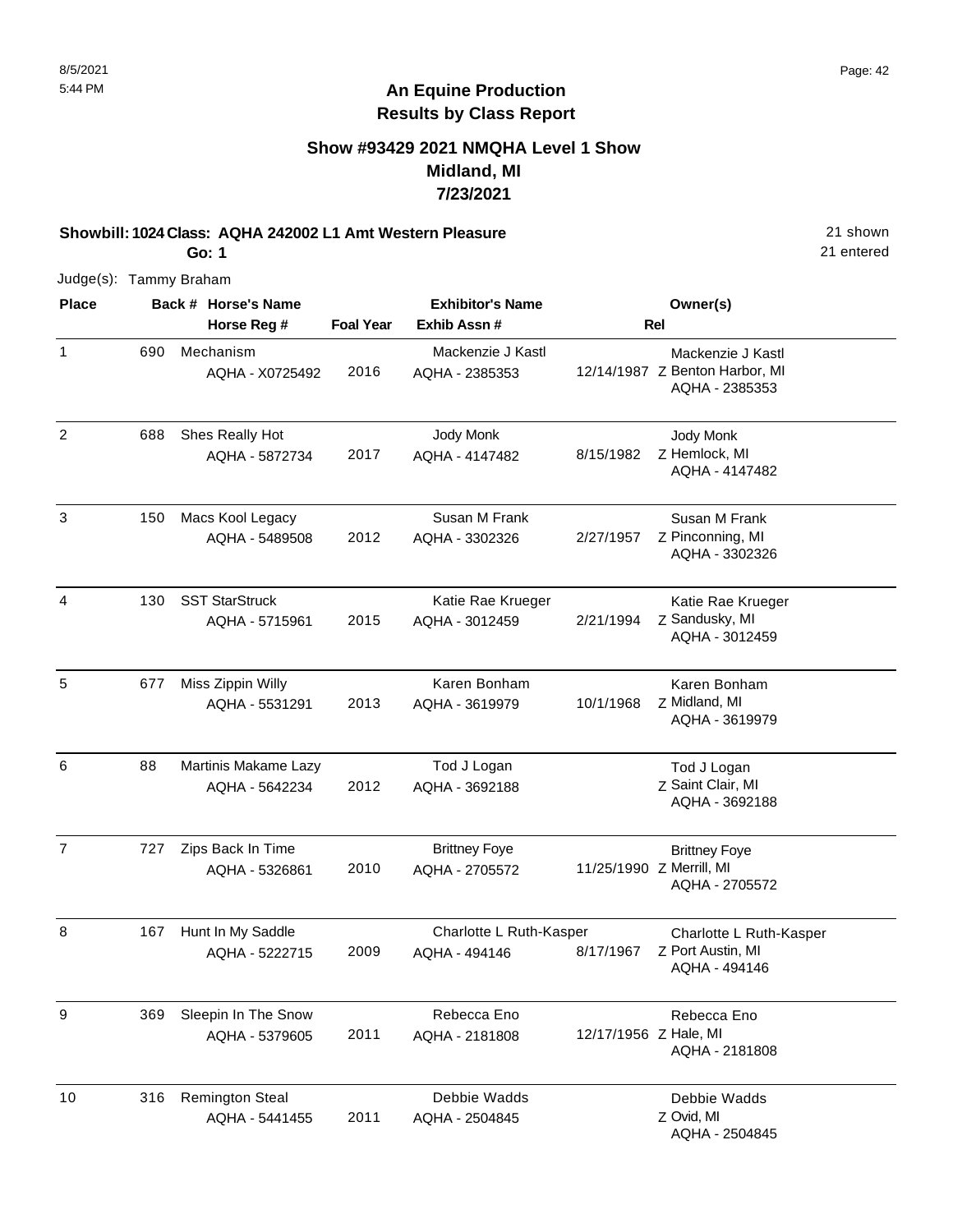#### **Show #93429 2021 NMQHA Level 1 Show**

#### **Midland, MI 7/23/2021**

|           |     |                                               |      | LVLVL I                                    |           |                                                                     |
|-----------|-----|-----------------------------------------------|------|--------------------------------------------|-----------|---------------------------------------------------------------------|
| 11        | 119 | Baylite Jac<br>AQHA - 5763639                 | 2016 | Jeanne Hugo<br>AQHA - 1412178              | 1/26/1964 | Jeanne Hugo<br>Z Linwood, MI<br>AQHA - 1412178                      |
| <b>NP</b> | 123 | Rock Legend<br>AQHA - 5373153                 | 2011 | Cynthia R Pyle<br>AQHA - 1008072           | 4/26/1961 | Cynthia R Pyle<br>Z Zeeland, MI<br>AQHA - 1008072                   |
| <b>NP</b> | 143 | Barry Barry Good<br>AQHA - 5763392            | 2016 | Cynthia Dore-Graves<br>AQHA - 1548002      | 9/25/1976 | Cynthia Dore-Graves<br>Z Sandusky, MI<br>AQHA - 1548002             |
| <b>NP</b> | 244 | <b>Twisted Batt</b><br>AQHA - 5904280         | 2018 | Michelle Dawn Eno<br>AQHA - 1965805        |           | Michelle Dawn Eno<br>Z Sterling, MI<br>AQHA - 1965805               |
| <b>NP</b> | 262 | Time Is Lopin By<br>AQHA - 5215508            | 2009 | Michele Lewis<br>AQHA - 0704808            | 10/1/1972 | Jacquelin Moody                                                     |
| <b>NP</b> | 311 | <b>Stellas Gotr Groove</b><br>AQHA - X0715665 | 2014 | Kerry Daudlin<br>AQHA - 2512678            | 9/2/1969  | Kerry Daudlin<br>Z Ortonville, MI<br>AQHA - 2512678                 |
| <b>NP</b> | 322 | Too LazyToSpeak<br>AQHA - 5818682             | 2017 | Megan Hirschman<br>AQHA - 1899479          | 5/3/1982  | Megan Hirschman<br>Z Ithaca, MI<br>AQHA - 1899479                   |
| <b>NP</b> | 498 | It Makes Cents<br>AQHA - 4868855              | 2006 | Serena Fleming-Dittenber<br>AQHA - 4286821 | 8/3/2000  | <b>Richard Dittenber</b><br>Α                                       |
| <b>NP</b> | 523 | My Vintage Mercedes<br>AQHA - 5122389         | 2008 | Delaney Bakker<br>AQHA - 4385180           | 12/7/2000 | Cynthia K Bakker<br>Grand Haven, MI                                 |
| <b>NP</b> | 744 | Hes A Famous Kisser<br>AQHA - 5277229         | 2009 | Jacquelyn Oliver<br>AQHA - 3212543         | 8/5/1993  | Pamela S Hooper<br>Deckerville, MI                                  |
| <b>NP</b> | 804 | Follow Ur Intuition<br>AQHA - 5550913         | 2013 | Stefanie A Freeland<br>AQHA - 4332257      |           | Stefanie A Freeland<br>11/13/1968 Z Fruitport, MI<br>AQHA - 4332257 |

|       | 1st Judge:    |
|-------|---------------|
|       | Tammy         |
| Place | <b>Braham</b> |
| 1     | 690           |
|       | 688           |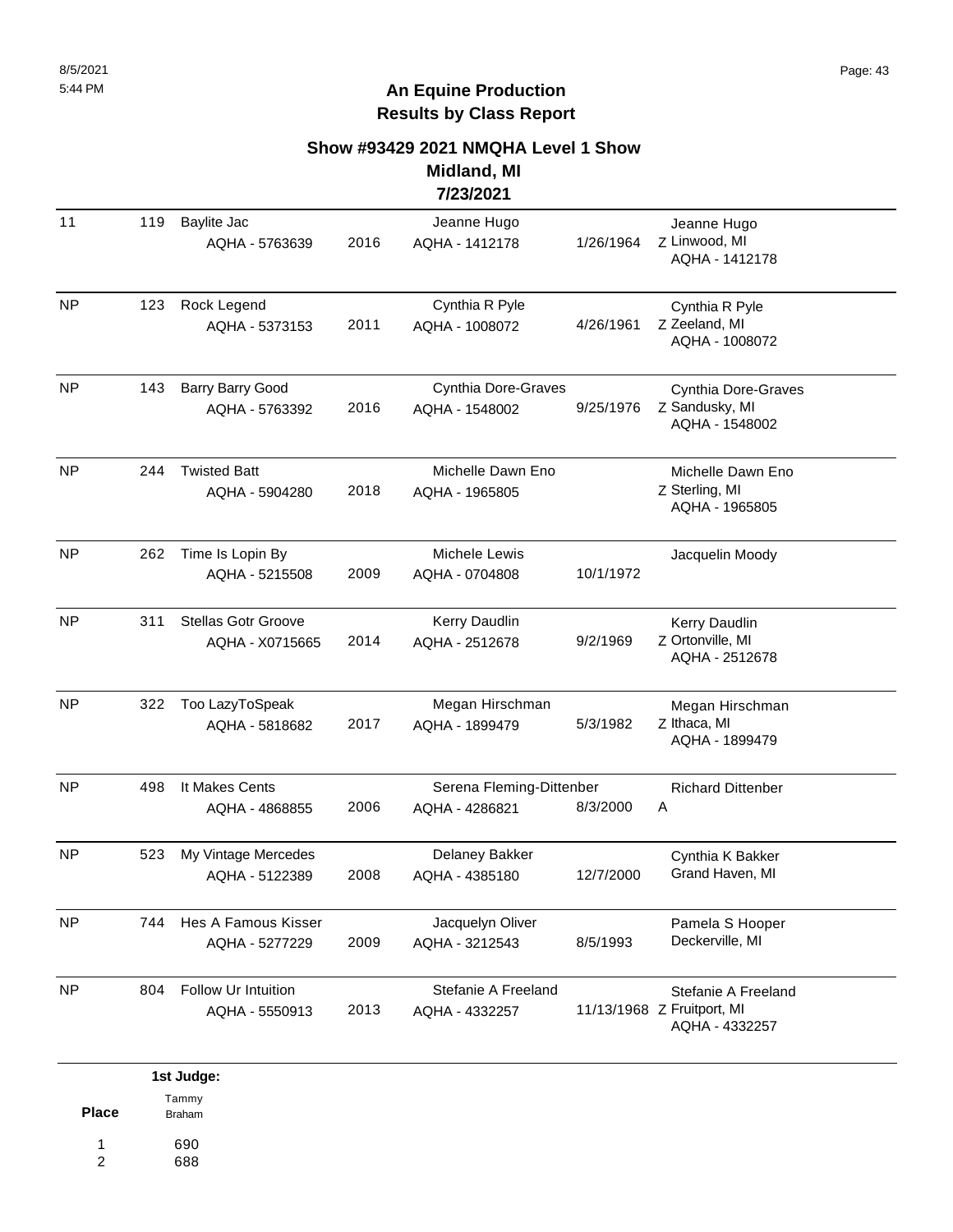8/5/2021 Page: 44 5:44 PM

### **An Equine Production Results by Class Report**

#### **Show #93429 2021 NMQHA Level 1 Show Midland, MI 7/23/2021**

| 3  | 150 |
|----|-----|
| 4  | 130 |
| 5  | 677 |
| 6  | 88  |
| 7  | 727 |
| 8  | 167 |
| 9  | 369 |
| 10 | 316 |
| 11 | 119 |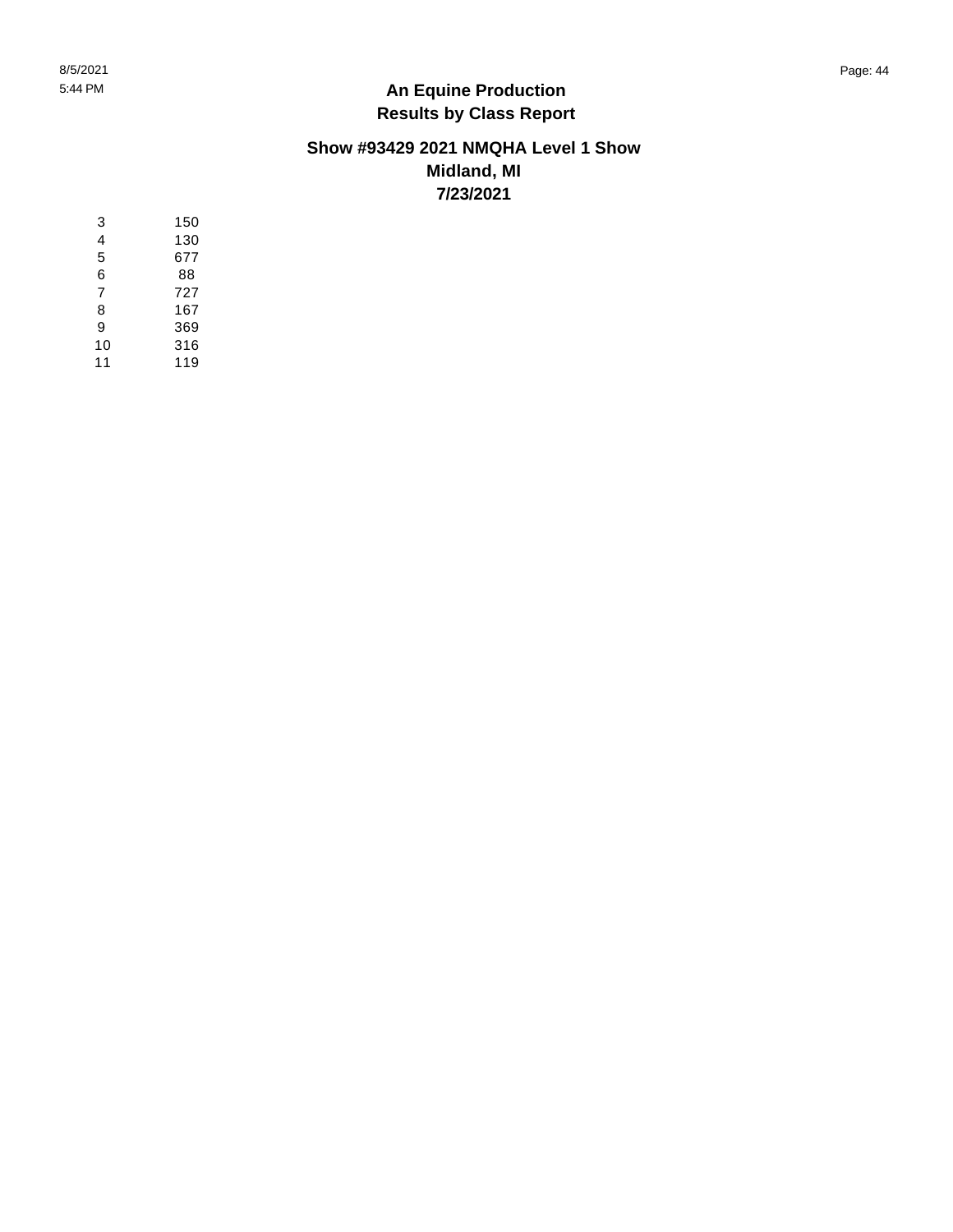### **Show #93429 2021 NMQHA Level 1 Show Midland, MI 7/23/2021**

#### **Showbill: 1025 Class: OPEN 902 Small Fry Western Pleasure** 8 **Shown** 9 shown **Go: 1**

9 entered

| <b>Place</b>   |     | Back # Horse's Name<br>Horse Reg # | <b>Foal Year</b> | <b>Exhibitor's Name</b><br>Exhib Assn# |           | Owner(s)<br>Rel                                    |
|----------------|-----|------------------------------------|------------------|----------------------------------------|-----------|----------------------------------------------------|
| $\mathbf{1}$   | 22  | Dont Need A Mirror                 | 2009             | <b>Brylee Bunting</b>                  | 3/27/2011 | Christa L Baldwin<br>Stanton, MI                   |
| $\overline{2}$ | 725 | <b>KM Movin The Best</b>           | 2014             | Addaley Hudson                         | 6/23/2010 | Allison R Hudson<br>Clare, MI                      |
| $\mathbf{3}$   | 52  | <b>The Social Network</b>          | 2015             | Xandrea Sandusky                       | 5/20/2011 | <b>Brandy M Pavlik</b><br>A Washinton, MI          |
| 4              | 226 | Art Trouble                        | 2001             | Karly Lewis                            | 5/1/2013  | Michele Lewis<br>Grass Lake, MI                    |
| 5              | 658 | O Whata Hot Nvite                  | 2007             | Clara G Cook                           | 3/15/2012 | Maureen And Emma C Cook<br>Dewitt, MI              |
| 6              | 680 | Heza One Hot Step                  | 2000             | Kelsey Goodenow                        | 3/6/2013  | <b>Lightning Bar Equine Services</b><br>Howell, MI |
| $\overline{7}$ | 671 | <b>Sweet Talking Charlie</b>       |                  | Adalyn Gilbert                         | 6/22/2011 | <b>Andrew Gilbert</b>                              |
| 8              | 653 | Im Feelin Lucky                    | 2010             | Danika Grayhek                         | 2/15/2008 | Sarah And Charlotte Wallace                        |
| 9              | 662 | ShesAllDiamondNLace                |                  | Laeken Blank                           | 7/7/2009  | <b>Dustin Boehmer</b>                              |

|                | 1st Judge:      |
|----------------|-----------------|
| <b>Place</b>   | Tammy<br>Braham |
| и              | 22              |
| $\overline{2}$ | 725             |
| 3              | 52              |
| 4              | 226             |
| 5              | 658             |
| 6              | 680             |
| $\overline{7}$ | 671             |
| 8              | 653             |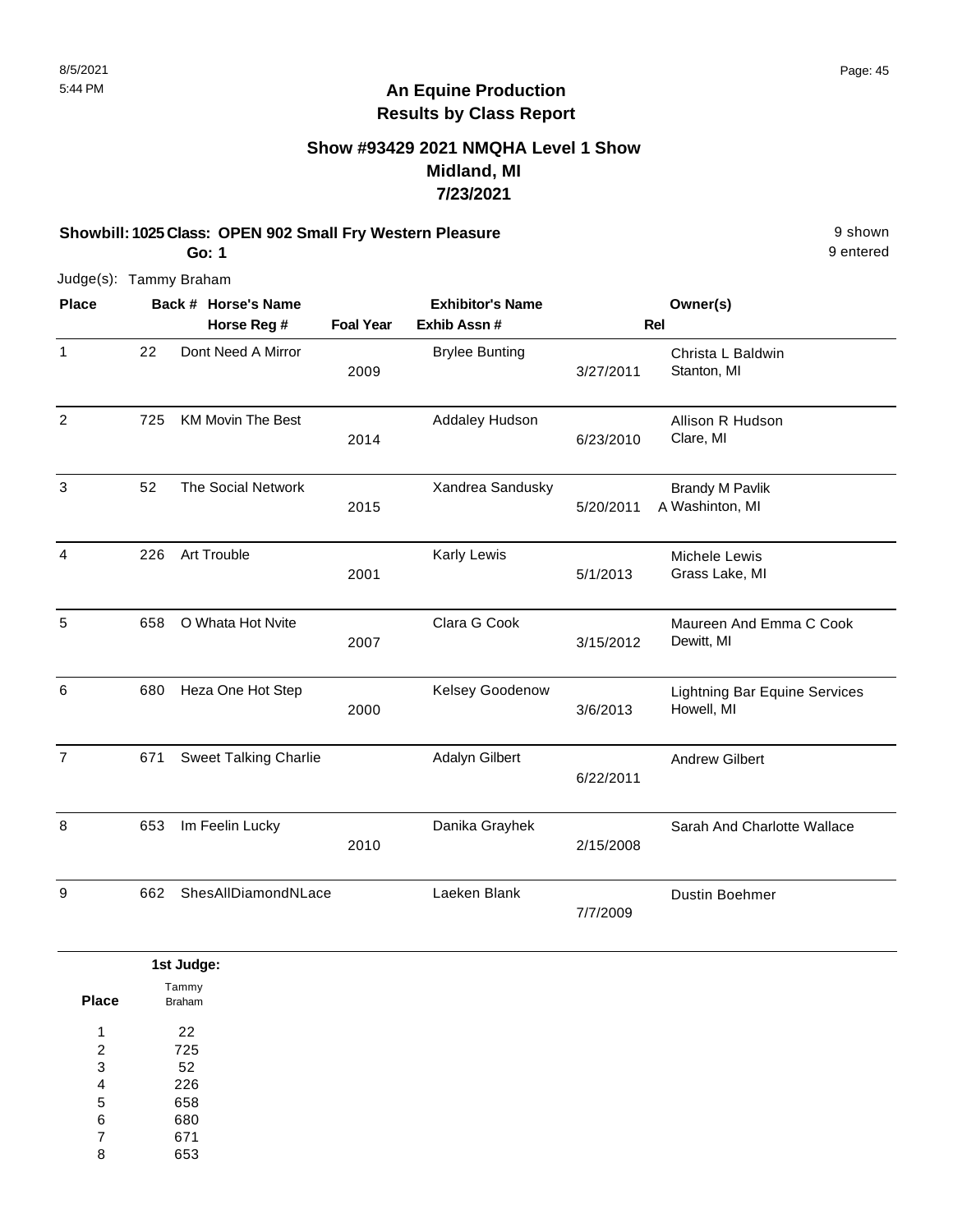#### **Show #93429 2021 NMQHA Level 1 Show Midland, MI 7/23/2021**

9 662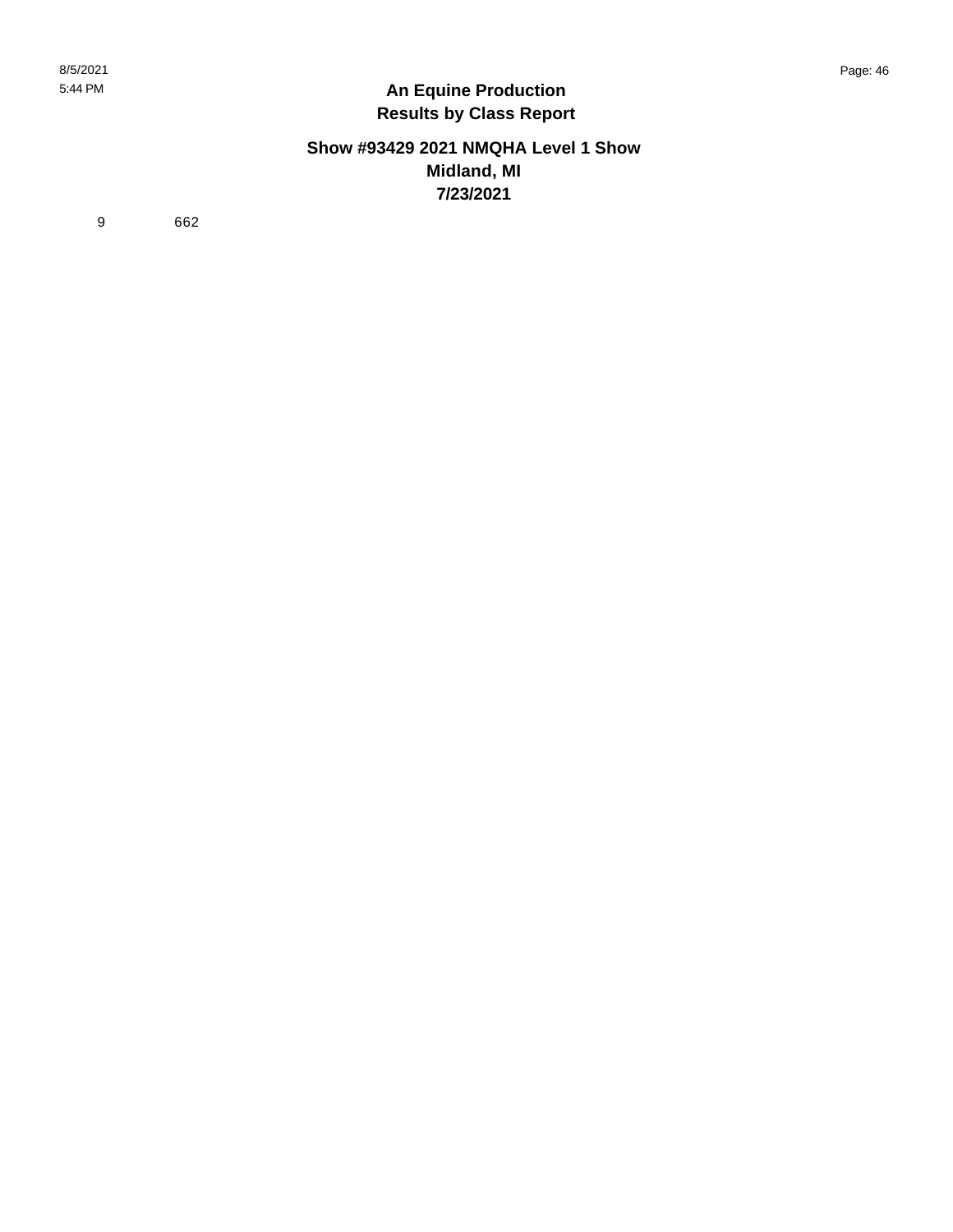### **Show #93429 2021 NMQHA Level 1 Show Midland, MI 7/23/2021**

#### **Showbill: 1026 Class: OPEN 903 Small Fry Horsemanship** 9 shown **Go: 1**

9 entered

| <b>Place</b>   |     | Back # Horse's Name<br>Horse Reg # | <b>Foal Year</b> | <b>Exhibitor's Name</b><br>Exhib Assn# |           | Owner(s)<br>Rel                                    |
|----------------|-----|------------------------------------|------------------|----------------------------------------|-----------|----------------------------------------------------|
| $\mathbf{1}$   | 226 | Art Trouble                        | 2001             | Karly Lewis                            | 5/1/2013  | Michele Lewis<br>Grass Lake, MI                    |
| $\overline{2}$ | 725 | <b>KM Movin The Best</b>           | 2014             | Addaley Hudson                         | 6/23/2010 | Allison R Hudson<br>Clare, MI                      |
| 3              | 22  | Dont Need A Mirror                 | 2009             | <b>Brylee Bunting</b>                  | 3/27/2011 | Christa L Baldwin<br>Stanton, MI                   |
| $\overline{4}$ | 662 | ShesAllDiamondNLace                |                  | Laeken Blank                           | 7/7/2009  | <b>Dustin Boehmer</b>                              |
| 5              | 680 | Heza One Hot Step                  | 2000             | Kelsey Goodenow                        | 3/6/2013  | <b>Lightning Bar Equine Services</b><br>Howell, MI |
| 6              | 671 | <b>Sweet Talking Charlie</b>       |                  | Adalyn Gilbert                         | 6/22/2011 | <b>Andrew Gilbert</b>                              |
| $\overline{7}$ | 658 | O Whata Hot Nvite                  | 2007             | Clara G Cook                           | 3/15/2012 | Maureen And Emma C Cook<br>Dewitt, MI              |
| 8              | 52  | <b>The Social Network</b>          | 2015             | Xandrea Sandusky                       | 5/20/2011 | <b>Brandy M Pavlik</b><br>A Washinton, MI          |
| 9              | 653 | Im Feelin Lucky                    | 2010             | Danika Grayhek                         | 2/15/2008 | Sarah And Charlotte Wallace                        |

|                | 1st Judge: |
|----------------|------------|
|                | Tammy      |
| <b>Place</b>   | Braham     |
| 1              | 226        |
| $\overline{2}$ | 725        |
| 3              | 22         |
| 4              | 662        |
| 5              | 680        |
| 6              | 671        |
| $\overline{ }$ | 658        |
| 8              | 52         |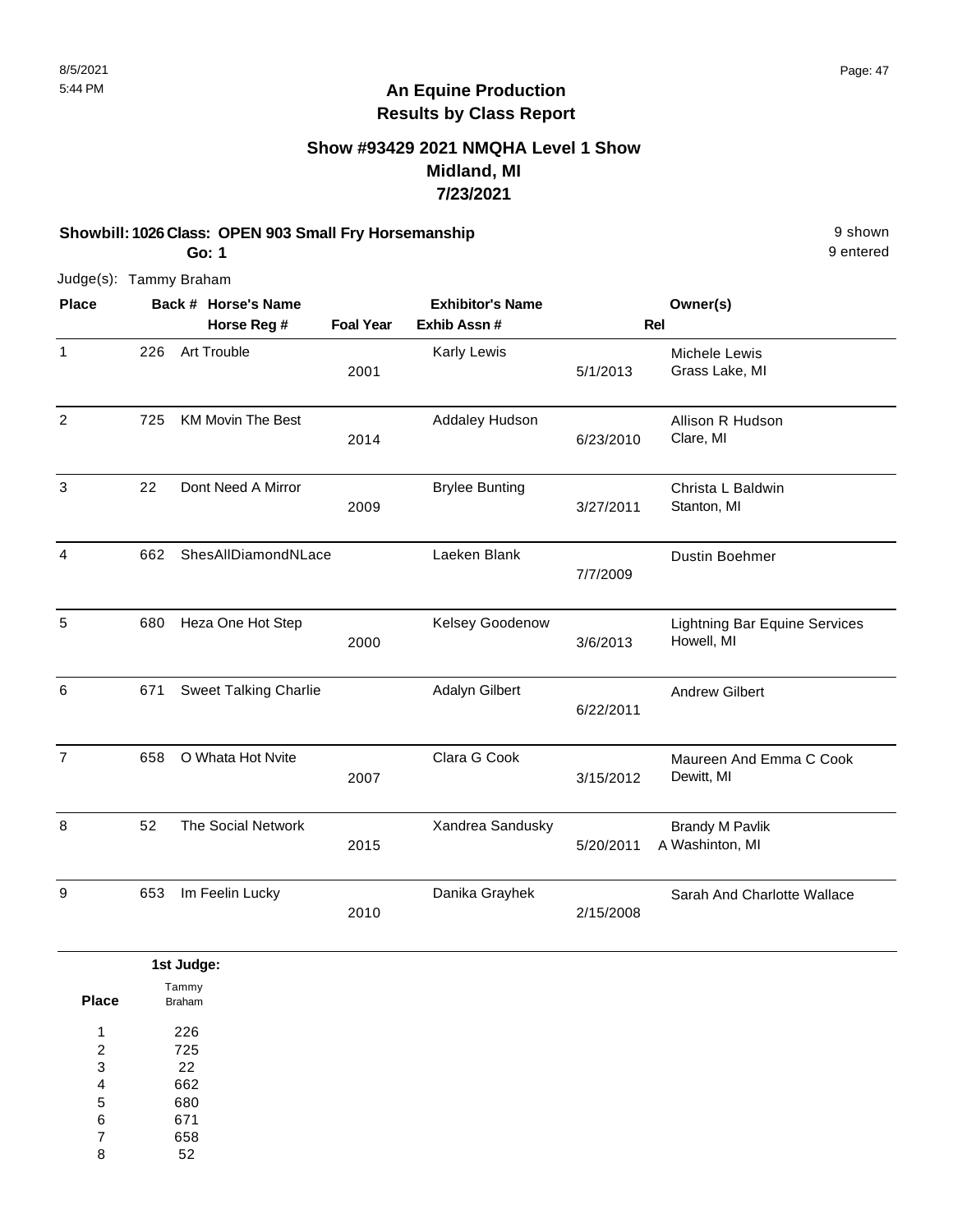#### **Show #93429 2021 NMQHA Level 1 Show Midland, MI 7/23/2021**

9 653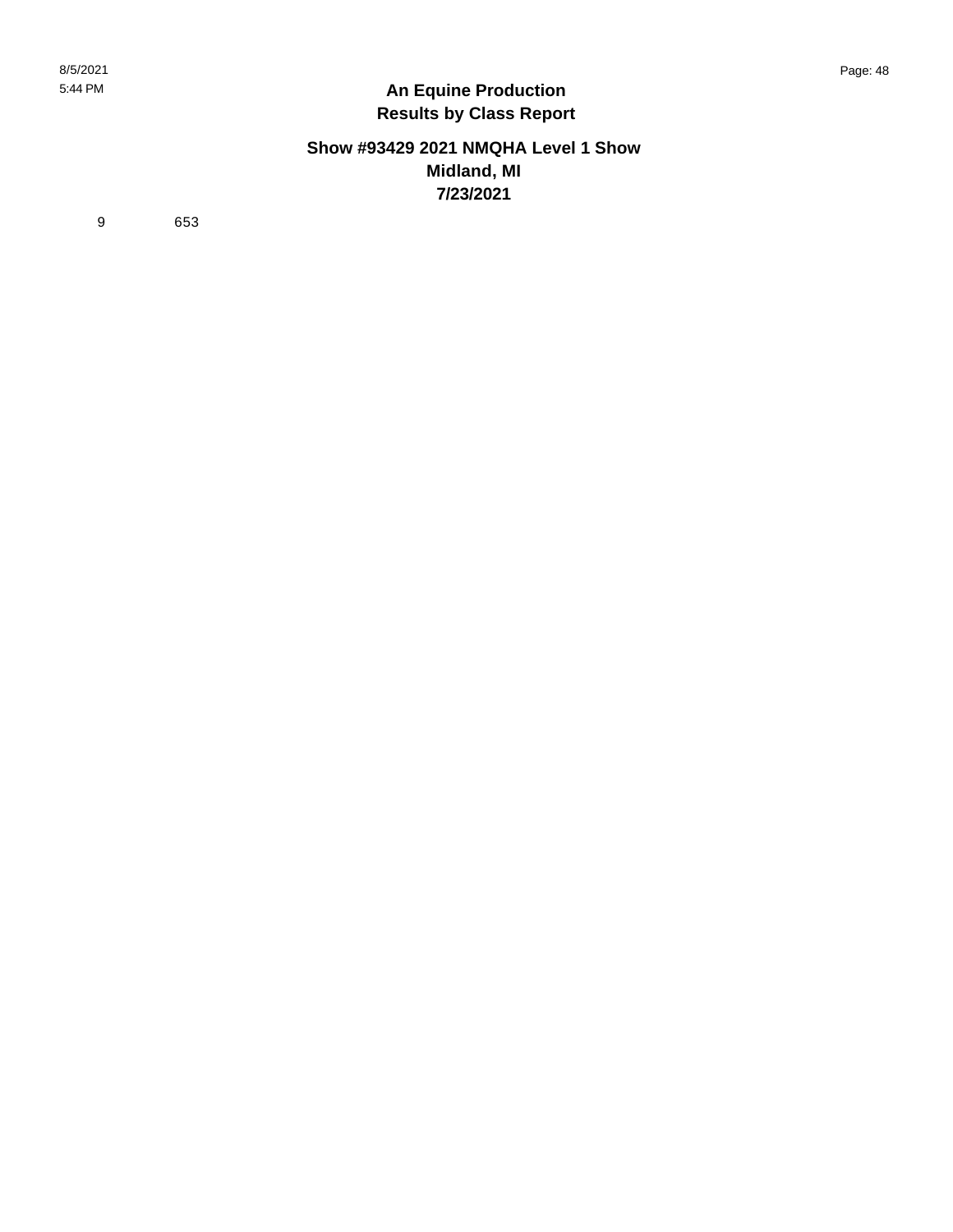### **Show #93429 2021 NMQHA Level 1 Show Midland, MI 7/23/2021**

**Showbill: 1027 Class: AQHA 440001 RK Youth Western Horsemanship** 15 Shown **Go: 1**

16 entered

| <b>Place</b>   |     | Back # Horse's Name                           |                  | <b>Exhibitor's Name</b>                |                  | Owner(s)                                                          |
|----------------|-----|-----------------------------------------------|------------------|----------------------------------------|------------------|-------------------------------------------------------------------|
|                |     | Horse Reg #                                   | <b>Foal Year</b> | Exhib Assn#                            | <b>Birthdate</b> | Rel                                                               |
| $\mathbf{1}$   |     | 1854 Hes Good To Go<br>AQHA - 5024149         | 2007             | Isabelle Freeland<br>AQHA - 4286820    | 6/23/2002        | Isabelle Freeland<br>Z Fruitpont, MI<br>AQHA - 4286820            |
| 2              | 386 | No Time To Party                              |                  | Rylee Elizabeth Nichols                |                  | Kelly E Dykstra-Nichols                                           |
|                |     | AQHA - 5411120                                | 2011             | AQHA - 4238840                         | 3/8/2006         | C Ada, MI                                                         |
| 3              | 668 | C R Gold Machine<br>AQHA - 5071151            | 2008             | Kendall Ryan Lance<br>AQHA - 4255804   |                  | Kendall Ryan Lance<br>10/16/2002 Z Dausburg, MI<br>AQHA - 4255804 |
| 4              | 13  | Made With Real Cocoa<br>AQHA - 5488979        | 2012             | Brylynn E Balon<br>AQHA - 4082292      |                  | Brylynn E Balon<br>10/16/2006 Z Wales, MI<br>AQHA - 4082292       |
| 5              | 630 | Im Pink Floyd<br>AQHA - 5371424               | 2011             | <b>Kate Davis</b><br>AQHA - 4231434    | 7/17/2002        | <b>Kate Davis</b><br>Z Williamston, MI<br>AQHA - 4231434          |
| 6              | 654 | Lukes Wise Man<br>AQHA - X0682747             | 2007             | Natalie Ryanna Marsh<br>AQHA - 4398827 | 2/9/2005         | Natalie Ryanna Marsh<br>Z Midland, MI<br>AQHA - 4398827           |
| $\overline{7}$ | 655 | Gotta Golden Bar<br>AQHA - 4947999            | 2007             | Alyssa G Bayerski<br>AQHA - 4279498    | 7/11/2004        | Patti Bayerski<br>A Warren, MI                                    |
| 8              | 685 | My Invite To Dream<br>AQHA - 5260394          | 2009             | Ava Holman<br>AQHA - 4244605           |                  | Ava Holman<br>10/18/2005 Z Grosse Pointe, MI<br>AQHA - 4244605    |
| 9              | 676 | <b>Batmans Got Da Goods</b><br>AQHA - 5849530 | 2017             | Maya Edwards<br>AQHA - 4206334         | 5/4/2004         | <b>Lindsey Elly</b><br>AQHA - 2265145                             |
| 10             | 497 | <b>DWR Suddenly Fever</b><br>AQHA - 5617754   | 2014             | Katie Gingerich<br>AQHA - 4243833      | 11/8/2003        | Katie Gingerich<br>Z Linwood, MI<br>AQHA - 4243833                |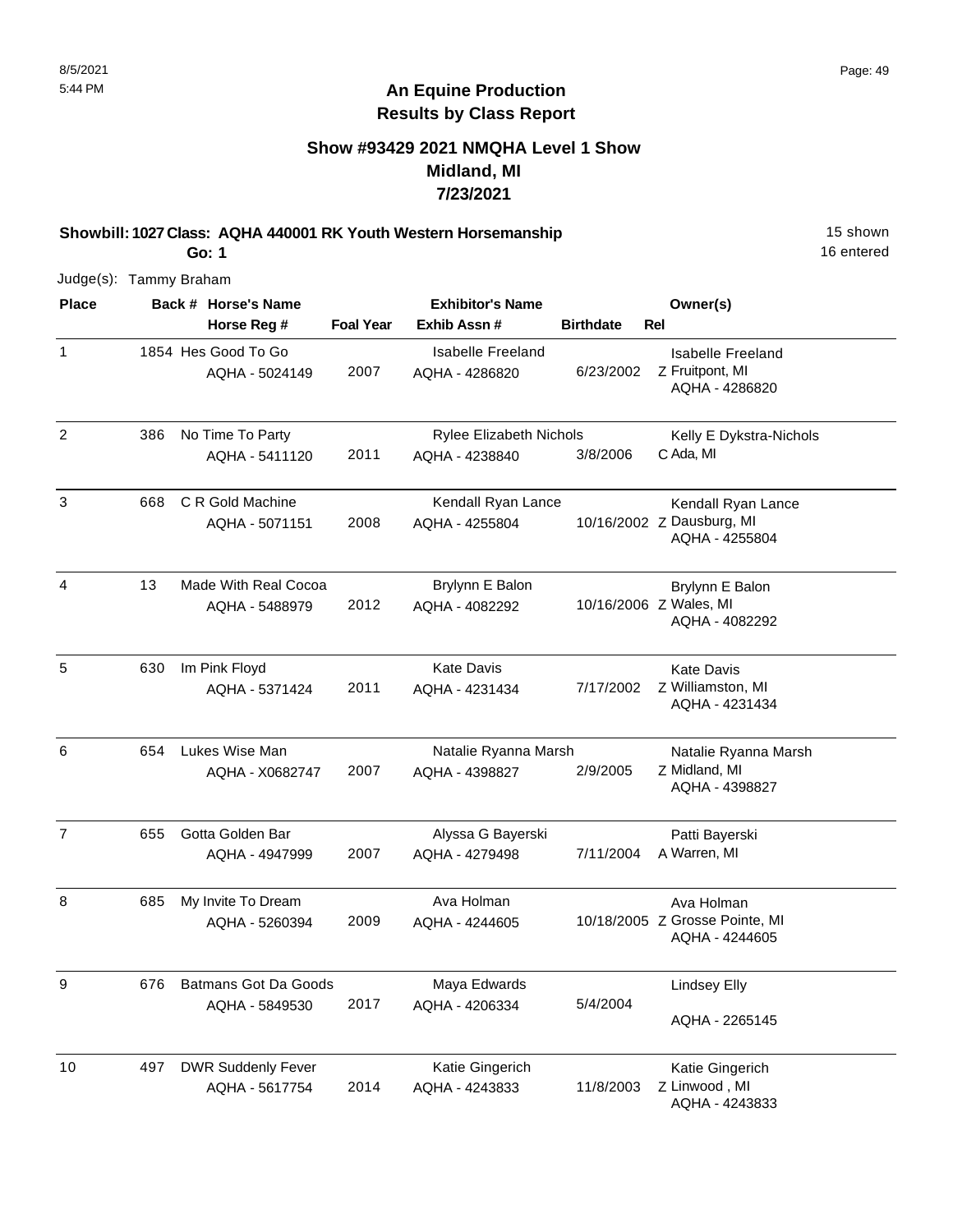# **Show #93429 2021 NMQHA Level 1 Show**

#### **Midland, MI 7/23/2021**

| <b>NP</b> | 207            | Kaptain Kaveman<br>AQHA - 5689814    | 2015 | <b>Elizabeth Smith</b><br>AQHA - 3634081 | 2/20/2007 | <b>Elizabeth Smith</b><br>Z Clarkstiwb, MI<br>AQHA - 3634081 |  |
|-----------|----------------|--------------------------------------|------|------------------------------------------|-----------|--------------------------------------------------------------|--|
| <b>NP</b> | 493            | Sumore Shock<br>AQHA - X0611153      | 2002 | Isabel M Craig<br>AQHA - 4423577         | 4/14/2008 | Jennifer Craig<br>A Lapeer, MI<br>AQHA - 2072636             |  |
| <b>NP</b> | 552            | Good N Iresistable<br>AQHA - 5771836 | 2016 | Emma C Cook<br>AQHA - 4451295            |           | Emma C Cook<br>Z Dewitt, MI<br>AQHA - 4451295                |  |
| <b>NP</b> | 652            | I Bee A Rose<br>AQHA - 5486162       | 2012 | Dakota Barnett<br>AQHA - 4445619         | 8/4/2007  | Dakota Barnett<br>Z Munith, MI<br>AQHA - 4445619             |  |
| <b>NP</b> | 665            | Only Classic Rock<br>AQHA - 5816273  | 2017 | Olivia Omer<br>AQHA - 4348658            | 10/1/2005 | Olivia Omer<br>Z Leslie, MI<br>AQHA - 4348658                |  |
|           | <b>SCR 805</b> | Only For Certain<br>AQHA - 5815315   | 2017 | Laila Patrick<br>AQHA - 4458211          | 8/5/2005  | Laila Patrick<br>Z Grand League, MI<br>AQHA - 4458211        |  |

|                         | 1st Judge:      |
|-------------------------|-----------------|
| <b>Place</b>            | Tammy<br>Braham |
| 1                       | 1854            |
| $\overline{\mathbf{c}}$ | 386             |
| 3                       | 668             |
| 4                       | 13              |
| 5                       | 630             |
| 6                       | 654             |
| $\overline{7}$          | 655             |
| 8                       | 685             |
| 9                       | 676             |
| 10                      | 497             |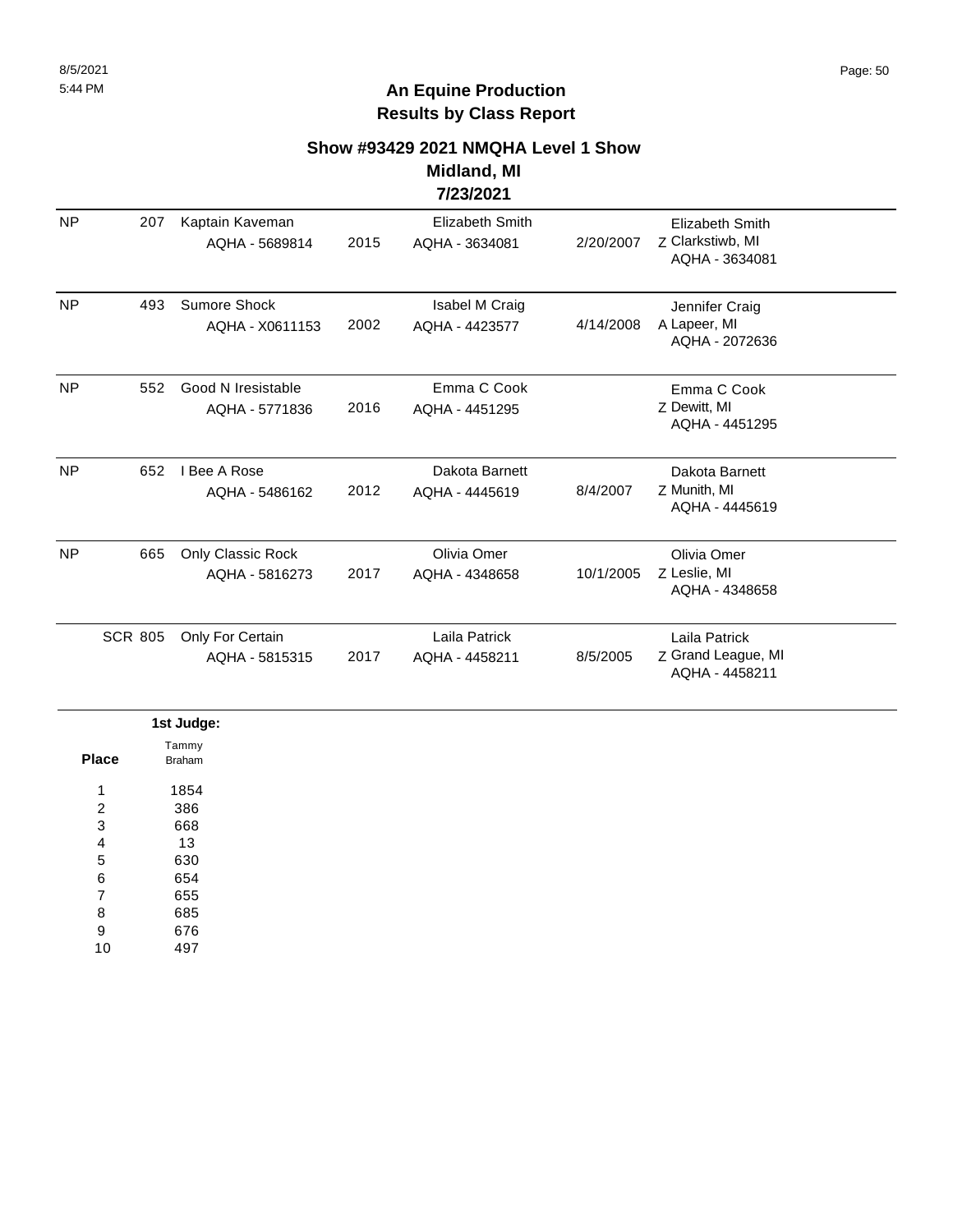### **Show #93429 2021 NMQHA Level 1 Show Midland, MI 7/23/2021**

**Showbill: 1028 Class: AQHA 440702 L1 Youth Western Horsemanship 13 & Under** 6 shown

6 entered

**Go: 1** Judge(s): Tammy Braham

| <b>Place</b> |     | Back # Horse's Name                    | <b>Exhibitor's Name</b> |                                            |                  | Owner(s)                                                   |  |
|--------------|-----|----------------------------------------|-------------------------|--------------------------------------------|------------------|------------------------------------------------------------|--|
|              |     | Horse Reg #                            | <b>Foal Year</b>        | Exhib Assn#                                | <b>Birthdate</b> | <b>Rel</b>                                                 |  |
| $\mathbf{1}$ | 107 | Regal N Grand<br>AQHA - 4799999        | 2006                    | <b>Taylin Collins</b><br>AQHA - 4231198    | 3/16/2007        | <b>Taylin Collins</b><br>Z Rose City, MI<br>AQHA - 4231198 |  |
| 2            | 493 | Sumore Shock<br>AQHA - X0611153        | 2002                    | Isabel M Craig<br>AQHA - 4423577           | 4/14/2008        | Jennifer Craig<br>A Lapeer, MI<br>AQHA - 2072636           |  |
| 3            | 207 | Kaptain Kaveman<br>AQHA - 5689814      | 2015                    | Elizabeth Smith<br>AQHA - 3634081          | 2/20/2007        | Elizabeth Smith<br>Z Clarkstiwb, MI<br>AQHA - 3634081      |  |
| 4            | 222 | Ms Mae Flash<br>AQHA - 5259030         | 2009                    | <b>Braelyn L Bunting</b><br>AQHA - 4169456 | 8/27/2008        | Christa L Baldwin<br>D Stanton, MI<br>AQHA - 920340        |  |
| 5            | 206 | Prepare To B Shocked<br>AQHA - 5072971 | 2008                    | Myah Jane Chaput<br>AQHA - 4338036         | 2/6/2009         | <b>Stacy Chaput</b><br>A Rodney, MI<br>AQHA - 2755258      |  |
| 6            | 552 | Good N Iresistable<br>AQHA - 5771836   | 2016                    | Emma C Cook<br>AQHA - 4451295              |                  | Emma C Cook<br>Z Dewitt, MI<br>AQHA - 4451295              |  |
|              |     |                                        |                         |                                            |                  |                                                            |  |

|                | 1st Judge:      |
|----------------|-----------------|
| <b>Place</b>   | Tammy<br>Braham |
| 1              | 107             |
| $\overline{2}$ | 493             |
| 3              | 207             |
| 4              | 222             |
| 5              | 206             |
| 6              | 552             |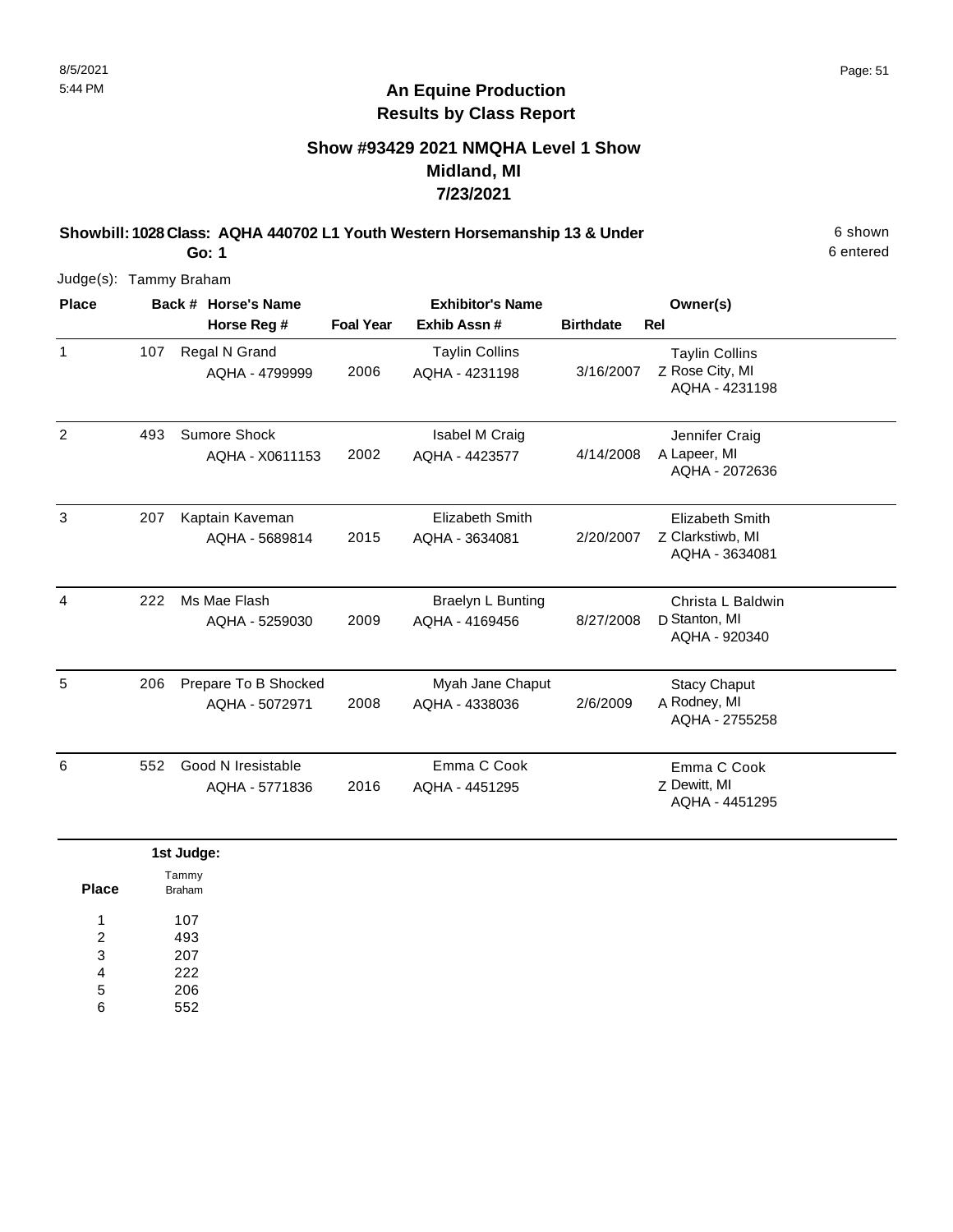### **Show #93429 2021 NMQHA Level 1 Show Midland, MI 7/23/2021**

**Showbill: 1029 Class: AQHA 440802 L1 Youth Western Horsemanship 14 - 18** 18 12 shown **Go: 1**

13 entered

| <b>Place</b>   |     | Back # Horse's Name       |                  | <b>Exhibitor's Name</b>        |                  | Owner(s)                                         |
|----------------|-----|---------------------------|------------------|--------------------------------|------------------|--------------------------------------------------|
|                |     | Horse Reg #               | <b>Foal Year</b> | Exhib Assn #                   | <b>Birthdate</b> | Rel                                              |
| $\mathbf{1}$   | 386 | No Time To Party          |                  | <b>Rylee Elizabeth Nichols</b> |                  | Kelly E Dykstra-Nichols                          |
|                |     | AQHA - 5411120            | 2011             | AQHA - 4238840                 | 3/8/2006         | C Ada, MI                                        |
| $\overline{2}$ | 750 | Fancy Enough To Win       |                  | Maya Edwards                   |                  | <b>Madison Mulder</b>                            |
|                |     | AQHA - 5396026            | 2011             | AQHA - 4206334                 | 5/4/2004         | Midland, MI<br>AQHA - 4059219                    |
| 3              | 13  | Made With Real Cocoa      |                  | Brylynn E Balon                |                  | Brylynn E Balon                                  |
|                |     | AQHA - 5488979            | 2012             | AQHA - 4082292                 |                  | 10/16/2006 Z Wales, MI<br>AQHA - 4082292         |
| 4              | 685 | My Invite To Dream        |                  | Ava Holman                     |                  | Ava Holman                                       |
|                |     | AQHA - 5260394            | 2009             | AQHA - 4244605                 |                  | 10/18/2005 Z Grosse Pointe, MI<br>AQHA - 4244605 |
| 5              | 494 | <b>OnTheHuntForSweets</b> |                  | Kylie Guyette                  |                  | Kylie Guyette                                    |
|                |     | AQHA - 5660638            | 2014             | AQHA - 4339530                 | 11/6/2003        | Z Clyde, MI<br>AQHA - 4339530                    |
| 6              | 630 | Im Pink Floyd             |                  | <b>Kate Davis</b>              |                  | <b>Kate Davis</b>                                |
|                |     | AQHA - 5371424            | 2011             | AQHA - 4231434                 | 7/17/2002        | Z Williamston, MI<br>AQHA - 4231434              |
| $\overline{7}$ | 655 | Gotta Golden Bar          |                  | Alyssa G Bayerski              |                  | Patti Bayerski                                   |
|                |     | AQHA - 4947999            | 2007             | AQHA - 4279498                 | 7/11/2004        | A Warren, MI                                     |
| 8              | 497 | <b>DWR Suddenly Fever</b> |                  | Katie Gingerich                |                  | Katie Gingerich                                  |
|                |     | AQHA - 5617754            | 2014             | AQHA - 4243833                 | 11/8/2003        | Z Linwood, MI<br>AQHA - 4243833                  |
| 9              |     | 1854 Hes Good To Go       |                  | Isabelle Freeland              |                  | <b>Isabelle Freeland</b>                         |
|                |     | AQHA - 5024149            | 2007             | AQHA - 4286820                 | 6/23/2002        | Z Fruitpont, MI<br>AQHA - 4286820                |
| 10             | 668 | C R Gold Machine          |                  | Kendall Ryan Lance             |                  | Kendall Ryan Lance                               |
|                |     | AQHA - 5071151            | 2008             | AQHA - 4255804                 |                  | 10/16/2002 Z Dausburg, MI<br>AQHA - 4255804      |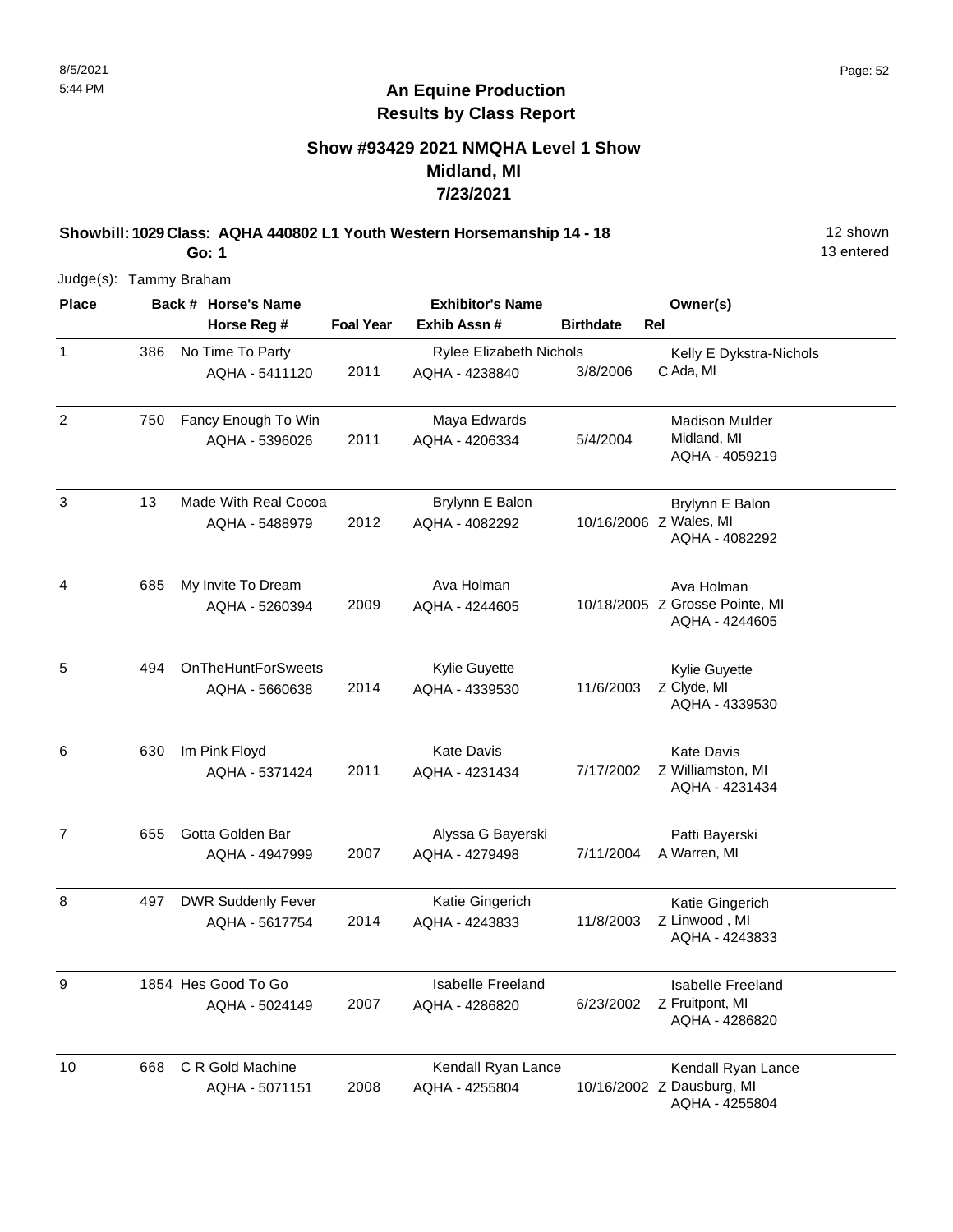#### **Show #93429 2021 NMQHA Level 1 Show**

#### **Midland, MI 7/23/2021**

| <b>NP</b> | 188            | Dont Court Me<br>AQHA - 3649407    | 1998 | Selena Mertz<br>AQHA - 4176213         |          | Selena Mertz<br>10/30/2004 Z Fort Gratiot, MI<br>AQHA - 4176213 |  |
|-----------|----------------|------------------------------------|------|----------------------------------------|----------|-----------------------------------------------------------------|--|
| <b>NP</b> | 654            | Lukes Wise Man<br>AQHA - X0682747  | 2007 | Natalie Ryanna Marsh<br>AQHA - 4398827 | 2/9/2005 | Natalie Ryanna Marsh<br>Z Midland, MI<br>AQHA - 4398827         |  |
|           | <b>SCR 805</b> | Only For Certain<br>AQHA - 5815315 | 2017 | Laila Patrick<br>AQHA - 4458211        | 8/5/2005 | Laila Patrick<br>Z Grand League, MI<br>AQHA - 4458211           |  |

|              | 1st Judge:      |
|--------------|-----------------|
| <b>Place</b> | Tammy<br>Braham |
| 1            | 386             |
| 2            | 750             |
| 3            | 13              |
| 4            | 685             |
| 5            | 494             |
| 6            | 630             |
| 7            | 655             |
| 8            | 497             |
| 9            | 1854            |
| 10           | 668             |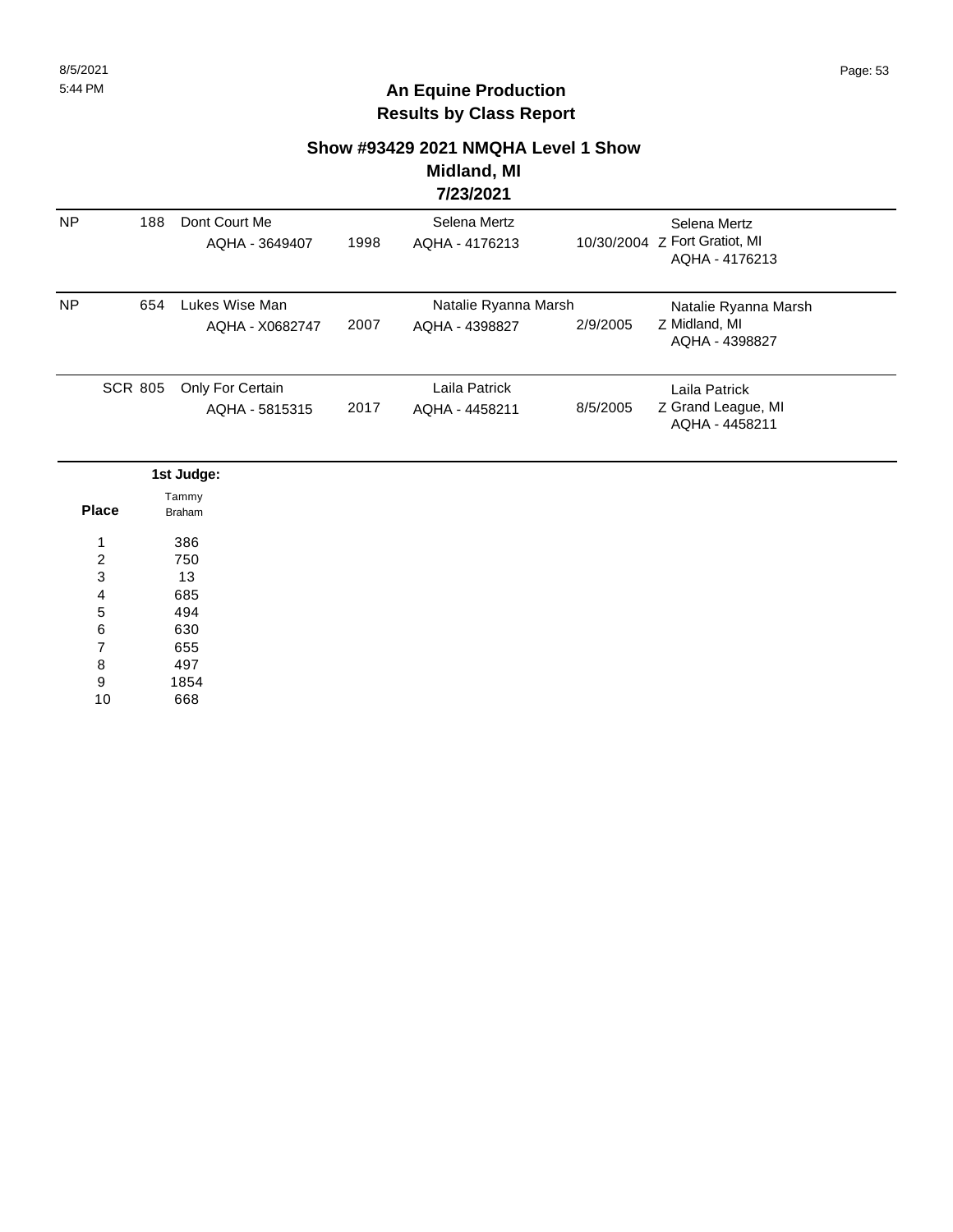### **Show #93429 2021 NMQHA Level 1 Show Midland, MI 7/23/2021**

**Showbill: 1030 Class: AQHA 240001 RK Amt Western Horsemanship** 14 shown **Go: 1**

14 entered

| <b>Place</b>   |     | Back # Horse's Name                          |                  | <b>Exhibitor's Name</b>                       |            | Owner(s)                                                      |
|----------------|-----|----------------------------------------------|------------------|-----------------------------------------------|------------|---------------------------------------------------------------|
|                |     | Horse Reg #                                  | <b>Foal Year</b> | Exhib Assn#                                   |            | Rel                                                           |
| 1              | 88  | Martinis Makame Lazy<br>AQHA - 5642234       | 2012             | Tod J Logan<br>AQHA - 3692188                 |            | Tod J Logan<br>Z Saint Clair, MI<br>AQHA - 3692188            |
| $\overline{2}$ | 623 | Absolute At The Bar<br>AQHA - 5200996        | 2009             | <b>Katie Marie Blount</b><br>AQHA - 3662768   |            | Katie Marie Blount<br>Z Belleville, MI<br>AQHA - 3662768      |
| 3              | 523 | My Vintage Mercedes<br>AQHA - 5122389        | 2008             | Delaney Bakker<br>AQHA - 4385180              | 12/7/2000  | Cynthia K Bakker<br>Grand Haven, MI                           |
| 4              | 693 | <b>Expensive Assets</b><br>AQHA - 5455402    | 2012             | Julia Hardy<br><b>AQHA - APPLIED</b>          | 7/11/2001  | Madison Elizabeth Pfahl                                       |
| 5              | 194 | FeelsGoodToLookGood<br>AQHA - 5611835        | 2014             | Roni L Murphy<br>AQHA - 3527467               |            | Roni L Murphy<br>Z Memphis, MI<br>AQHA - 3527467              |
| 6              | 672 | Good Time Ami<br>AQHA - 4554189              | 2004             | Hannah Catherine Flickinger<br>AQHA - 3695440 | 6/14/2000  | Hannah Catherine Flickinger<br>Z Scotts, MI<br>AQHA - 3695440 |
| $\overline{7}$ | 664 | <b>Code Red Cover Girl</b><br>AQHA - 5552118 | 2013             | Jessica Bills<br>AQHA - 2695099               | 12/3/1991  | Jessica Bills<br>Beulah, MI<br>AQHA - 2695099                 |
| 8              | 498 | It Makes Cents<br>AQHA - 4868855             | 2006             | Serena Fleming-Dittenber<br>AQHA - 4286821    | 8/3/2000   | <b>Richard Dittenber</b><br>Α                                 |
| 9              | 244 | <b>Twisted Batt</b><br>AQHA - 5904280        | 2018             | Michelle Dawn Eno<br>AQHA - 1965805           |            | Michelle Dawn Eno<br>Z Sterling, MI<br>AQHA - 1965805         |
| 10             | 25  | Johnny Diesel<br>AQHA - 5577316              | 2013             | Morgan Letzkus<br>AQHA - 4007767              | 5/25/1999  | Morgan Letzkus<br>Z Linwood, MI<br>AQHA - 4007767             |
| <b>NP</b>      | 56  | Shady Lil Cowgirl<br>AQHA - 6001160          | 2018             | Heather Dunigan Coe<br>AQHA - 2001741         | 11/15/1971 | <b>Crosswinds Farm</b><br>Horton, MI                          |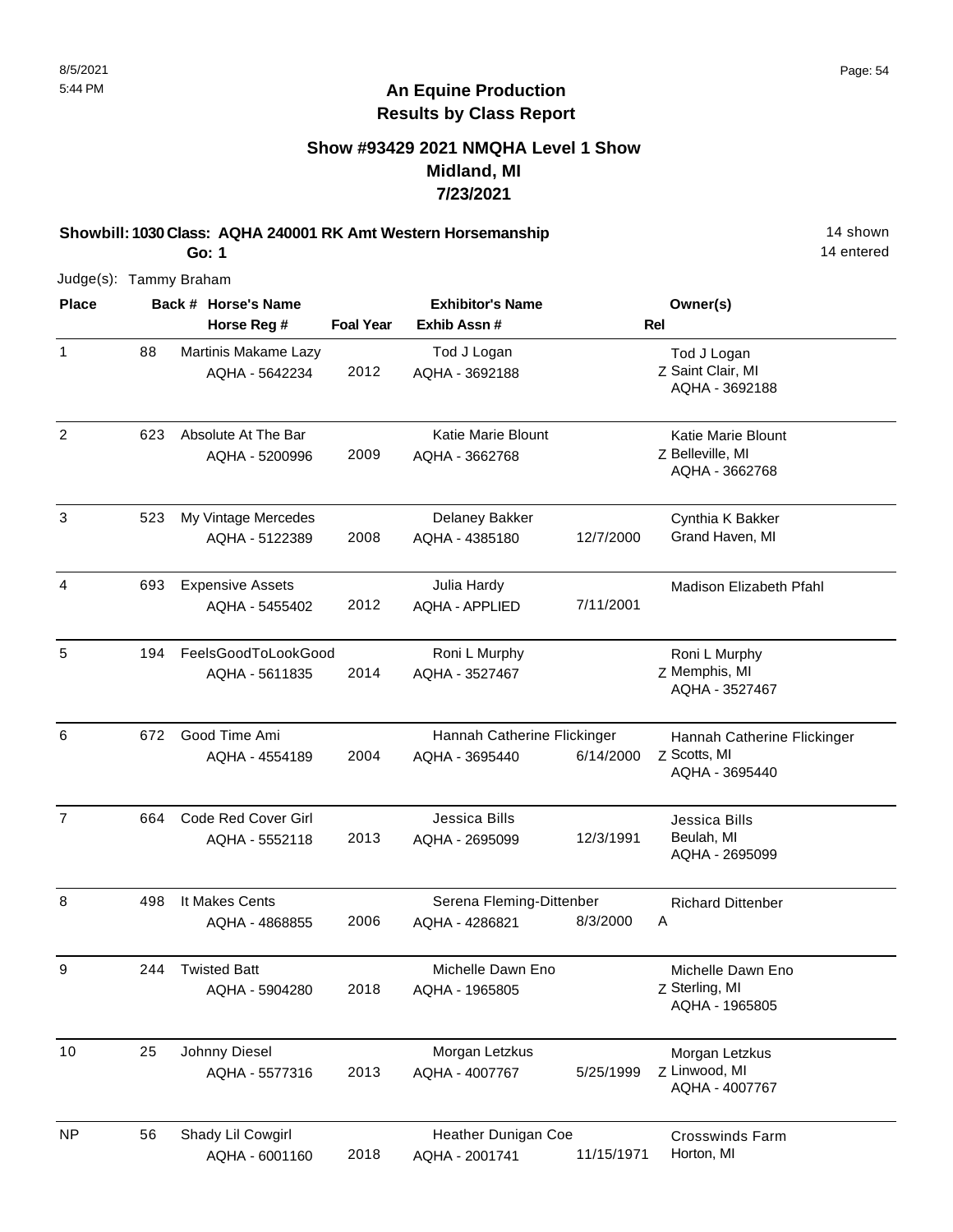### **Show #93429 2021 NMQHA Level 1 Show Midland, MI 7/23/2021**

| <b>NP</b> | 661 | Indeed Shez Lazy<br>AQHA - X0705446    | 2012 | Lauryn Leuenberger<br>AQHA - 4263568  | 9/6/2000 | Lauryn Leuenberger<br>Z Saginaw, MI<br>AQHA - 4263568               |
|-----------|-----|----------------------------------------|------|---------------------------------------|----------|---------------------------------------------------------------------|
| <b>NP</b> | 667 | Didya Hear The Rumor<br>AQHA - 5645296 | 2014 | Kimberly Wagner<br>AQHA - 4256317     |          | <b>McNair Farm LLC</b><br>Claremore, OK                             |
| <b>NP</b> | 804 | Follow Ur Intuition<br>AQHA - 5550913  | 2013 | Stefanie A Freeland<br>AQHA - 4332257 |          | Stefanie A Freeland<br>11/13/1968 Z Fruitport, MI<br>AQHA - 4332257 |

|                | 1st Judge:      |
|----------------|-----------------|
| <b>Place</b>   | Tammy<br>Braham |
| 1              | 88              |
| 2              | 623             |
| 3              | 523             |
| 4              | 693             |
| 5              | 194             |
| 6              | 672             |
| $\overline{7}$ | 664             |
| 8              | 498             |
| 9              | 244             |
| 10             | 25              |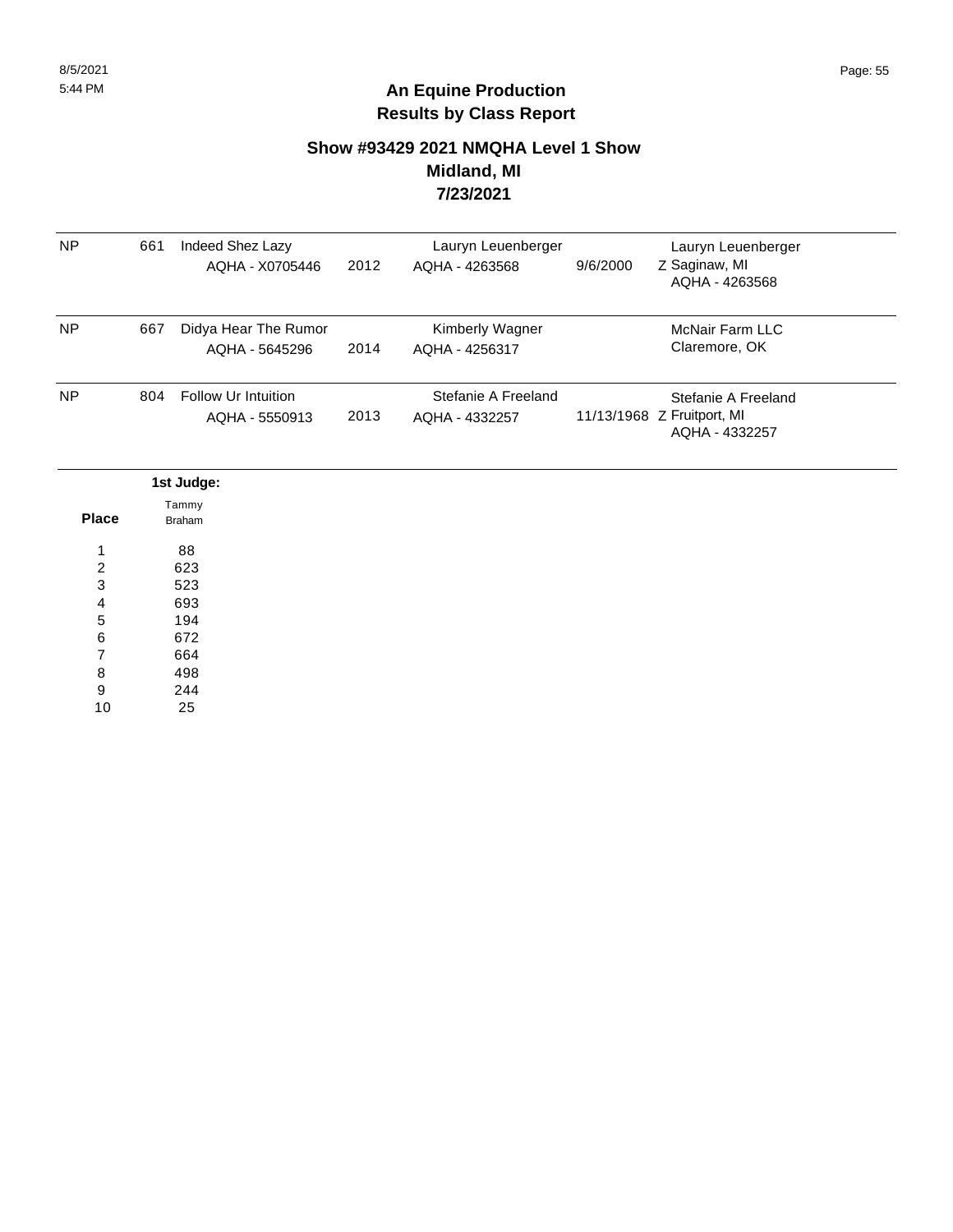### **Show #93429 2021 NMQHA Level 1 Show Midland, MI 7/23/2021**

**Showbill: 1031 Class: AQHA 240002 L1 Amt Western Horsemanship** 26 Shown **Go: 1**

26 entered

| <b>Place</b>   |     | Back # Horse's Name                        |                  | <b>Exhibitor's Name</b>                       |                       | Owner(s)                                                            |
|----------------|-----|--------------------------------------------|------------------|-----------------------------------------------|-----------------------|---------------------------------------------------------------------|
|                |     | Horse Reg #                                | <b>Foal Year</b> | Exhib Assn #                                  |                       | <b>Rel</b>                                                          |
| 1              | 523 | My Vintage Mercedes<br>AQHA - 5122389      | 2008             | Delaney Bakker<br>AQHA - 4385180              | 12/7/2000             | Cynthia K Bakker<br>Grand Haven, MI                                 |
| $\overline{2}$ | 66  | I O You One<br>AQHA - 5005599              | 2007             | Lisa A Ondersma-Lowetz<br>AQHA - 1932276      | 3/25/1983             | Lisa A Ondersma-Lowetz<br>Z Holland, MI<br>AQHA - 1932276           |
| 3              | 672 | Good Time Ami<br>AQHA - 4554189            | 2004             | Hannah Catherine Flickinger<br>AQHA - 3695440 | 6/14/2000             | Hannah Catherine Flickinger<br>Z Scotts, MI<br>AQHA - 3695440       |
| 4              | 369 | Sleepin In The Snow<br>AQHA - 5379605      | 2011             | Rebecca Eno<br>AQHA - 2181808                 | 12/17/1956 Z Hale, MI | Rebecca Eno<br>AQHA - 2181808                                       |
| 5              | 114 | UF A Boy Named Sue<br>AQHA - 5693158       | 2015             | Ashton A Ulrich<br>AQHA - 2773768             | 8/23/1990             | Ashton A Ulrich<br>Z Barryton, MI<br>AQHA - 2773768                 |
| 6              | 322 | Too LazyToSpeak<br>AQHA - 5818682          | 2017             | Megan Hirschman<br>AQHA - 1899479             | 5/3/1982              | Megan Hirschman<br>Z Ithaca, MI<br>AQHA - 1899479                   |
| $\overline{7}$ | 750 | Fancy Enough To Win<br>AQHA - 5396026      | 2011             | Eduardo Barajas<br>AQHA - 4452081             | 2/19/1989             | <b>Madison Mulder</b><br>Midland, MI<br>AQHA - 4059219              |
| 8              | 180 | CowboysAintEasyToLuv<br>AQHA - 5359669     | 2010             | <b>Kelsey Rudy</b><br>AQHA - 1434110          | 6/13/1985             | Roxann Guthrie<br>A Vassar, MI<br>AQHA - 392082                     |
| y              | 804 | Follow Ur Intuition<br>AQHA - 5550913      | 2013             | Stefanie A Freeland<br>AQHA - 4332257         |                       | Stefanie A Freeland<br>11/13/1968 Z Fruitport, MI<br>AQHA - 4332257 |
| 10             | 725 | <b>KM Movin The Best</b><br>AQHA - 5617302 | 2014             | Allison R Hudson<br>AQHA - 1807140            | 12/4/1981             | Allison R Hudson<br>Z Clare, MI<br>AQHA - 1807140                   |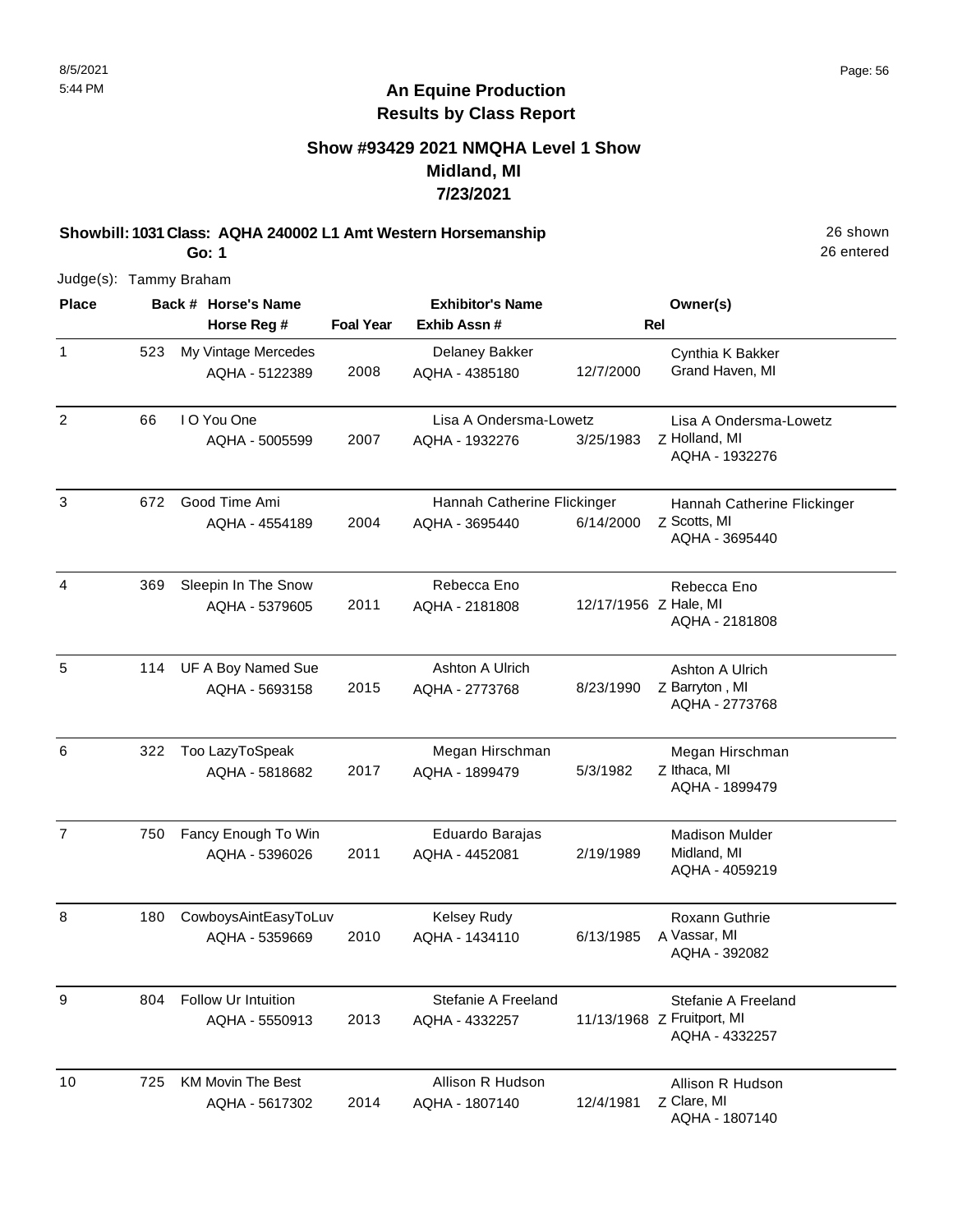### **Show #93429 2021 NMQHA Level 1 Show Midland, MI**

**7/23/2021**

| 11        | 315 | <b>Fifty Six Kruzer</b><br>AQHA - 5398456     | 2011 | Hannah Rae Suddeth<br>AQHA - 4297407       | 6/6/2000  | Hannah Rae Suddeth<br>Z Oxford, MI<br>AQHA - 4297407          |
|-----------|-----|-----------------------------------------------|------|--------------------------------------------|-----------|---------------------------------------------------------------|
| <b>NP</b> | 130 | <b>SST StarStruck</b><br>AQHA - 5715961       | 2015 | Katie Rae Krueger<br>AQHA - 3012459        | 2/21/1994 | Katie Rae Krueger<br>Z Sandusky, MI<br>AQHA - 3012459         |
| <b>NP</b> | 167 | Hunt In My Saddle<br>AQHA - 5222715           | 2009 | Charlotte L Ruth-Kasper<br>AQHA - 494146   | 8/17/1967 | Charlotte L Ruth-Kasper<br>Z Port Austin, MI<br>AQHA - 494146 |
| NP        | 211 | Hes Hott<br>AQHA - 5902347                    | 2014 | Diana Midgley<br>AQHA - 757892             | 9/24/1950 | Diana Midgley<br>Z Jackson, MI<br>AQHA - 757892               |
| NP        | 217 | VS On The Roan Again<br>AQHA - 5693287        | 2015 | Roxann Guthrie<br>AQHA - 392082            | 2/17/1953 | Roxann Guthrie<br>Z Vassar, MI<br>AQHA - 392082               |
| <b>NP</b> | 244 | <b>Twisted Batt</b><br>AQHA - 5904280         | 2018 | Michelle Dawn Eno<br>AQHA - 1965805        |           | Michelle Dawn Eno<br>Z Sterling, MI<br>AQHA - 1965805         |
| <b>NP</b> | 254 | Sheza Chip Off A Pro<br>AQHA - 5353635        | 2009 | <b>Tricia Meade</b><br>AQHA - 2767830      | 6/12/1965 | <b>Tricia Meade</b><br>Z Port Huron, MI<br>AQHA - 2767830     |
| NP        | 311 | <b>Stellas Gotr Groove</b><br>AQHA - X0715665 | 2014 | Kerry Daudlin<br>AQHA - 2512678            | 9/2/1969  | Kerry Daudlin<br>Z Ortonville, MI<br>AQHA - 2512678           |
| <b>NP</b> | 316 | <b>Remington Steal</b><br>AQHA - 5441455      | 2011 | Debbie Wadds<br>AQHA - 2504845             |           | Debbie Wadds<br>Z Ovid, MI<br>AQHA - 2504845                  |
| <b>NP</b> | 498 | It Makes Cents<br>AQHA - 4868855              | 2006 | Serena Fleming-Dittenber<br>AQHA - 4286821 | 8/3/2000  | <b>Richard Dittenber</b><br>Α                                 |
| <b>NP</b> | 623 | Absolute At The Bar<br>AQHA - 5200996         | 2009 | Katie Marie Blount<br>AQHA - 3662768       |           | Katie Marie Blount<br>Z Belleville, MI<br>AQHA - 3662768      |
| NP        | 661 | Indeed Shez Lazy<br>AQHA - X0705446           | 2012 | Lauryn Leuenberger<br>AQHA - 4263568       | 9/6/2000  | Lauryn Leuenberger<br>Z Saginaw, MI<br>AQHA - 4263568         |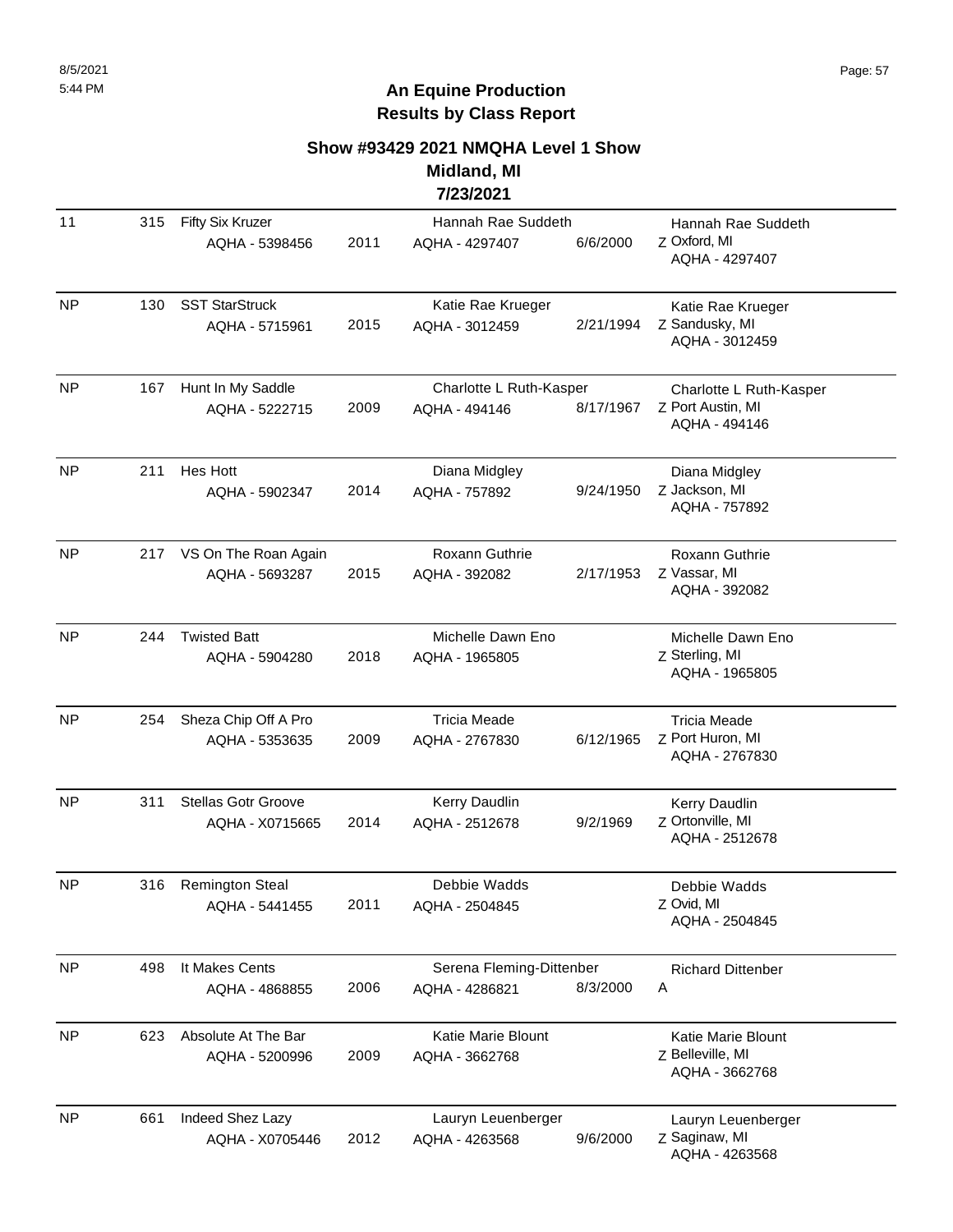#### **Show #93429 2021 NMQHA Level 1 Show Midland, MI 7/23/2021**

| <b>NP</b>               | 663 | Dont Make A Scene<br>AQHA - 5464105   | 2012 | Lainey Marie Zwerk<br>AQHA - 4239084   |          | Lainey Marie Zwerk<br>10/19/2000 Z Vassar, MI<br>AQHA - 4239084    |  |
|-------------------------|-----|---------------------------------------|------|----------------------------------------|----------|--------------------------------------------------------------------|--|
| <b>NP</b>               | 667 | Didya Hear The Rumor                  |      | Kimberly Wagner                        |          | <b>McNair Farm LLC</b>                                             |  |
|                         |     | AQHA - 5645296                        | 2014 | AQHA - 4256317                         |          | Claremore, OK                                                      |  |
| <b>NP</b>               | 727 | Zips Back In Time<br>AQHA - 5326861   | 2010 | <b>Brittney Foye</b><br>AQHA - 2705572 |          | <b>Brittney Foye</b><br>11/25/1990 Z Merrill, MI<br>AQHA - 2705572 |  |
| <b>NP</b>               | 744 | Hes A Famous Kisser<br>AQHA - 5277229 | 2009 | Jacquelyn Oliver<br>AQHA - 3212543     | 8/5/1993 | Pamela S Hooper<br>Deckerville, MI                                 |  |
|                         |     | 1st Judge:                            |      |                                        |          |                                                                    |  |
| <b>Place</b>            |     | Tammy<br><b>Braham</b>                |      |                                        |          |                                                                    |  |
| 1                       |     | 523                                   |      |                                        |          |                                                                    |  |
| $\overline{\mathbf{c}}$ |     | 66                                    |      |                                        |          |                                                                    |  |
| 3                       |     | 672                                   |      |                                        |          |                                                                    |  |
| 4                       |     | 369                                   |      |                                        |          |                                                                    |  |
| 5                       |     | 114<br>322                            |      |                                        |          |                                                                    |  |
| 6<br>$\overline{7}$     |     | 750                                   |      |                                        |          |                                                                    |  |
| 8                       |     | 180                                   |      |                                        |          |                                                                    |  |
| 9                       |     | 804                                   |      |                                        |          |                                                                    |  |
| 10                      |     | 725                                   |      |                                        |          |                                                                    |  |
| 11                      |     | 315                                   |      |                                        |          |                                                                    |  |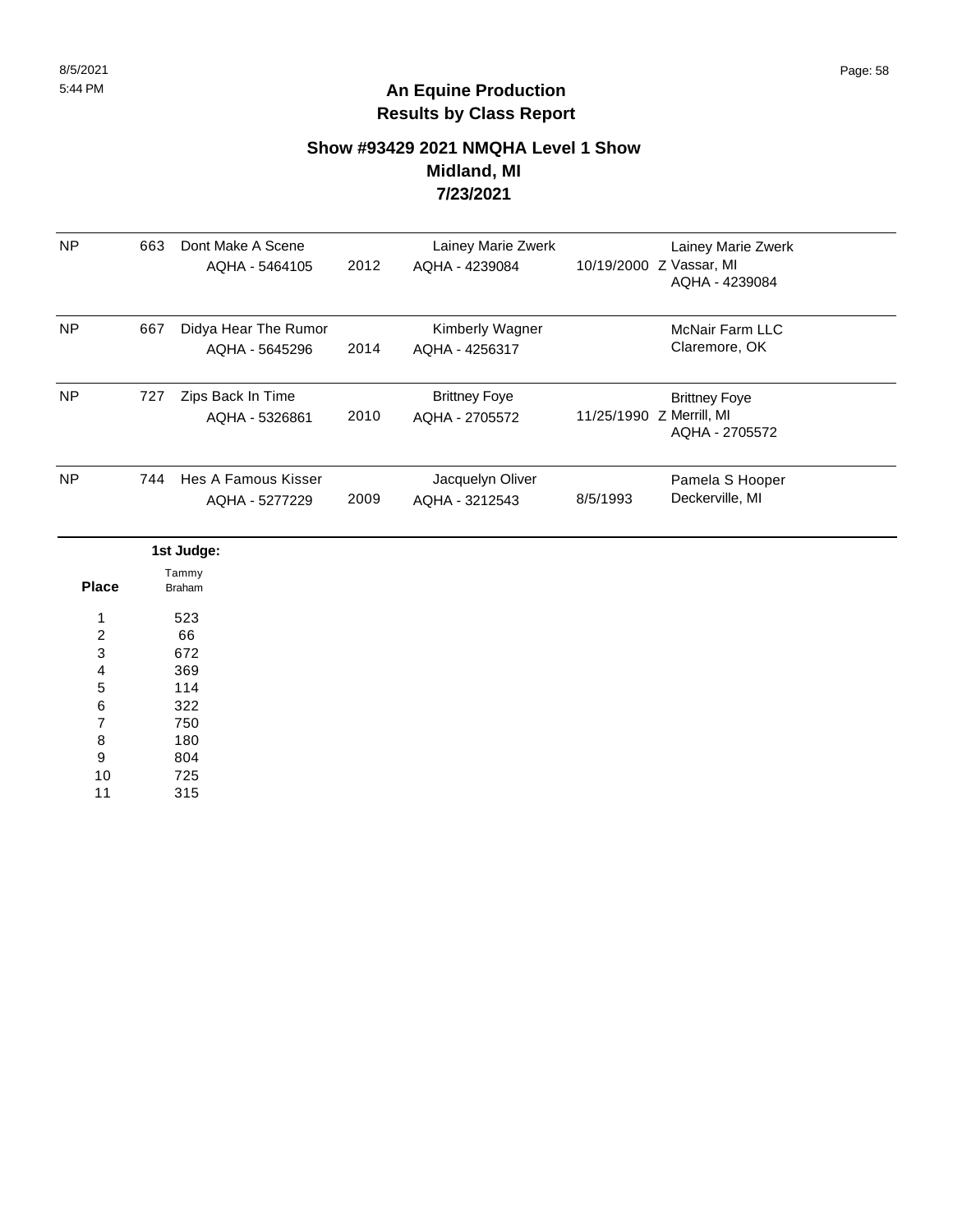### **Show #93429 2021 NMQHA Level 1 Show Midland, MI 7/23/2021**

#### **Showbill: 1033 Class: AQHA 236002 L1 Amt Western Riding 5 Shown 5 shown**

5 entered

Judge(s): Tammy Braham

**Go: 1**

| <b>Place</b> |     | Back # Horse's Name<br>Horse Reg #    | <b>Foal Year</b> | <b>Exhibitor's Name</b><br>Exhib Assn#   |            | Owner(s)<br>Rel                                            |
|--------------|-----|---------------------------------------|------------------|------------------------------------------|------------|------------------------------------------------------------|
| $\mathbf{1}$ | 123 | Rock Legend<br>AQHA - 5373153         | 2011             | Cynthia R Pyle<br>AQHA - 1008072         | 4/26/1961  | Cynthia R Pyle<br>Z Zeeland, MI<br>AQHA - 1008072          |
| 2            | 66  | I O You One<br>AQHA - 5005599         | 2007             | Lisa A Ondersma-Lowetz<br>AQHA - 1932276 | 3/25/1983  | Lisa A Ondersma-Lowetz<br>Z Holland, MI<br>AQHA - 1932276  |
| 3            | 523 | My Vintage Mercedes<br>AQHA - 5122389 | 2008             | Delaney Bakker<br>AQHA - 4385180         | 12/7/2000  | Cynthia K Bakker<br>Grand Haven, MI                        |
| 4            | 335 | One Kool Fool<br>AQHA - 5527197       | 2013             | <b>Brenda Schrader</b><br>AQHA - 3436099 | 4/20/1954  | <b>Brenda Schrader</b><br>Z Tekonsha, MI<br>AQHA - 3436099 |
| 5            | 663 | Dont Make A Scene<br>AQHA - 5464105   | 2012             | Lainey Marie Zwerk<br>AQHA - 4239084     | 10/19/2000 | Lainey Marie Zwerk<br>Z Vassar, MI<br>AQHA - 4239084       |

|              | 1st Judge: |
|--------------|------------|
| <b>Place</b> | Tammy      |
|              | Braham     |
| л            | 123        |
| 2            | 66         |
| 3            | 523        |
| 4            | 335        |
| 5            | 663        |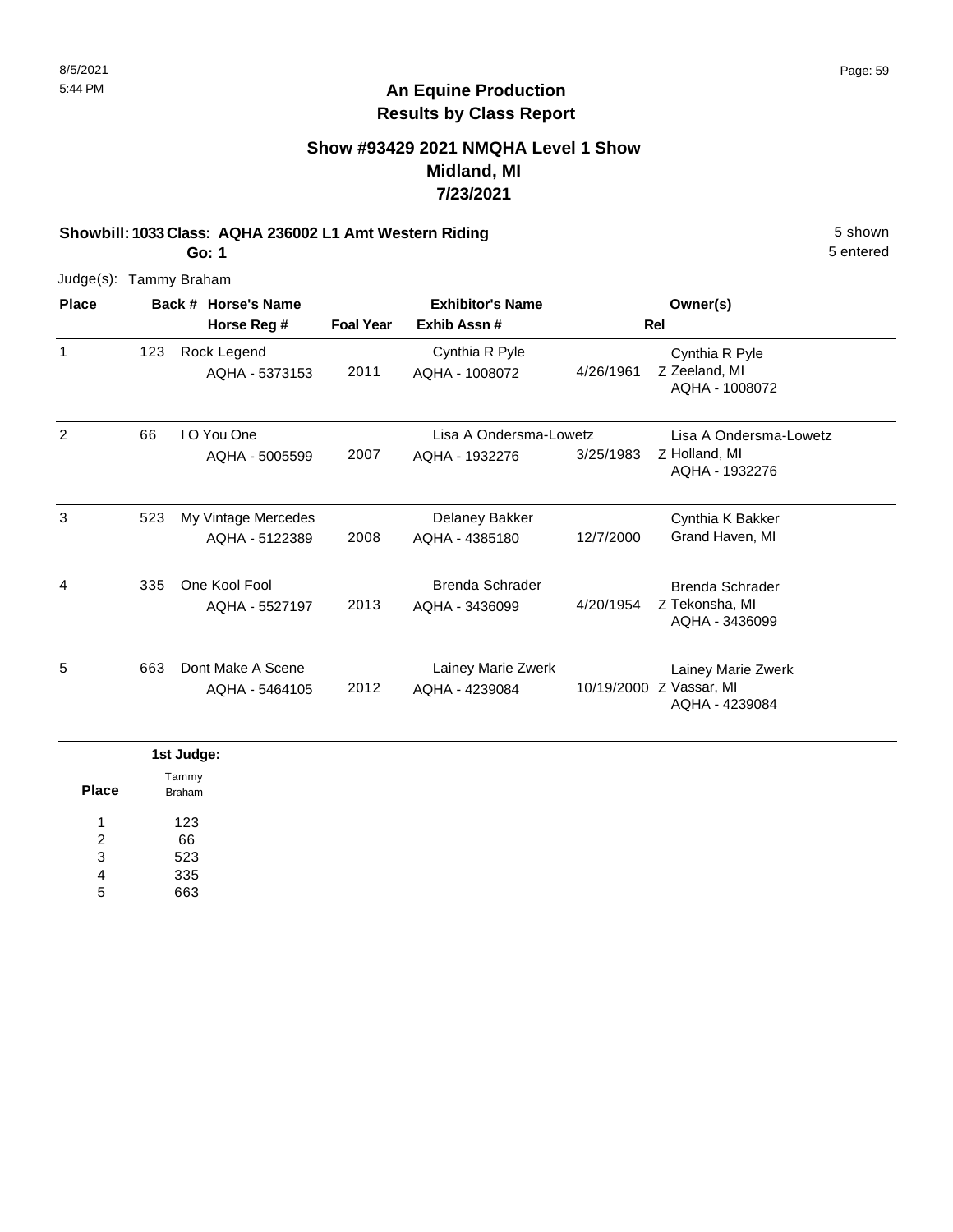### **Show #93429 2021 NMQHA Level 1 Show Midland, MI 7/23/2021**

**Showbill: 1034 Class: OPEN 904 Small Fry Trail** 3 shown

**Go: 1**

3 entered

Judge(s): Tammy Braham

| <b>Place</b>   |     | Back # Horse's Name      |                  | <b>Exhibitor's Name</b> |           | Owner(s)                         |  |
|----------------|-----|--------------------------|------------------|-------------------------|-----------|----------------------------------|--|
|                |     | Horse Reg #              | <b>Foal Year</b> | Exhib Assn#             | Rel       |                                  |  |
| 1              | 22  | Dont Need A Mirror       | 2009             | <b>Brylee Bunting</b>   | 3/27/2011 | Christa L Baldwin<br>Stanton, MI |  |
| 2              | 226 | Art Trouble              | 2001             | Karly Lewis             | 5/1/2013  | Michele Lewis<br>Grass Lake, MI  |  |
| N <sub>P</sub> | 725 | <b>KM Movin The Best</b> | 2014             | Addaley Hudson          | 6/23/2010 | Allison R Hudson<br>Clare, MI    |  |
|                |     | 1st Judge:               |                  |                         |           |                                  |  |
| <b>Place</b>   |     | Tammy<br><b>Braham</b>   |                  |                         |           |                                  |  |
|                |     | 22                       |                  |                         |           |                                  |  |

226 2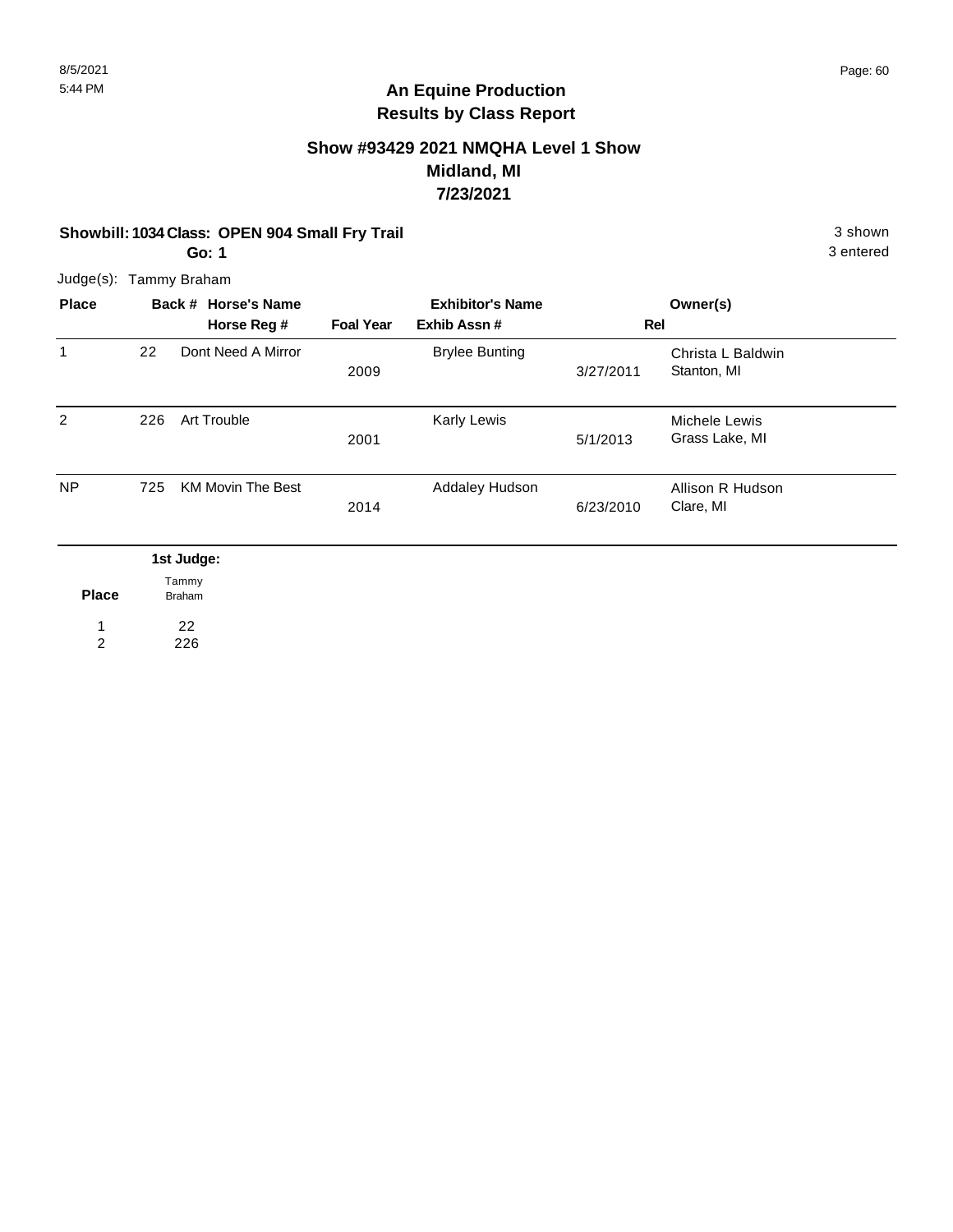### **Show #93429 2021 NMQHA Level 1 Show Midland, MI 7/23/2021**

#### **Showbill: 1035 Class: AQHA 438001 RK Youth Trail** 7 shown

**Go: 1**

7 entered

| <b>Place</b>   |     | Back # Horse's Name    |                  | <b>Exhibitor's Name</b>        |                  | Owner(s)                                        |
|----------------|-----|------------------------|------------------|--------------------------------|------------------|-------------------------------------------------|
|                |     | Horse Reg #            | <b>Foal Year</b> | Exhib Assn #                   | <b>Birthdate</b> | Rel                                             |
| $\mathbf{1}$   | 630 | Im Pink Floyd          |                  | <b>Kate Davis</b>              |                  | <b>Kate Davis</b>                               |
|                |     | AQHA - 5371424         | 2011             | AQHA - 4231434                 | 7/17/2002        | Z Williamston, MI<br>AQHA - 4231434             |
| $\overline{2}$ | 493 | Sumore Shock           |                  | Isabel M Craig                 |                  | Jennifer Craig                                  |
|                |     | AQHA - X0611153        | 2002             | AQHA - 4423577                 | 4/14/2008        | A Lapeer, MI<br>AQHA - 2072636                  |
| $\mathbf{3}$   | 107 | Regal N Grand          |                  | <b>Taylin Collins</b>          |                  | <b>Taylin Collins</b>                           |
|                |     | AQHA - 4799999         | 2006             | AQHA - 4231198                 | 3/16/2007        | Z Rose City, MI<br>AQHA - 4231198               |
| $\overline{4}$ | 207 | Kaptain Kaveman        |                  | Elizabeth Smith                |                  | Elizabeth Smith                                 |
|                |     | AQHA - 5689814         | 2015             | AQHA - 3634081                 | 2/20/2007        | Z Clarkstiwb, MI<br>AQHA - 3634081              |
| $\sqrt{5}$     | 386 | No Time To Party       |                  | <b>Rylee Elizabeth Nichols</b> |                  | Kelly E Dykstra-Nichols                         |
|                |     | AQHA - 5411120         | 2011             | AQHA - 4238840                 | 3/8/2006         | C Ada, MI                                       |
| 6              | 188 | Dont Court Me          |                  | Selena Mertz                   |                  | Selena Mertz                                    |
|                |     | AQHA - 3649407         | 1998             | AQHA - 4176213                 |                  | 10/30/2004 Z Fort Gratiot, MI<br>AQHA - 4176213 |
| $\overline{7}$ | 213 | <b>Blue Vitals</b>     |                  | Kaitlyn Hartman                |                  | Lisa Haremza                                    |
|                |     | AQHA - 5547574         | 2013             | AQHA - 4384351                 | 2/13/2003        | Port Huran, MI                                  |
|                |     | 1st Judge:             |                  |                                |                  |                                                 |
| <b>Place</b>   |     | Tammy<br><b>Braham</b> |                  |                                |                  |                                                 |
| 1              |     | 630                    |                  |                                |                  |                                                 |
| $\overline{2}$ |     | 493                    |                  |                                |                  |                                                 |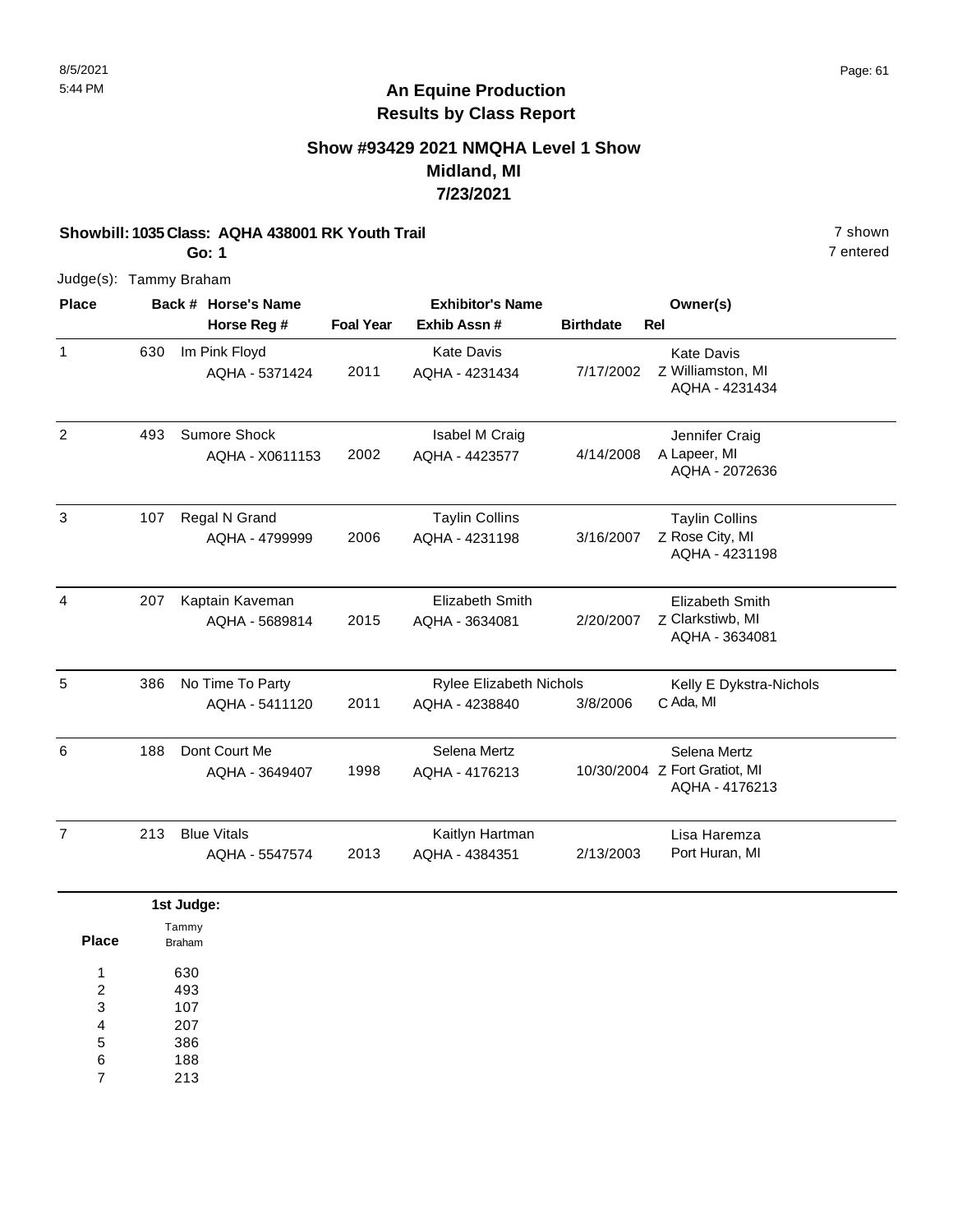### **Show #93429 2021 NMQHA Level 1 Show Midland, MI 7/23/2021**

#### **Showbill: 1036 Class: AQHA 438002 L1 Youth Trail** 9 shown

**Go: 1**

9 entered

Judge(s): Tammy Braham

188 630

1 2

| <b>Place</b>   |     | Back # Horse's Name                    |                  | <b>Exhibitor's Name</b>                   |                  | Owner(s)                                                        |
|----------------|-----|----------------------------------------|------------------|-------------------------------------------|------------------|-----------------------------------------------------------------|
|                |     | Horse Reg #                            | <b>Foal Year</b> | Exhib Assn #                              | <b>Birthdate</b> | Rel                                                             |
| $\mathbf{1}$   | 188 | Dont Court Me<br>AQHA - 3649407        | 1998             | Selena Mertz<br>AQHA - 4176213            |                  | Selena Mertz<br>10/30/2004 Z Fort Gratiot, MI<br>AQHA - 4176213 |
| $\overline{2}$ | 630 | Im Pink Floyd<br>AQHA - 5371424        | 2011             | <b>Kate Davis</b><br>AQHA - 4231434       | 7/17/2002        | <b>Kate Davis</b><br>Z Williamston, MI<br>AQHA - 4231434        |
| 3              | 222 | Ms Mae Flash<br>AQHA - 5259030         | 2009             | Braelyn L Bunting<br>AQHA - 4169456       | 8/27/2008        | Christa L Baldwin<br>D Stanton, MI<br>AQHA - 920340             |
| $\overline{4}$ | 750 | Fancy Enough To Win<br>AQHA - 5396026  | 2011             | Maya Edwards<br>AQHA - 4206334            | 5/4/2004         | <b>Madison Mulder</b><br>Midland, MI<br>AQHA - 4059219          |
| 5              | 107 | Regal N Grand<br>AQHA - 4799999        | 2006             | <b>Taylin Collins</b><br>AQHA - 4231198   | 3/16/2007        | <b>Taylin Collins</b><br>Z Rose City, MI<br>AQHA - 4231198      |
| 6              | 206 | Prepare To B Shocked<br>AQHA - 5072971 | 2008             | Myah Jane Chaput<br>AQHA - 4338036        | 2/6/2009         | <b>Stacy Chaput</b><br>A Rodney, MI<br>AQHA - 2755258           |
| $\overline{7}$ | 386 | No Time To Party<br>AQHA - 5411120     | 2011             | Rylee Elizabeth Nichols<br>AQHA - 4238840 | 3/8/2006         | Kelly E Dykstra-Nichols<br>C Ada, MI                            |
| 8              | 493 | Sumore Shock<br>AQHA - X0611153        | 2002             | Isabel M Craig<br>AQHA - 4423577          | 4/14/2008        | Jennifer Craig<br>A Lapeer, MI<br>AQHA - 2072636                |
| 9              | 213 | <b>Blue Vitals</b><br>AQHA - 5547574   | 2013             | Kaitlyn Hartman<br>AQHA - 4384351         | 2/13/2003        | Lisa Haremza<br>Port Huran, MI                                  |
|                |     | 1st Judge:                             |                  |                                           |                  |                                                                 |
| <b>Place</b>   |     | Tammy<br>Braham                        |                  |                                           |                  |                                                                 |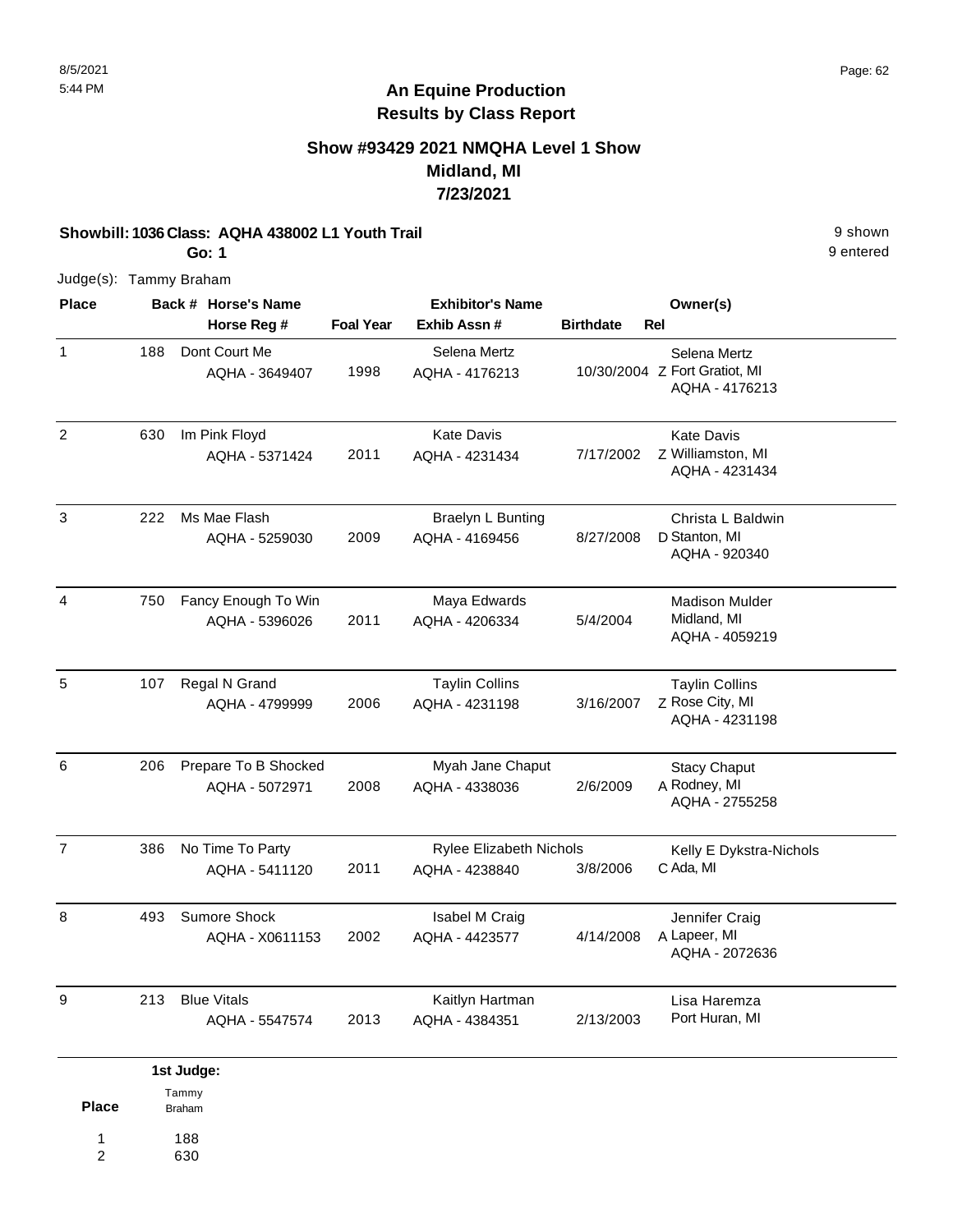#### **Show #93429 2021 NMQHA Level 1 Show Midland, MI 7/23/2021**

| 3 | 222 |
|---|-----|
| 4 | 750 |
| 5 | 107 |
| 6 | 206 |
| 7 | 386 |
| 8 | 493 |
| 9 | 213 |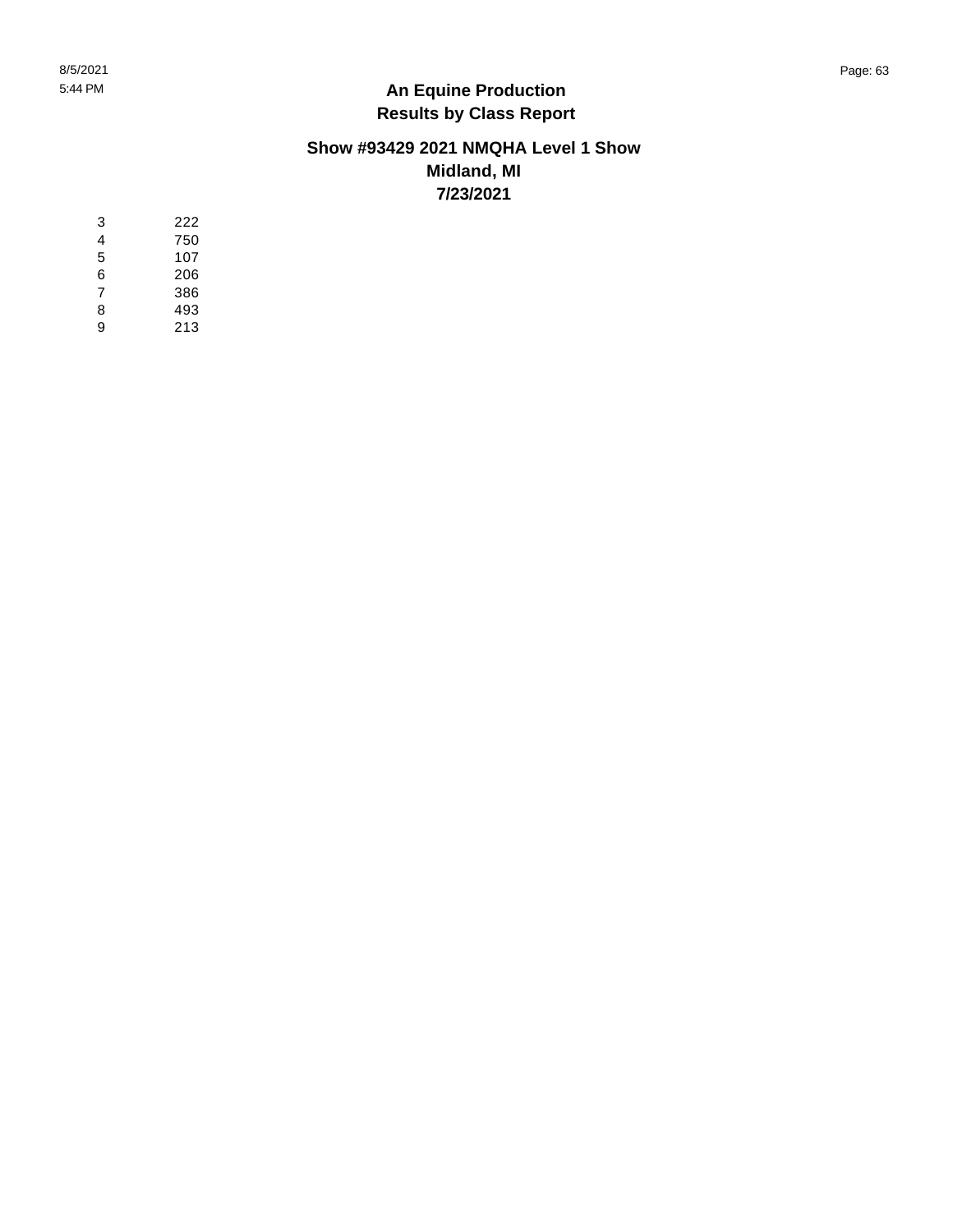### **Show #93429 2021 NMQHA Level 1 Show Midland, MI 7/23/2021**

#### **Showbill: 1037 Class: AQHA 238001 RK Amt Trail** 9 shown

**Go: 1**

10 entered

| <b>Place</b>   |               |     | Back # Horse's Name                 |                  | <b>Exhibitor's Name</b>                |                          | Owner(s)                                  |
|----------------|---------------|-----|-------------------------------------|------------------|----------------------------------------|--------------------------|-------------------------------------------|
|                |               |     | Horse Reg #                         | <b>Foal Year</b> | Exhib Assn#                            |                          | Rel                                       |
| $\mathbf{1}$   |               | 727 | Zips Back In Time<br>AQHA - 5326861 | 2010             | <b>Brittney Foye</b><br>AQHA - 2705572 | 11/25/1990 Z Merrill, MI | <b>Brittney Foye</b><br>AQHA - 2705572    |
| $\overline{2}$ |               | 194 | FeelsGoodToLookGood                 |                  | Roni L Murphy                          |                          | Roni L Murphy                             |
|                |               |     | AQHA - 5611835                      | 2014             | AQHA - 3527467                         |                          | Z Memphis, MI<br>AQHA - 3527467           |
| 3              |               | 150 | Macs Kool Legacy                    |                  | Susan M Frank                          |                          | Susan M Frank                             |
|                |               |     | AQHA - 5489508                      | 2012             | AQHA - 3302326                         | 2/27/1957                | Z Pinconning, MI<br>AQHA - 3302326        |
| $\overline{4}$ |               | 523 | My Vintage Mercedes                 |                  | Delaney Bakker                         |                          | Cynthia K Bakker                          |
|                |               |     | AQHA - 5122389                      | 2008             | AQHA - 4385180                         | 12/7/2000                | Grand Haven, MI                           |
| 5              |               | 744 | Hes A Famous Kisser                 |                  | Jacquelyn Oliver                       |                          | Pamela S Hooper                           |
|                |               |     | AQHA - 5277229                      | 2009             | AQHA - 3212543                         | 8/5/1993                 | Deckerville, MI                           |
| 6              |               | 498 | It Makes Cents                      |                  | Serena Fleming-Dittenber               |                          | <b>Richard Dittenber</b>                  |
|                |               |     | AQHA - 4868855                      | 2006             | AQHA - 4286821                         | 8/3/2000                 | Α                                         |
| $\overline{7}$ |               | 663 | Dont Make A Scene                   |                  | Lainey Marie Zwerk                     |                          | Lainey Marie Zwerk                        |
|                |               |     | AQHA - 5464105                      | 2012             | AQHA - 4239084                         |                          | 10/19/2000 Z Vassar, MI<br>AQHA - 4239084 |
| 8              |               | 664 | Code Red Cover Girl                 |                  | Jessica Bills                          |                          | Jessica Bills                             |
|                |               |     | AQHA - 5552118                      | 2013             | AQHA - 2695099                         | 12/3/1991                | Beulah, MI<br>AQHA - 2695099              |
|                | DQ            | 683 | Livin In Luxury                     |                  | <b>Haley Christine Warner</b>          |                          | <b>Haley Christine Warner</b>             |
|                |               |     | AQHA - 5513102                      | 2012             | AQHA - 3713534                         | 2/26/1999                | Z Ida, MI<br>AQHA - 3713534               |
|                | <b>SCR 25</b> |     | Johnny Diesel                       |                  | Morgan Letzkus                         |                          | Morgan Letzkus                            |
|                |               |     | AQHA - 5577316                      | 2013             | AQHA - 4007767                         | 5/25/1999                | Z Linwood, MI<br>AQHA - 4007767           |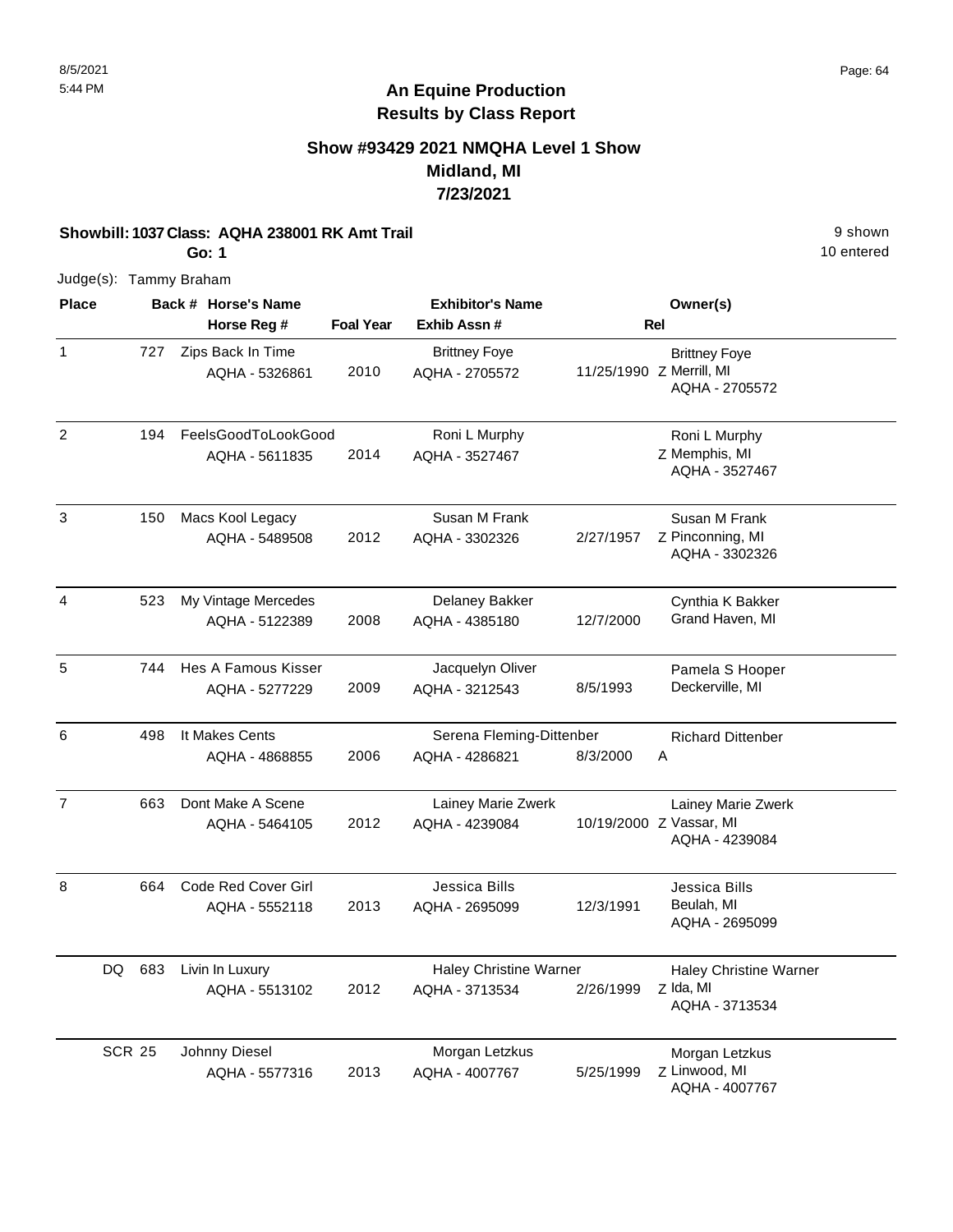#### **Show #93429 2021 NMQHA Level 1 Show Midland, MI 7/23/2021**

|                | 1st Judge: |
|----------------|------------|
|                | Tammy      |
| <b>Place</b>   | Braham     |
| 1              | 727        |
| 2              | 194        |
| 3              | 150        |
| 4              | 523        |
| 5              | 744        |
| 6              | 498        |
| $\overline{7}$ | 663        |
| 8              | 664        |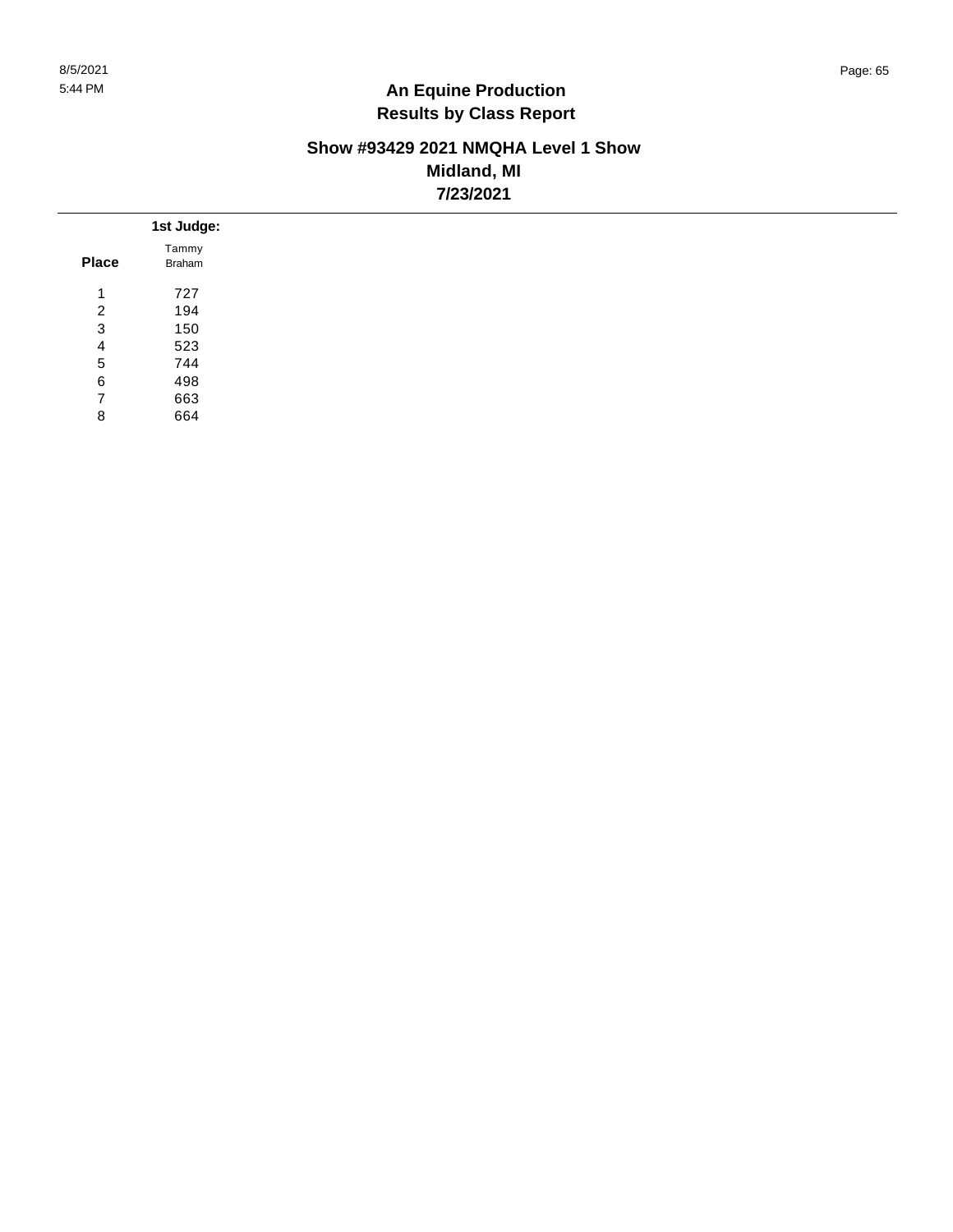### **Show #93429 2021 NMQHA Level 1 Show Midland, MI 7/23/2021**

#### **Showbill: 1038 Class: AQHA 238002 L1 Amt Trail 14 Shown 2010 14 shown**

**Go: 1**

14 entered

| <b>Place</b>   |     | Back # Horse's Name  |                  | <b>Exhibitor's Name</b>   |                          |            | Owner(s)                                  |
|----------------|-----|----------------------|------------------|---------------------------|--------------------------|------------|-------------------------------------------|
|                |     | Horse Reg #          | <b>Foal Year</b> | Exhib Assn#               | <b>Birthdate</b>         | <b>Rel</b> |                                           |
| $\mathbf{1}$   | 692 | Lope Lazy Lope       |                  | Elizabeth Lauren Kooistra |                          |            | Robert C Sherman                          |
|                |     | AQHA - 4830611       | 2006             | AQHA - 3632757            | 12/8/2001                | Α          |                                           |
| 2              | 119 | Baylite Jac          |                  | Jeanne Hugo               |                          |            | Jeanne Hugo                               |
|                |     | AQHA - 5763639       | 2016             | AQHA - 1412178            | 1/26/1964                |            | Z Linwood, MI<br>AQHA - 1412178           |
| $\mathbf{3}$   | 252 | Made Of Candy        |                  | Stephen Erdman            |                          |            | Stephen Erdman                            |
|                |     | AQHA - 5958401       | 2018             | AQHA - 3583314            | 2/22/1993                |            | Z Whitehall, MI<br>AQHA - 3583314         |
| 4              | 315 | Fifty Six Kruzer     |                  | Hannah Rae Suddeth        |                          |            | Hannah Rae Suddeth                        |
|                |     | AQHA - 5398456       | 2011             | AQHA - 4297407            | 6/6/2000                 |            | Z Oxford, MI<br>AQHA - 4297407            |
| 5              | 744 | Hes A Famous Kisser  |                  | Jacquelyn Oliver          |                          |            | Pamela S Hooper                           |
|                |     | AQHA - 5277229       | 2009             | AQHA - 3212543            | 8/5/1993                 |            | Deckerville, MI                           |
| $\,6\,$        | 180 | CowboysAintEasyToLuv |                  | <b>Kelsey Rudy</b>        |                          |            | <b>Roxann Guthrie</b>                     |
|                |     | AQHA - 5359669       | 2010             | AQHA - 1434110            | 6/13/1985                |            | A Vassar, MI<br>AQHA - 392082             |
| $\overline{7}$ | 66  | I O You One          |                  | Lisa A Ondersma-Lowetz    |                          |            | Lisa A Ondersma-Lowetz                    |
|                |     | AQHA - 5005599       | 2007             | AQHA - 1932276            | 3/25/1983                |            | Z Holland, MI<br>AQHA - 1932276           |
| 8              | 663 | Dont Make A Scene    |                  | Lainey Marie Zwerk        |                          |            | Lainey Marie Zwerk                        |
|                |     | AQHA - 5464105       | 2012             | AQHA - 4239084            |                          |            | 10/19/2000 Z Vassar, MI<br>AQHA - 4239084 |
| 9              | 254 | Sheza Chip Off A Pro |                  | <b>Tricia Meade</b>       |                          |            | <b>Tricia Meade</b>                       |
|                |     | AQHA - 5353635       | 2009             | AQHA - 2767830            | 6/12/1965                |            | Z Port Huron, MI<br>AQHA - 2767830        |
| 10             | 727 | Zips Back In Time    |                  | <b>Brittney Foye</b>      |                          |            | <b>Brittney Foye</b>                      |
|                |     | AQHA - 5326861       | 2010             | AQHA - 2705572            | 11/25/1990 Z Merrill, MI |            | AQHA - 2705572                            |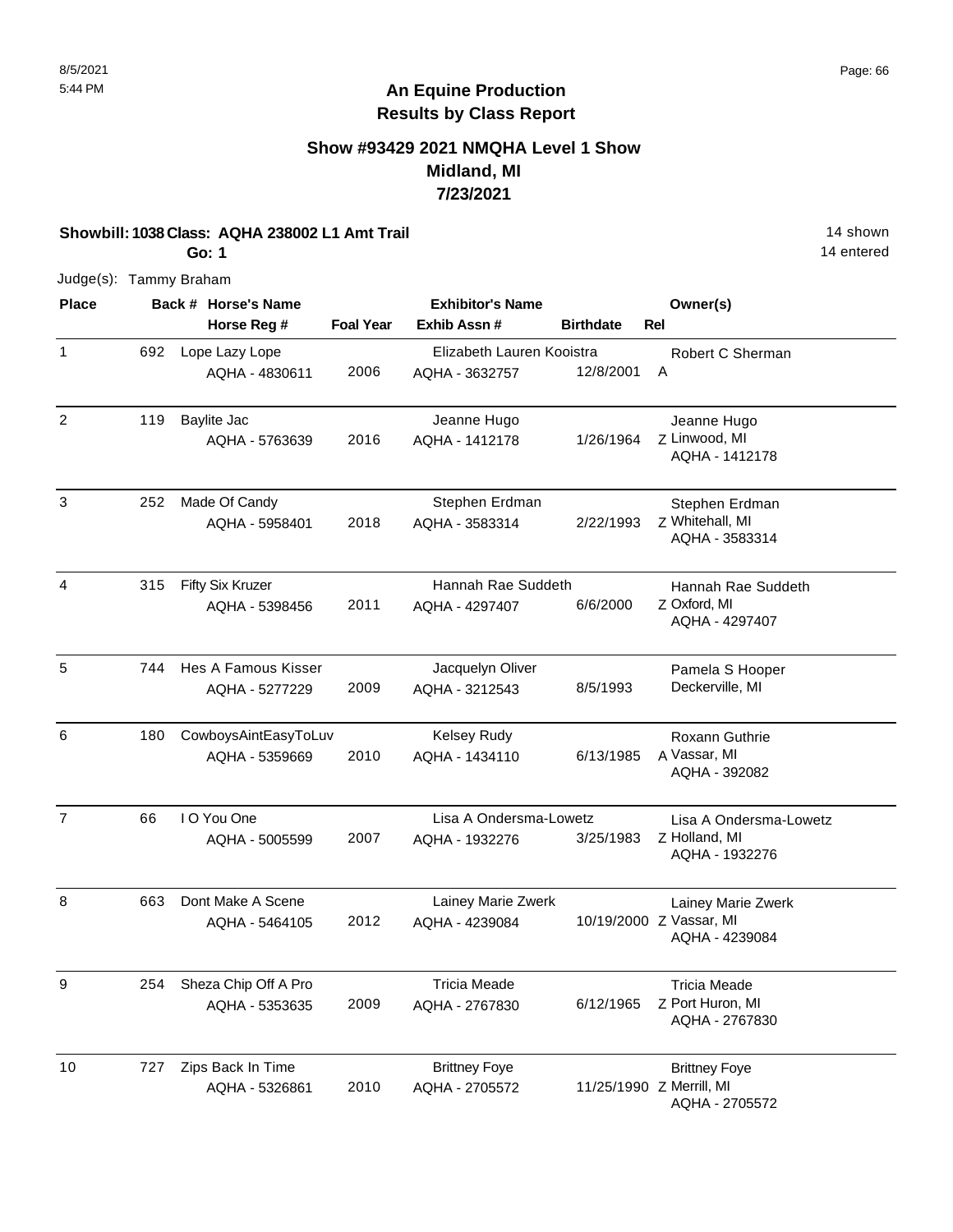## **Show #93429 2021 NMQHA Level 1 Show Midland, MI**

### **7/23/2021**

| 11        | 498 | It Makes Cents                        |      | Serena Fleming-Dittenber                 |           | <b>Richard Dittenber</b>                                      |  |
|-----------|-----|---------------------------------------|------|------------------------------------------|-----------|---------------------------------------------------------------|--|
|           |     | AQHA - 4868855                        | 2006 | AQHA - 4286821                           | 8/3/2000  | A                                                             |  |
| <b>NP</b> | 150 | Macs Kool Legacy<br>AQHA - 5489508    | 2012 | Susan M Frank<br>AQHA - 3302326          | 2/27/1957 | Susan M Frank<br>Z Pinconning, MI<br>AQHA - 3302326           |  |
| <b>NP</b> | 167 | Hunt In My Saddle<br>AQHA - 5222715   | 2009 | Charlotte L Ruth-Kasper<br>AQHA - 494146 | 8/17/1967 | Charlotte L Ruth-Kasper<br>Z Port Austin, MI<br>AQHA - 494146 |  |
| <b>NP</b> | 523 | My Vintage Mercedes<br>AQHA - 5122389 | 2008 | Delaney Bakker<br>AQHA - 4385180         | 12/7/2000 | Cynthia K Bakker<br>Grand Haven, MI                           |  |
|           |     | 1st Judge:                            |      |                                          |           |                                                               |  |

|              | 1st Juage:             |  |
|--------------|------------------------|--|
| <b>Place</b> | Tammy<br><b>Braham</b> |  |
| 1            | 692                    |  |
| 2            | 119                    |  |
| 3            | 252                    |  |
| 4            | 315                    |  |
| 5            | 744                    |  |
| 6            | 180                    |  |
| 7            | 66                     |  |
| 8            | 663                    |  |
| 9            | 254                    |  |
| 10           | 727                    |  |
| 11           | 498                    |  |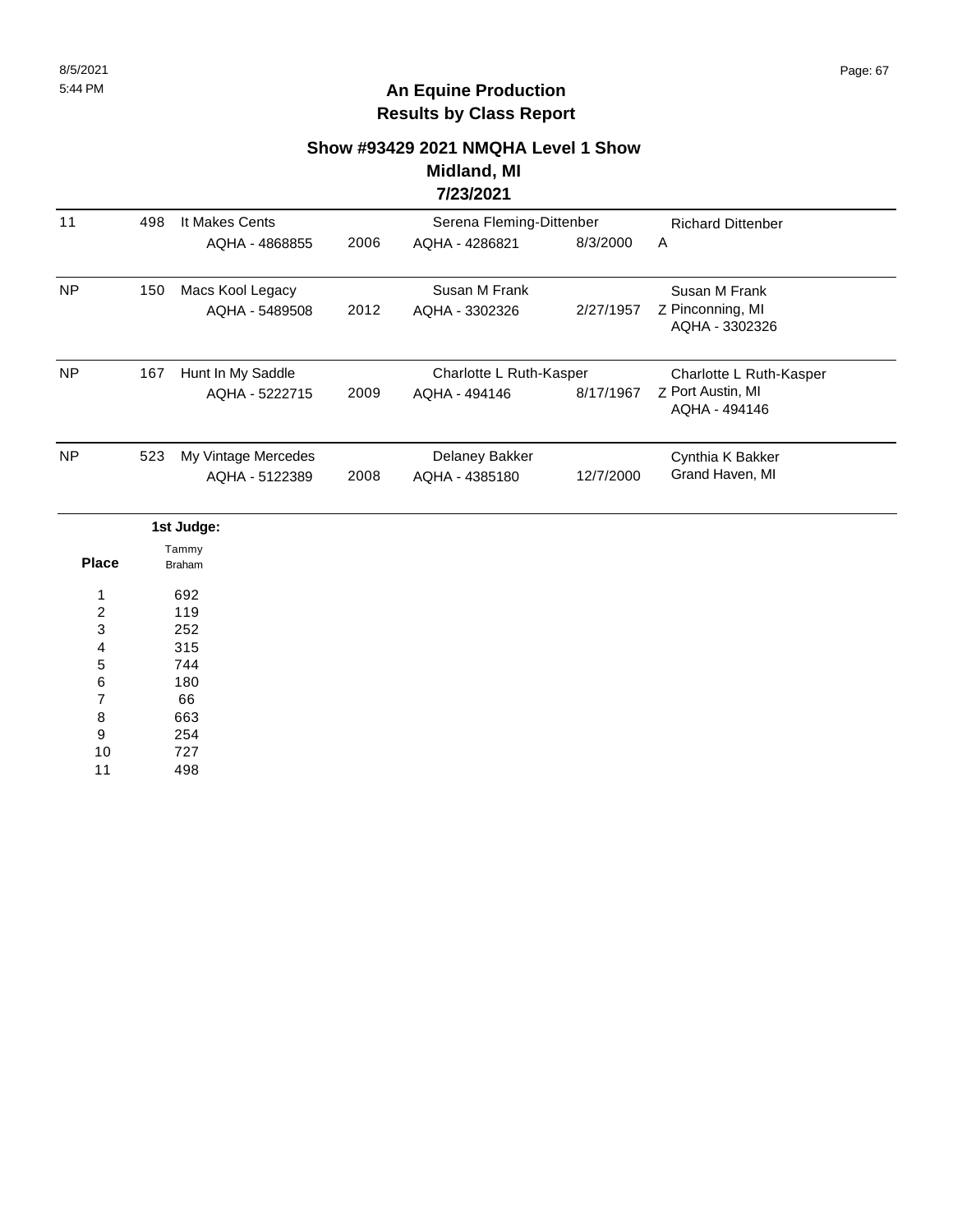### **Show #93429 2021 NMQHA Level 1 Show Midland, MI 7/23/2021**

#### **Showbill: 1039 Class: AQHA 443002 L1 Youth Ranch Riding** 2 shown

2 entered

Judge(s): Tammy Braham

**Go: 1**

| <b>Place</b> |     | Back # Horse's Name<br>Horse Reg #            | <b>Foal Year</b> | <b>Exhibitor's Name</b><br>Exhib Assn# | <b>Birthdate</b> | Owner(s)<br>Rel                                     |
|--------------|-----|-----------------------------------------------|------------------|----------------------------------------|------------------|-----------------------------------------------------|
| 1            | 678 | <b>BLH Jackzan Aces Par</b><br>AQHA - 5164414 | 2008             | <b>Tara Blount</b><br>AQHA - 4322413   | 7/19/2002        | <b>Tara Blount</b><br>Kimball, MI<br>AQHA - 4322413 |
| 2            | 497 | <b>DWR Suddenly Fever</b><br>AQHA - 5617754   | 2014             | Katie Gingerich<br>AQHA - 4243833      | 11/8/2003        | Katie Gingerich<br>Z Linwood, MI<br>AQHA - 4243833  |
|              |     | 1st Judge:                                    |                  |                                        |                  |                                                     |
| <b>Place</b> |     | Tammy<br><b>Braham</b>                        |                  |                                        |                  |                                                     |
|              |     | 678                                           |                  |                                        |                  |                                                     |

497 1 2